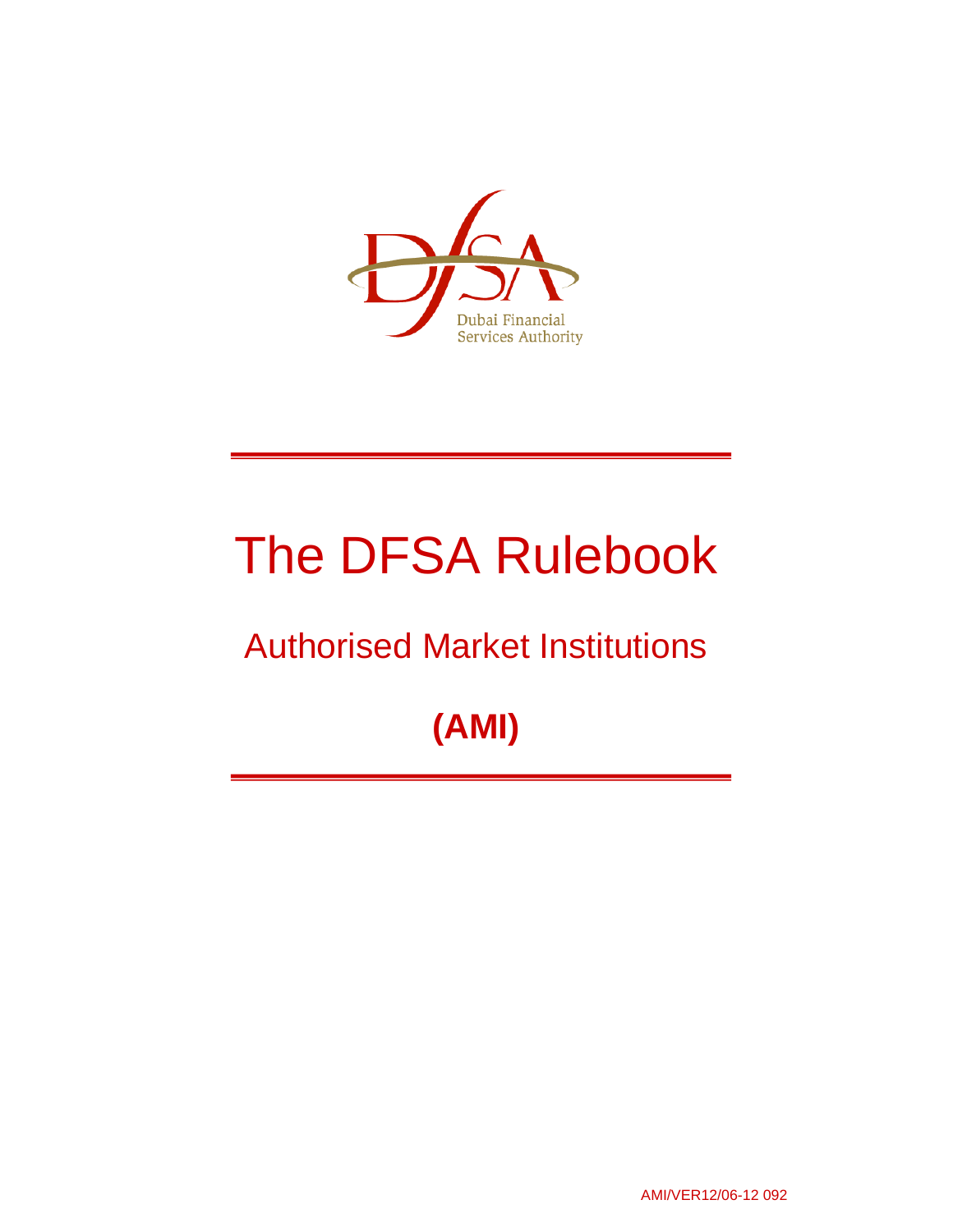

## **Contents**

The contents of this module are divided into the following chapters sections and appendices:

| 1                 |                                                                                     |
|-------------------|-------------------------------------------------------------------------------------|
| 1.1<br>1.2        | Financial Services, ancillary services, official lists of securities and Authorised |
| $\mathbf{2}$      |                                                                                     |
| 2.1<br>2.2        |                                                                                     |
| 3                 | <b>APPLICATION TO CHANGE THE SCOPE OF A LICENCE 6</b>                               |
| 3.1               |                                                                                     |
| 4                 |                                                                                     |
| 5                 |                                                                                     |
| 5.1<br>5.2<br>5.3 | Withdrawal of a licence at an Authorised Market Institution's request 8             |
| 6                 |                                                                                     |
| 6.1<br>6.2<br>6.3 | Applications and notifications concerning a change in control 11                    |
| 7                 |                                                                                     |
| 7.1<br>7.2        |                                                                                     |
| 8                 |                                                                                     |
| 8.1<br>8.2<br>8.3 |                                                                                     |
| 9.                | <b>ONGOING OBLIGATIONS OF AN AUTHORISED MARKET</b>                                  |
| 9.1               |                                                                                     |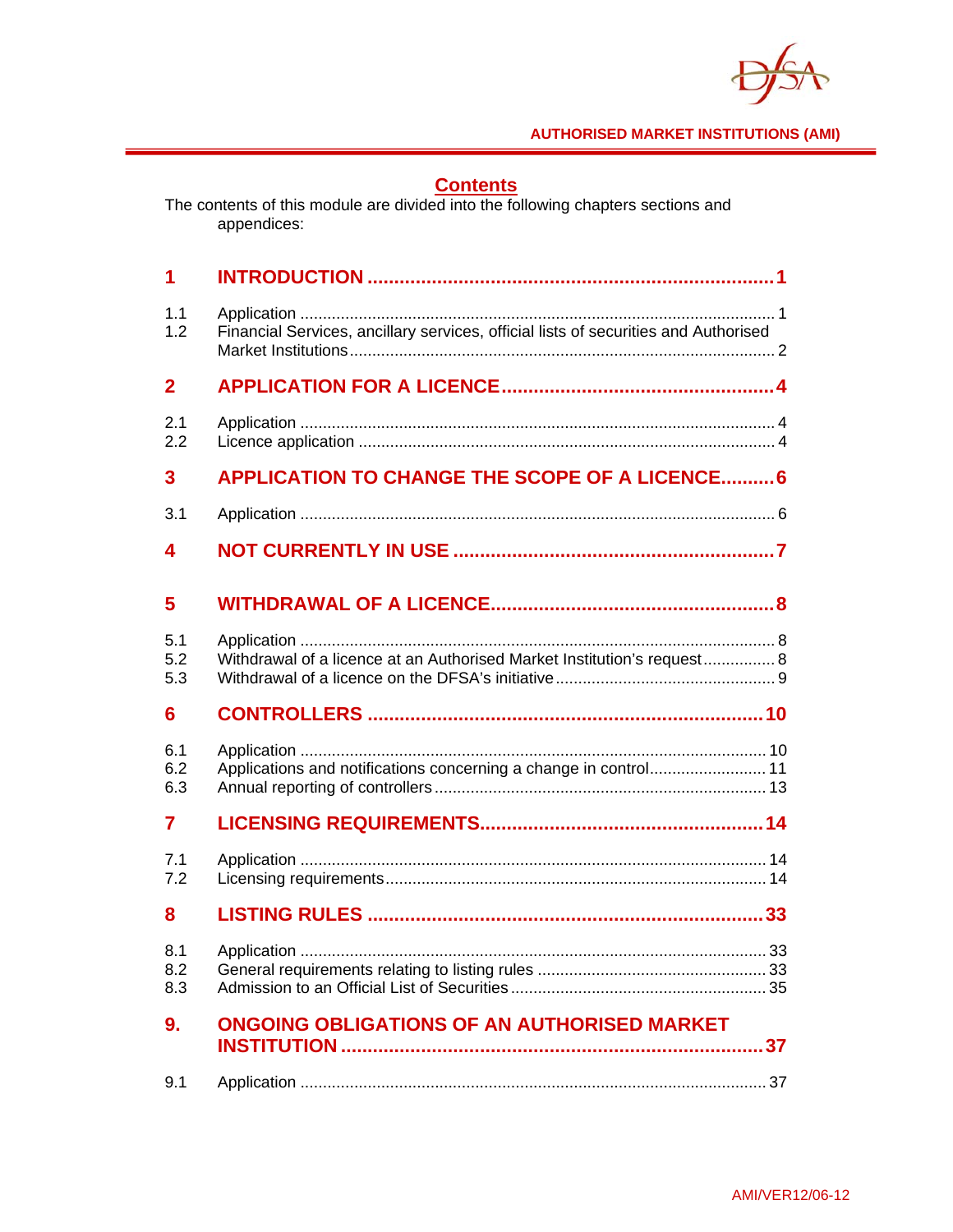

## **10 SUPERVISION OF AUTHORISED MARKET INSTITUTIONS ..... 38**

| 10.1 |                                                                                         |  |
|------|-----------------------------------------------------------------------------------------|--|
| 10.2 |                                                                                         |  |
| 10.3 |                                                                                         |  |
| 10.4 |                                                                                         |  |
| 10.5 |                                                                                         |  |
| 10.6 |                                                                                         |  |
| 10.7 |                                                                                         |  |
| 10.8 |                                                                                         |  |
|      |                                                                                         |  |
|      |                                                                                         |  |
|      |                                                                                         |  |
|      |                                                                                         |  |
|      | 10.13 Public disclosures of decisions in relation to an Official List of Securities  46 |  |

## **11 ANTI MONEY LAUNDERING RULES FOR AUTHORISED MARKET INSTITUTIONS ............................................................. 47**

| 111<br>11.2   |                                                 |    |
|---------------|-------------------------------------------------|----|
| 11.3          |                                                 |    |
| 11.4          |                                                 |    |
| 11.5          |                                                 |    |
| 11.6          |                                                 |    |
| 11.7          |                                                 |    |
| 11.8          |                                                 |    |
| 11.9<br>11.10 |                                                 |    |
| 11.11         |                                                 |    |
|               |                                                 |    |
|               |                                                 |    |
| 12            |                                                 |    |
| 13            |                                                 | 65 |
| 14            | <b>APPEALS OF AUTHORISED MARKET INSTITUTION</b> |    |
|               |                                                 | 66 |
|               |                                                 |    |
| 14.1          |                                                 |    |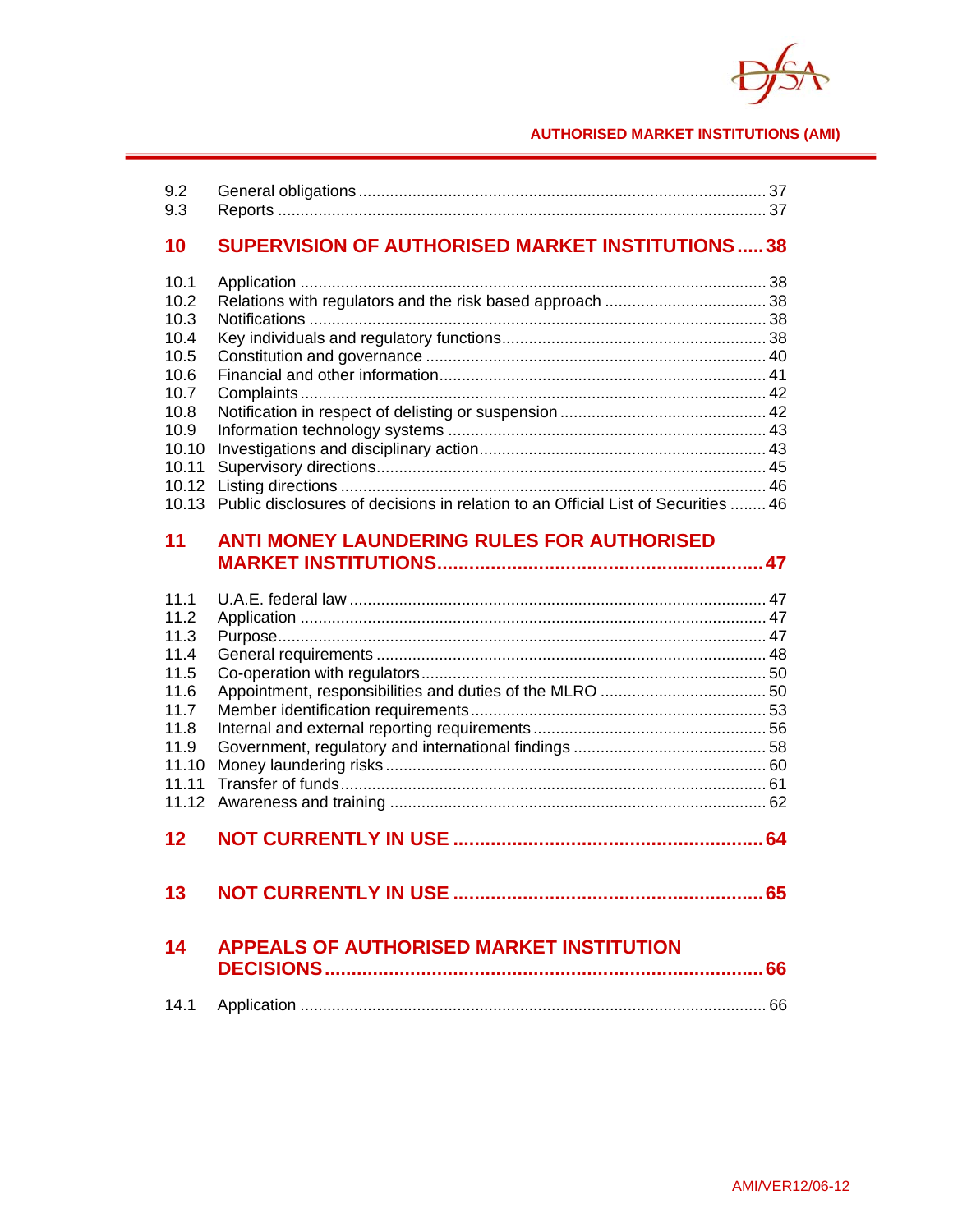$\boldsymbol{\nabla}$ 

|                      |                                               | 67 |
|----------------------|-----------------------------------------------|----|
|                      | App2 IDENTIFICATION AND ONGOING DUE DILIGENCE | 68 |
|                      |                                               |    |
|                      |                                               |    |
| A3.1<br>A3.2<br>A3.3 |                                               |    |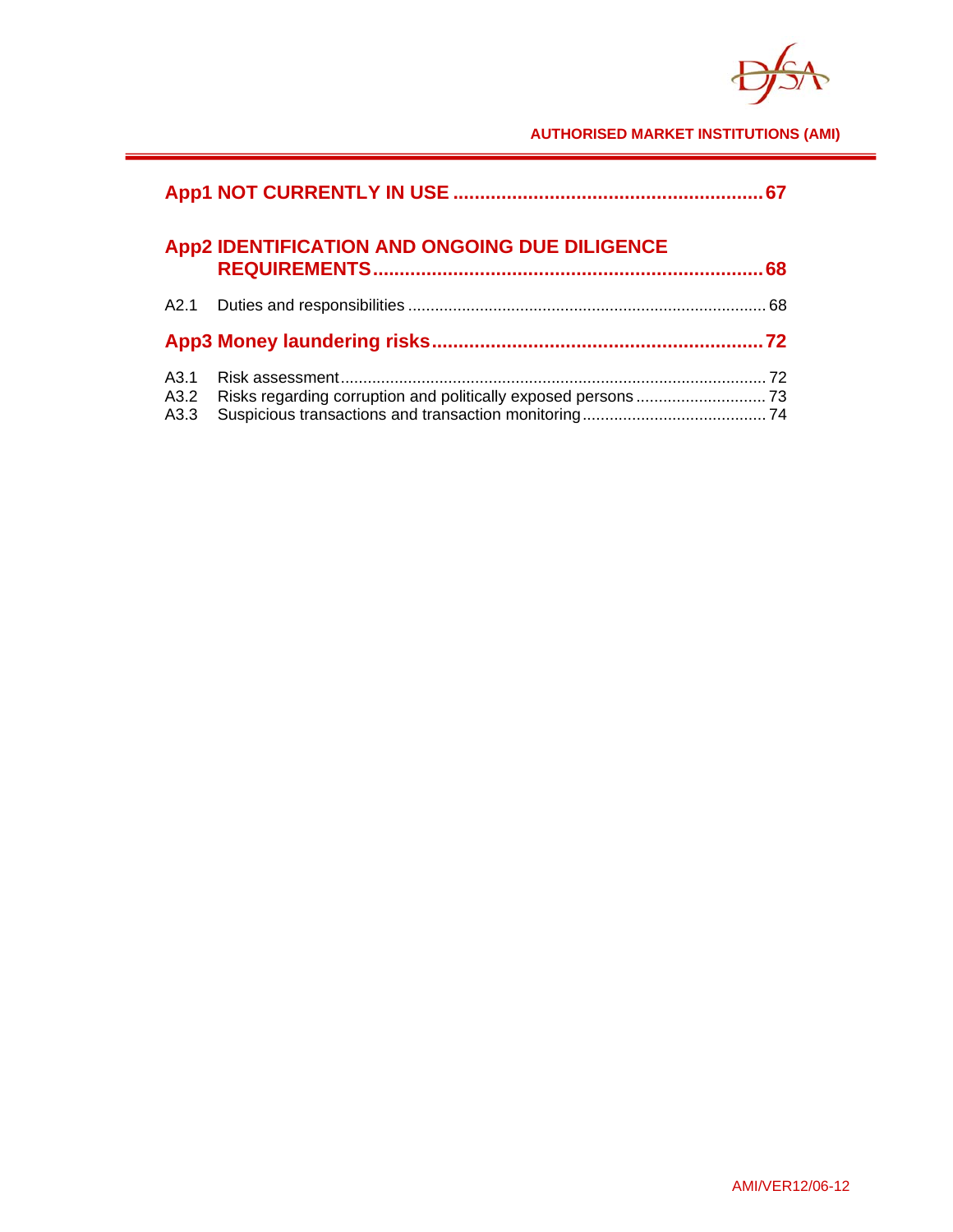

## **1 INTRODUCTION**

## **1.1 Application**

- **1.1.1** (1) Subject to (2), this module applies to every Person who carries on, or intends to carry on, either or both of the Financial Services of Operating an Exchange or Operating a Clearing House in or from the DIFC.
	- (2) This module does not apply to a Recognised Body or a Person who intends to carry on a Financial Service as a Recognised Body.
- **1.1.2** (1) Chapter 6 also applies to a Person who is, or proposes to become, a Controller as specified in Rule 6.1.2.
	- (2) Chapter 11 also applies to an Authorised Market Institution's Money Laundering Reporting Officer.

## **Guidance**

## **Interpretations**

1. References to Articles in this module are references to Articles in the Regulatory Law 2004 unless stated otherwise.

#### **The Regulatory Law 2004 and the Markets Law 2012**

- 2. The Regulatory Law establishes a principle based framework for the licensing and supervision of Authorised Market Institutions and for taking regulatory action against those licensed institutions. This framework is supplemented by some supervisory powers and other requirements in relation to Authorised Market Institutions in the Markets Law 2012. The Laws provide for the creation of Rules in relation to these activities. This module contains those Rules.
- 3. The Markets Law 2012 further establishes a framework in relation to how an Official List of Securities is administered by the Listing Authority.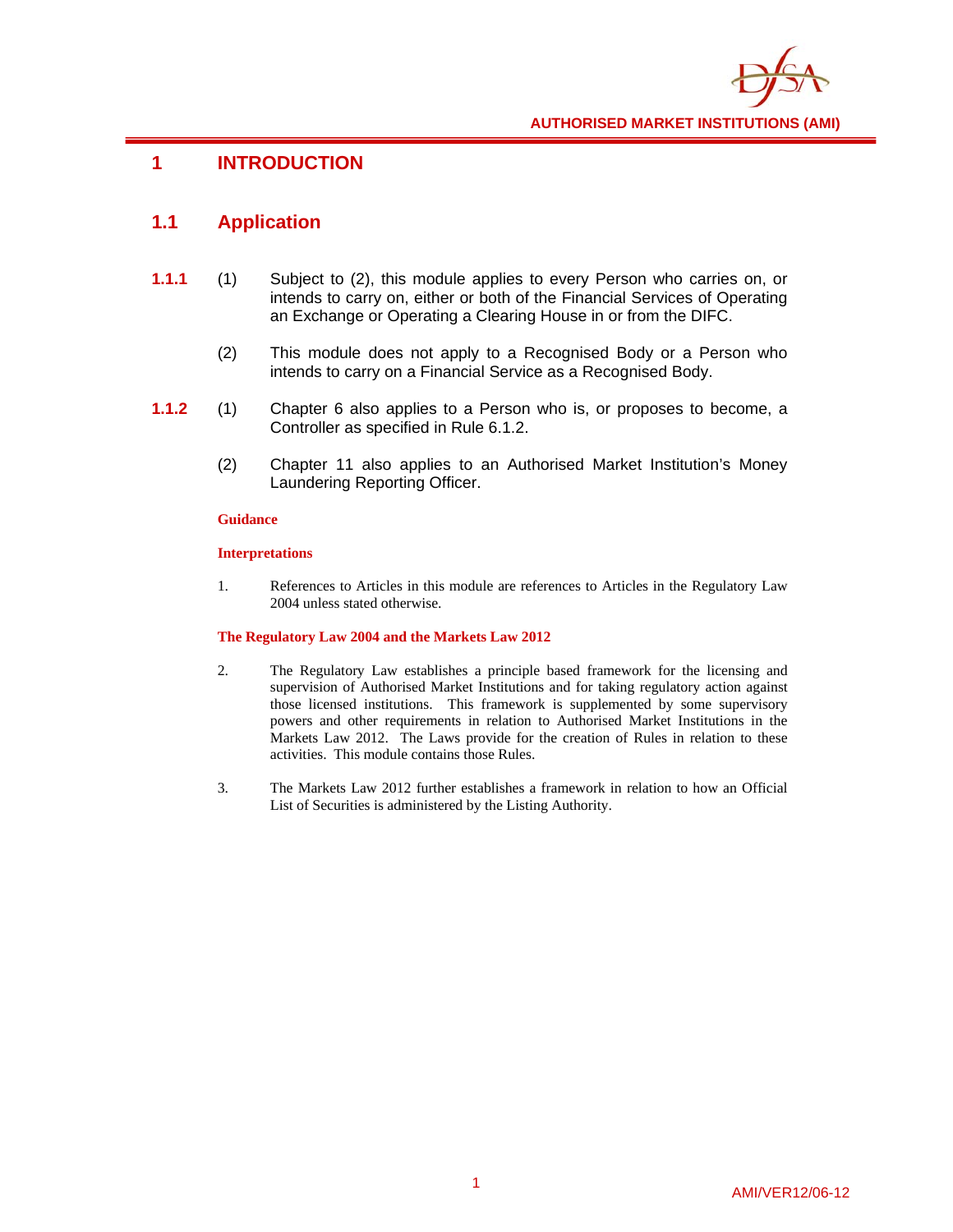

## **1.2 Financial Services, ancillary services, official lists of securities and Authorised Market Institutions**

#### **Guidance**

#### **Financial Services**

1. The GEN module prescribes the Financial Services which may be carried on by an Authorised Firm or Authorised Market Institution.

#### **Ancillary Services**

2. Article 44(1) of the Regulatory Law 2004 prohibits a Person from carrying on Ancillary Services in or from the DIFC unless they are carried on by an Ancillary Services Provider whose registration allows it to do so.

#### **Authorised Market Institutions and regulatory processes**

- 3. In addition to this module, the RPP Sourcebook sets out some of the regulatory process, in relation to Authorised Market Institutions. The regulatory processes contained here supplement other Rules that relate to Authorised Market Institutions. These are set out in the GEN, RPP, ENF and MKT modules of the Rulebook.
- 4. The following modules of the Rulebook, in addition to this module, apply to Authorised Market Institutions:

Module Applicable chapters

General (GEN) 1, 2, 3, 5, 6, 7 and 8 Enforcement (ENF) All chapters Islamic Finance Rules (IFR) 2, 3 and 4

#### **The AMI module**

- 5. Chapters 2 to 5 and chapter 7 set out the requirements for a new Licence application and also an application by an existing Authorised Market Institution to change the scope of its existing Licence.
- 6. Chapters 8, 9, 10 and 11 contain Rules relating to the ongoing obligations and supervision of Authorised Market Institutions and are in addition to those set out in SUP and include a series of notification requirements, anti money laundering provisions and supervisory directions that may be made by the DFSA to Authorised Market Institutions under Article 26 of the Markets Law 2012.
- 7. Chapter 12 refers to ENF which describes the DFSA's enforcement powers under the Regulatory Law and outlines the policy for using these powers. ENF also establishes the framework for the DFSA's decision making process and the giving of notice in relation to enforcement powers.

#### **Change in control**

8. Chapter 6 of this module covers the requirements with regard to changes and proposed changes to an Authorised Market Institution's Controllers.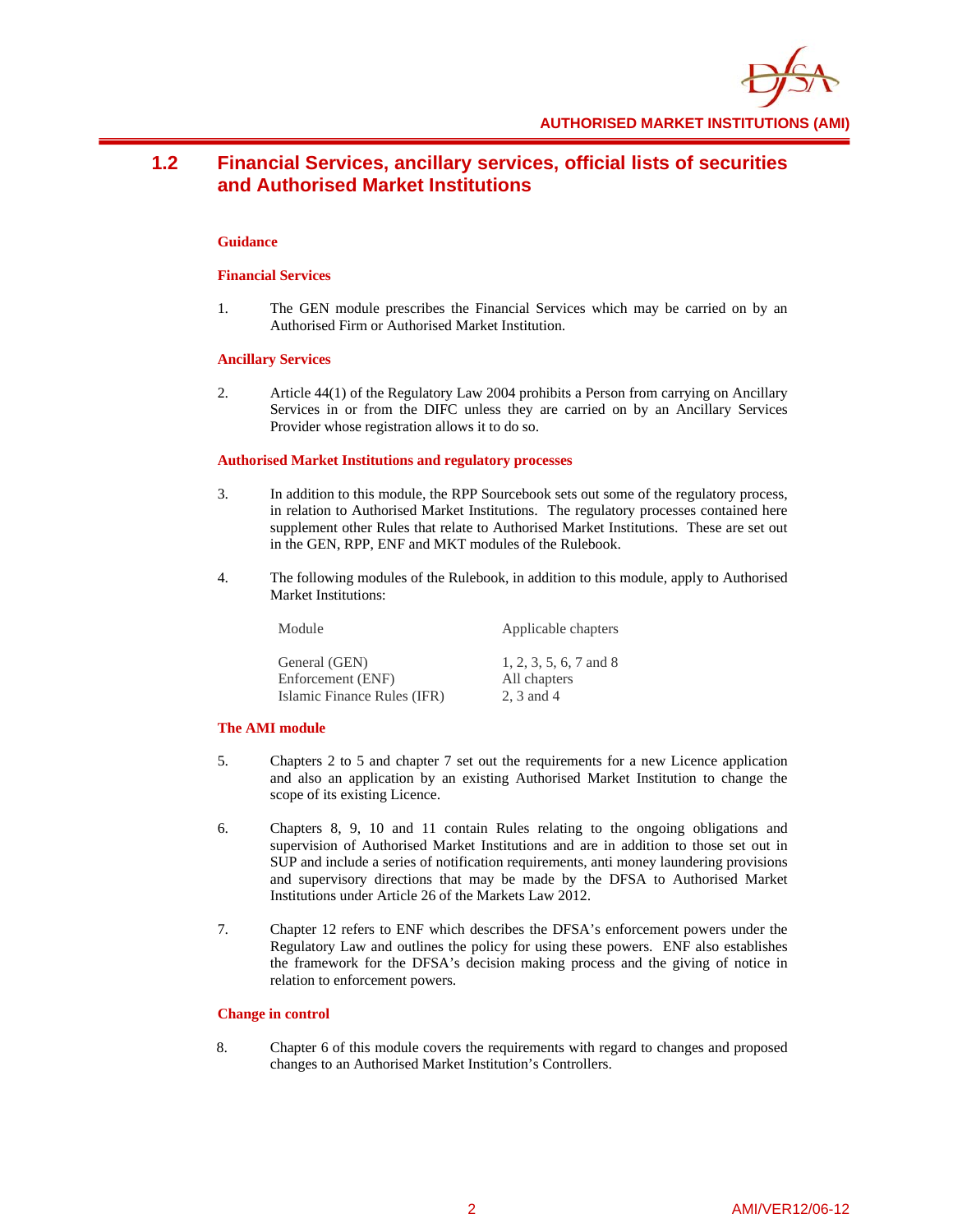

## **Official lists of securities**

9. Chapter 7 contains a specific Licensing Requirement for applicants who wish to maintain an Official List of Securities. Chapter 10 contains some disclosure requirements in respect of listing decisions by an Authorised Market Institution and also some supervisory powers in relation to listings.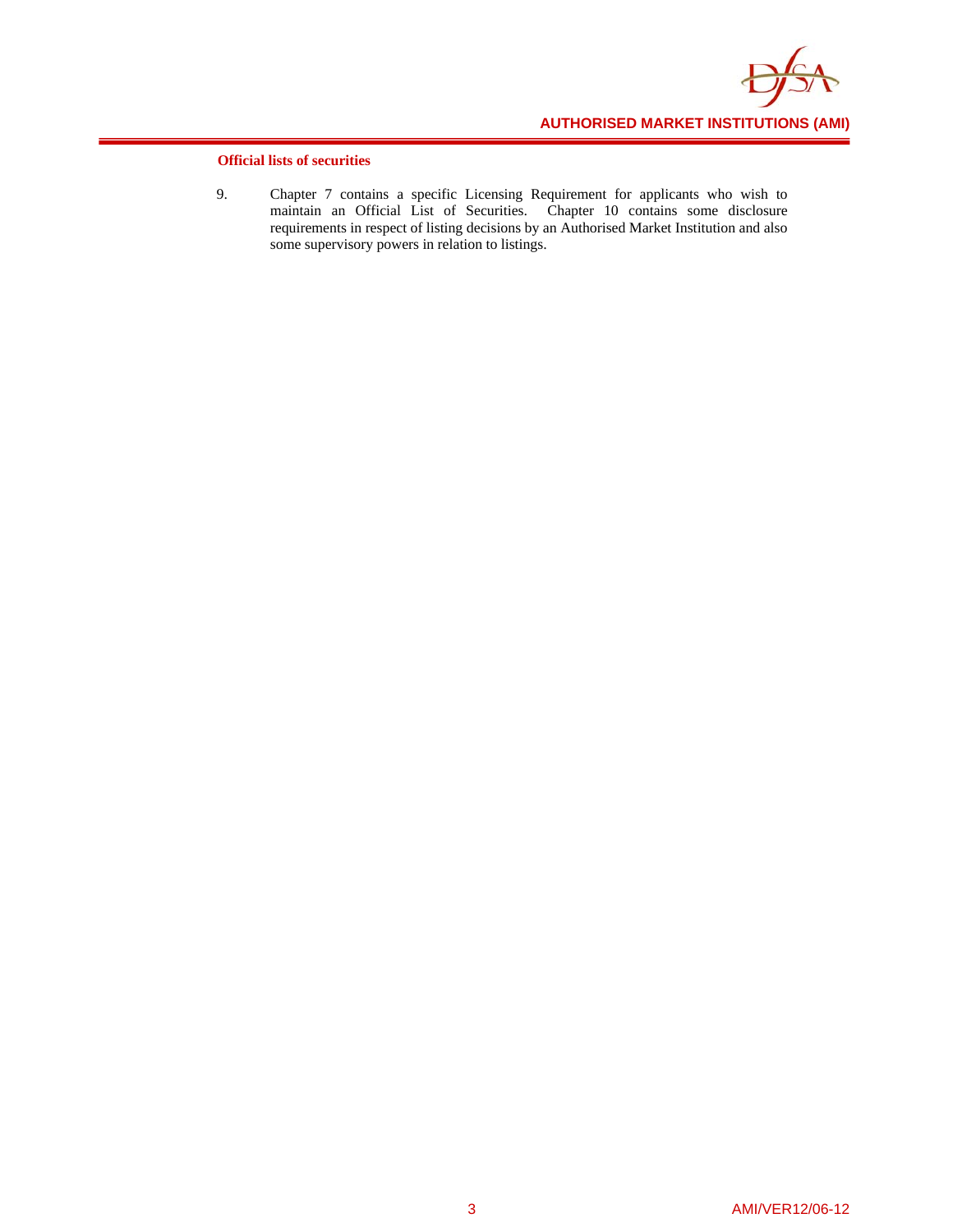

## **2 APPLICATION FOR A LICENCE**

## **2.1 Application**

- **2.1.1** This chapter applies to a Person who intends to carry on either or both of the Financial Services of Operating an Exchange or Operating a Clearing House in or from the DIFC.
- **2.1.2** A Person who intends to carry on either or both of the Financial Services is referred to in this chapter as an applicant.

## **2.2 Licence application**

**2.2.1** An applicant who intends to carry on either or both of the Financial Services of Operating an Exchange or Operating a Clearing House must apply to the DFSA for a Licence in accordance with the Rules in this chapter.

## **Guidance**

- 1. If a Person intends to carry on a Financial Service which is not:
	- a. Operating an Exchange; or
	- b. Operating a Clearing House;

it should apply to the DFSA for a Licence in accordance with the Rules in AUT.

- 2. If a Person intends to carry on the Financial Service of Operating an Exchange or Operating a Clearing House without having a physical presence in the DIFC, it should apply for a Recognition Notice in accordance with the Rules in REC.
- **2.2.2** The DFSA will only consider an application for a Licence from an applicant who is a Body Corporate and who is not an Authorised Firm or an applicant to be an Authorised Firm.
- **2.2.3** A Person applying for a Licence must submit a written application to the DFSA:
	- (a) demonstrating how the applicant intends to satisfy the Licensing Requirements and any other applicable requirements; and
	- (b) with copies of any relevant agreements or other information in relation to the application.
- **2.2.4** (1) An applicant will only be authorised to carry on either or both of the Financial Services of Operating an Exchange or Operating a Clearing House if the DFSA is satisfied that the applicant:
	- (a) has satisfied or will satisfy the Licensing Requirements in relation to the nature of the Financial Services concerned;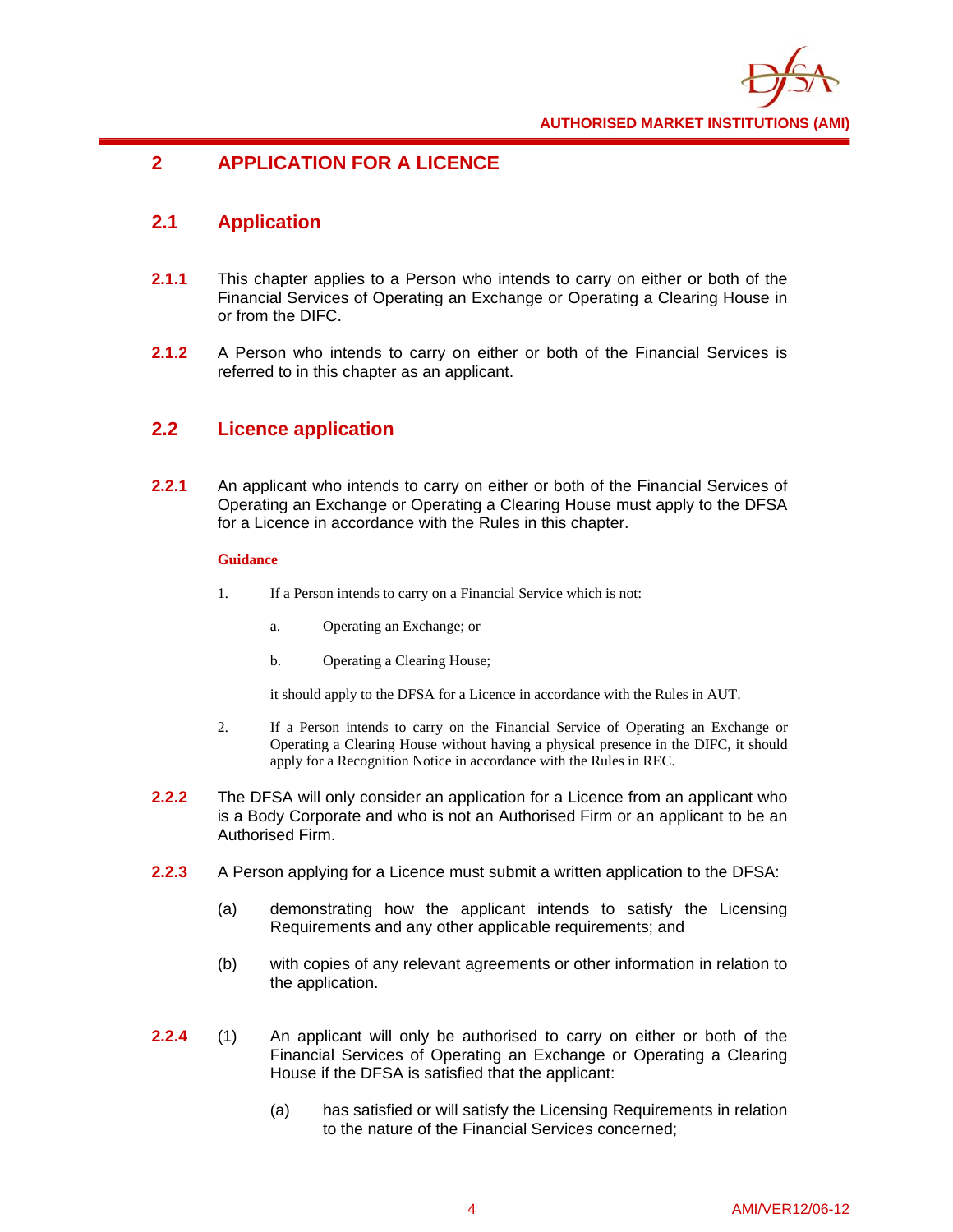

- (b) if applicable, will maintain an Official List of Securities, in a proper and independent manner;
- (c) is fit and proper; and
- (d) will conduct and manage its affairs in a sound and prudent manner.
- (2) In making the assessment as to whether an applicant is fit and proper, the DFSA will consider:
	- (a) the applicant's connection with its Controllers or any other Person;
	- (b) the Financial Services concerned;
	- (c) any matter which may harm or may have harmed the integrity or the reputation of the DIFC;
	- (d) the activities of the applicant, the associated risks and accumulation of risks, that those activities pose to the DFSA's objectives;
	- (e) the cumulative effect of factors which, if taken individually, may be regarded as insufficient to give reasonable cause to doubt the fitness and propriety of an applicant; and
	- (f) any other relevant matters.
- **2.2.5** In assessing an application for a Licence, the DFSA may:
	- (a) carry out any enquiries which it considers appropriate including enquiries independent of the applicant;
	- (b) require the applicant to provide additional information in such form as the DFSA considers appropriate;
	- (c) require any information submitted by the applicant to be verified in such manner as the DFSA may specify; and
	- (d) take into account any information which the DFSA considers relevant.
- **2.2.6** (1) In assessing an application for a Licence, the DFSA may, by means of written notice, indicate the legal form that the applicant must adopt to enable authorisation to be granted.
	- (2) Where the DFSA thinks it appropriate it may treat an application made by one legal form or Person as having been made by the new legal form or Person.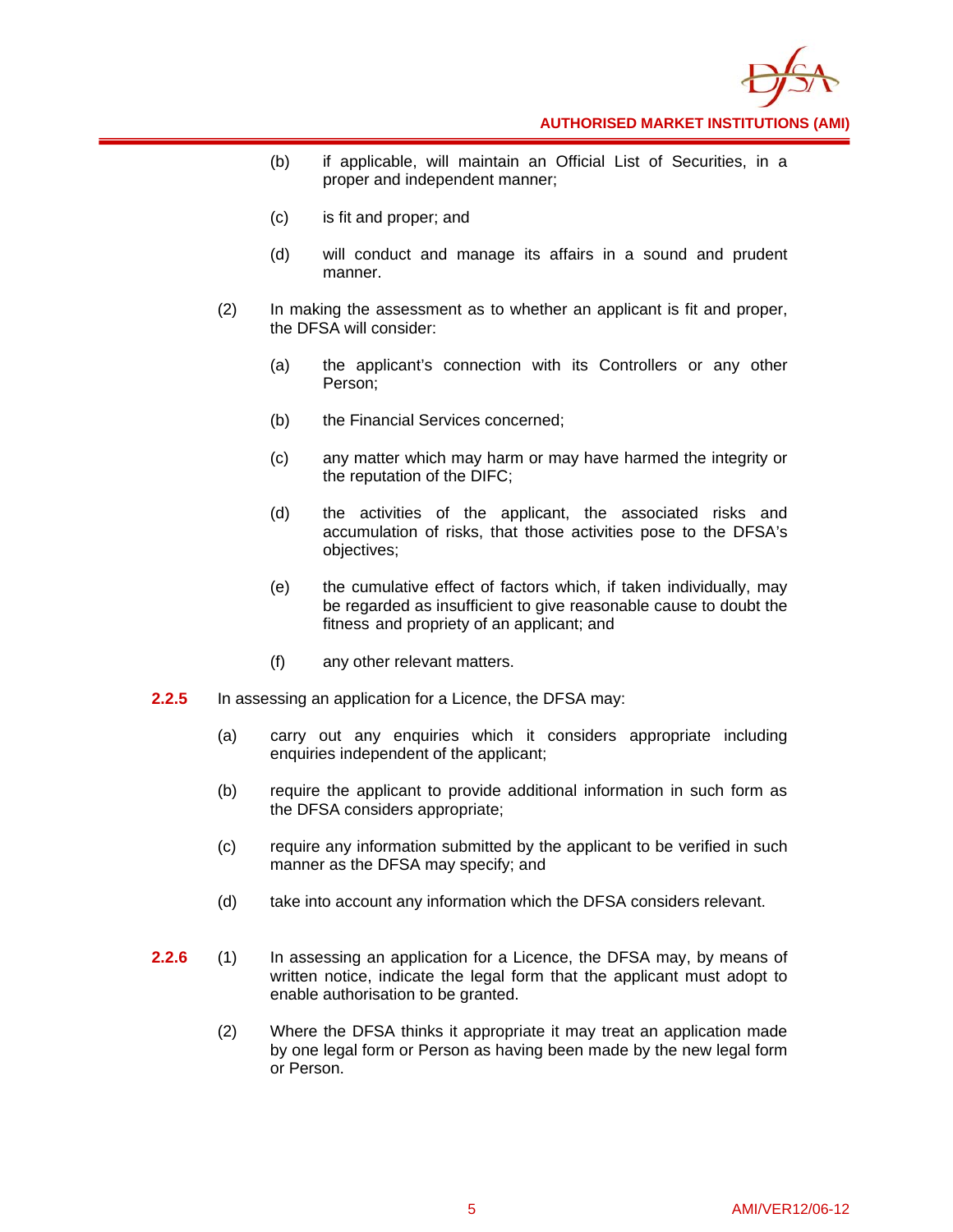

## **3 APPLICATION TO CHANGE THE SCOPE OF A LICENCE**

## **3.1 Application**

- **3.1.1** This chapter applies to an Authorised Market Institution applying to change the scope of its Licence or, where a condition or restriction has previously been imposed, to have the condition or restriction varied or withdrawn.
- **3.1.2** An Authorised Market Institution applying to change the scope of its Licence, or to have a condition or restriction varied or withdrawn, must provide the DFSA with written details of the proposed changes including an assessment of how it intends to satisfy the Licensing Requirements in relation to the new Licence scope.

## **Guidance**

Where an Authorised Market Institution applies to change the scope of its Licence, it should provide at least the following information:

- a. particulars of the new Financial Service or varied scope and the date of the proposed commencement of activities;
- b. a revised business plan as appropriate, describing the basis of, and rationale for, the proposed change;
- c. details of the extent to which existing documentation, procedures, systems and controls will be amended to take into account any additional activities, and how the Authorised Market Institution will be able to comply with any additional regulatory requirements including the Licensing Requirements; and
- d. if the Authorised Market Institution is reducing its activities and it has existing Members who may be affected by the cessation of a Financial Service, details of any transitional arrangements.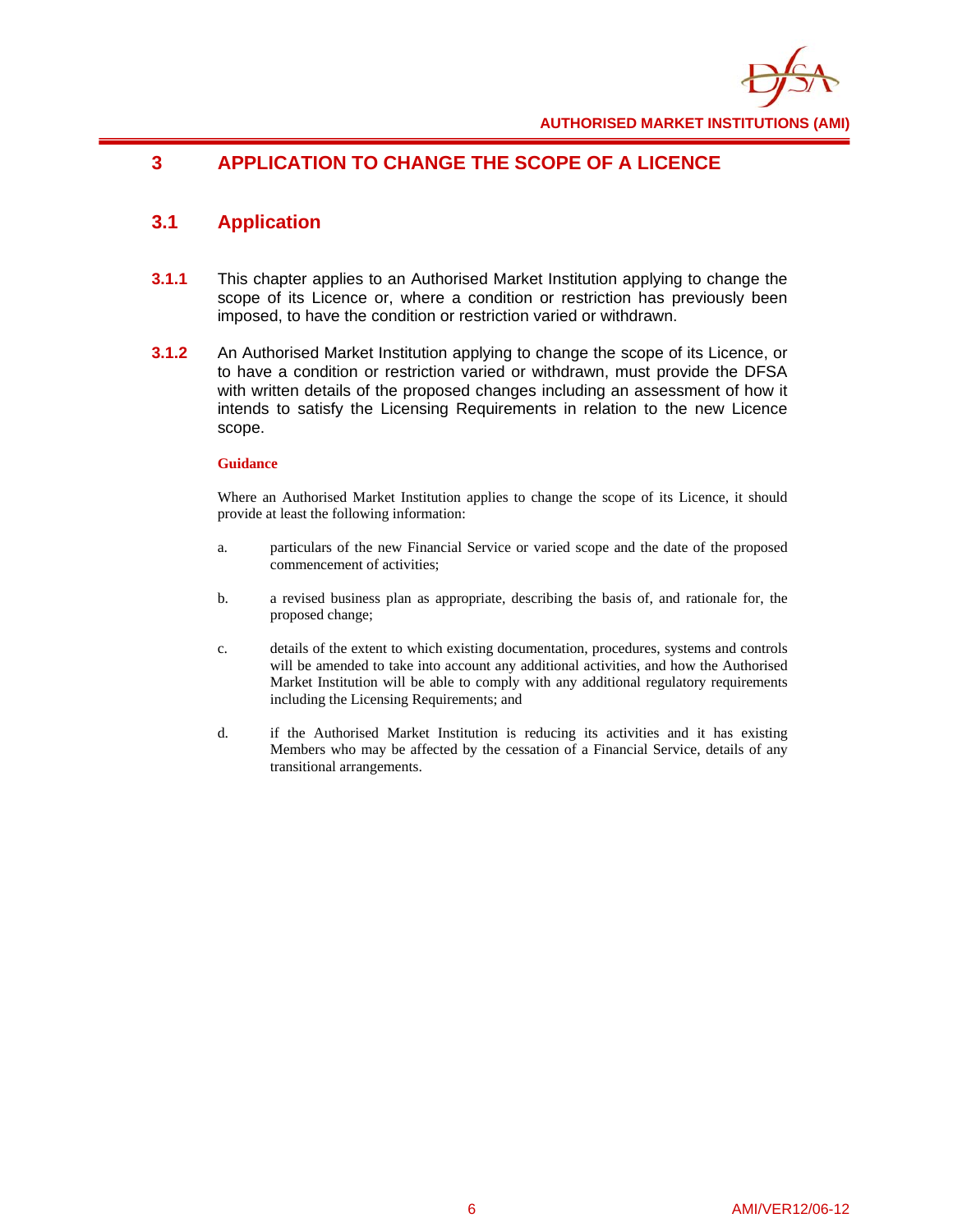

## **4 NOT CURRENTLY IN USE**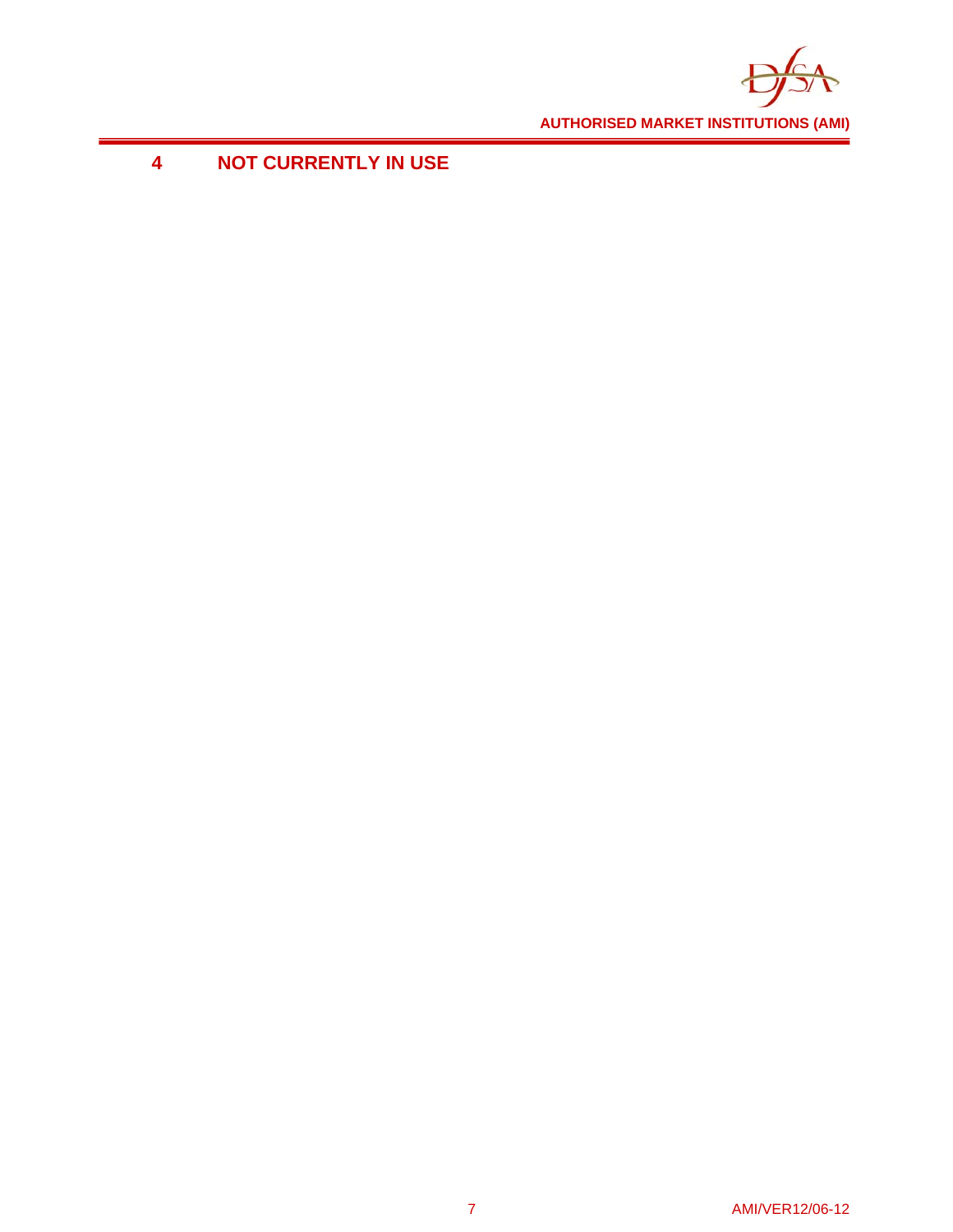

## **5 WITHDRAWAL OF A LICENCE**

## **5.1 Application**

**5.1.1** This chapter applies to an Authorised Market Institution.

## **5.2 Withdrawal of a licence at an Authorised Market Institution's request**

- **5.2.1** (1) An Authorised Market Institution must continue to carry on every Financial Service it is authorised to conduct under its Licence until its Licence is withdrawn or the DFSA consents in writing.
	- (2) An Authorised Market Institution seeking to have its Licence withdrawn must submit a request in writing stating:
		- (a) the reasons for the request;
		- (b) the date on which it will cease to carry on Financial Services in or from the DIFC;
		- (c) where applicable, how persons with Securities admitted to an Official List of Securities are affected and any alternative arrangements made for the listing and trading of the relevant Securities; and
		- (d) that it has discharged, or will discharge, all obligations owed to its users in respect of whom the Authorised Market Institution has carried on Financial Services in or from the DIFC.

- 1. The DFSA will need to be satisfied when considering requests under Rule 5.2.1, that an Authorised Market Institution has made appropriate arrangements with respect to its existing users (including the receipt of consent where required) and, in particular:
	- a. whether there may be a long period in which the business will be wound down or transferred;
	- b. whether money and other assets belonging to users must be returned to them; and
	- c. whether there is any other matter which the DFSA would reasonably expect to be resolved before granting a request for the withdrawal of a Licence.
- 2. In determining a request for the withdrawal of a Licence, the DFSA may require additional procedures or information as appropriate including evidence that the Authorised Market Institution has ceased to carry on Financial Services.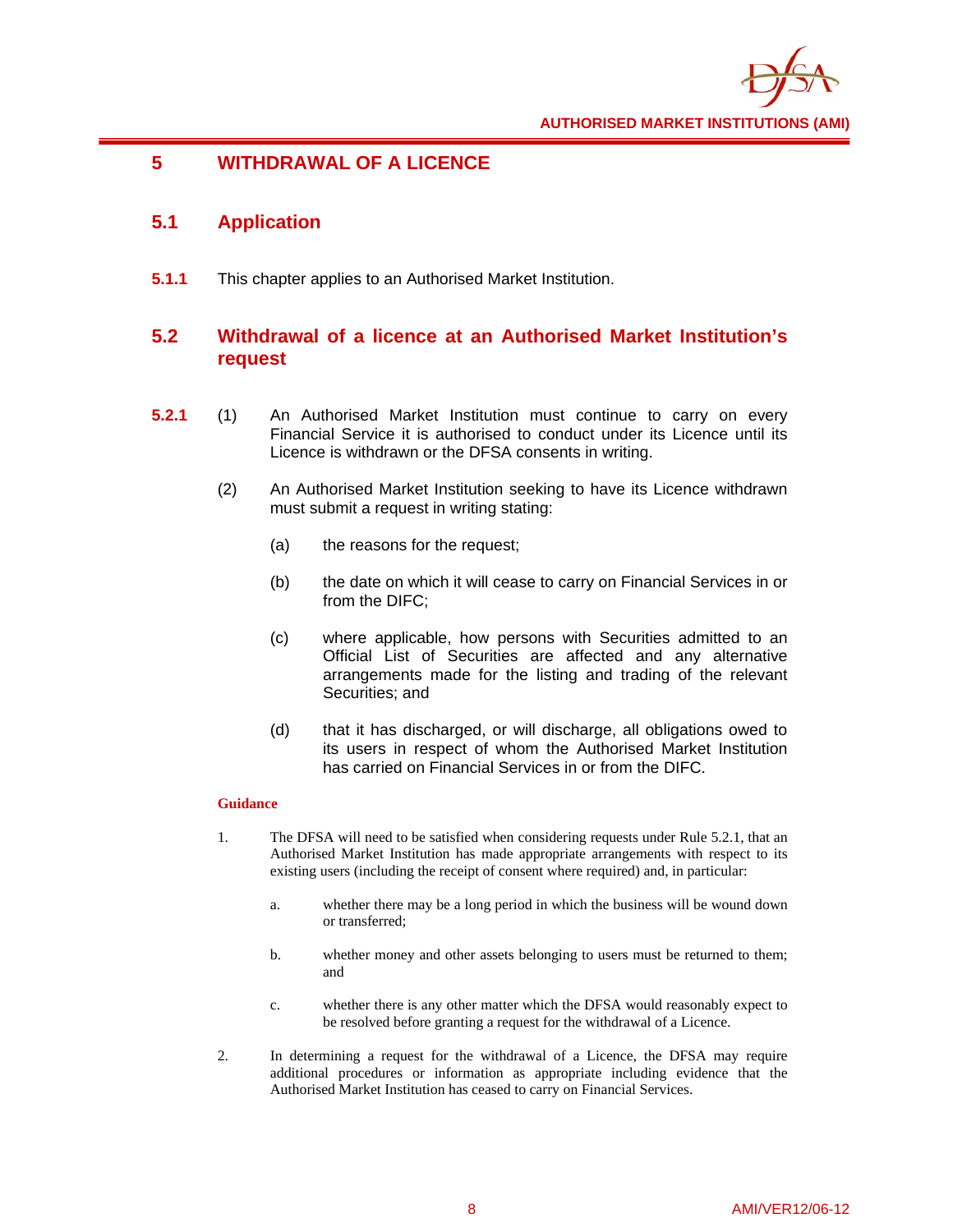

- 3. Detailed plans should be submitted where there may be an extensive period of winddown. It may not be appropriate for an Authorised Market Institution to immediately request a withdrawal of its Licence in all circumstances, although it may wish to consider reducing the scope of its Licence during this period. Authorised Market Institutions should discuss these arrangements with the DFSA.
- 4. The DFSA may refuse a request for the withdrawal of a Licence where it appears that users and customers may be adversely affected.
- 5. The DFSA may also refuse a request for the withdrawal of a Licence where:
	- a. the Authorised Market Institution has failed to settle its debts to the DFSA; or
	- b. it is in the interests of a current or pending investigation by the DFSA, or by another regulatory body or Financial Services Regulator.
- 6. Under Article 63 where the DFSA grants a request for the withdrawal of a Licence, the DFSA may continue to exercise any power under the Regulatory Law, the Markets Law or Rules in relation to an Authorised Market Institution for two years from the date on which the Licence was withdrawn.

## **5.3 Withdrawal of a licence on the DFSA's initiative**

## **Guidance**

In section 5.2 above, an application to withdraw a Licence will be at the Authorised Market Institution's request. Under Article 51, the DFSA may act on its own initiative to withdraw an Authorised Market Institution's Licence in cases when the Authorised Market Institution no longer has authority to carry on any Financial Service, is no longer meeting the conditions of its Licence or has failed to remove a Controller in the circumstances described in Article 64.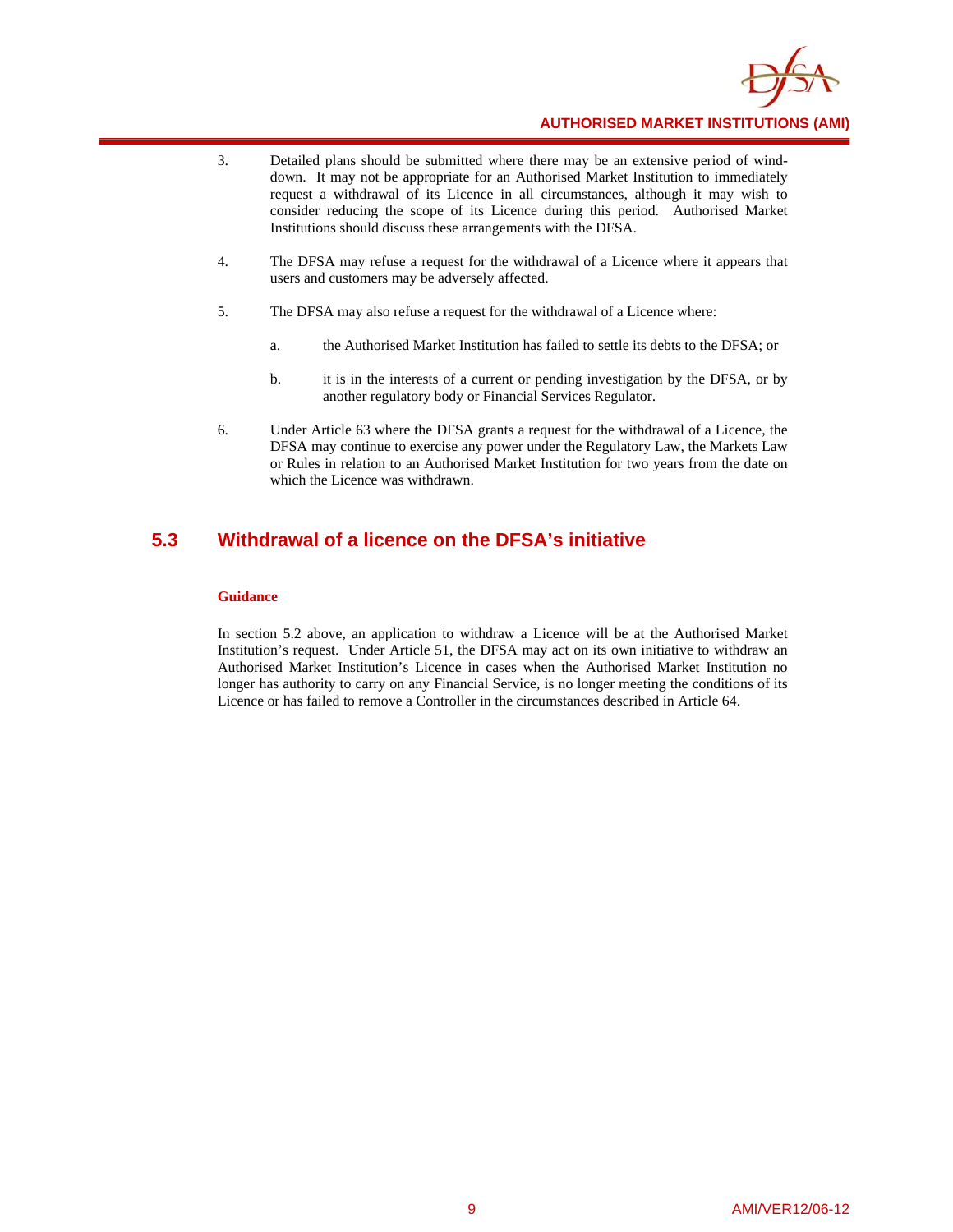

## **6 CONTROLLERS**

## **6.1 Application**

- **6.1.1** This chapter applies to:
	- (a) an Authorised Market Institution; or
	- (b) a Person who is, or is proposing to become, a Controller.
- **6.1.2** (1) A Controller is a Person who, either alone or with any Associate:
	- (a) holds 10% or more of an Authorised Market Institution's shares;
	- (b) is entitled to exercise, or control the exercise, of 10% or more of the voting rights in respect of an Authorised Market Institution;
	- (c) is able to exercise significant management influence over management via a shareholding in an Authorised Market Institution; or
	- (d) meets one or more of conditions of (a), (b), or (c) in respect of a Holding Company of an Authorised Market Institution.
	- (2) In (1) a share means:
		- (a) in relation to an Authorised Market Institution or a Holding Company of an Authorised Market Institution with share capital, allotted shares;
		- (b) in relation to an Authorised Market Institution or a Holding Company of an Authorised Market Institution with capital but no share capital, rights to a portion of the capital of an Authorised Market Institution or a Holding Company of an Authorised Market Institution; or
		- (c) in relation to an Authorised Market Institution or a Holding Company of an Authorised Market Institution without capital interests:
			- (i) conferring any right to share in the profits, or liability to contribute to the losses, of the Authorised Market Institution or a Holding Company of an Authorised Market Institution; or
			- (ii) giving rise to any obligation to contribute to the debt or expenses of an Authorised Market Institution Firm or a Holding Company of an Authorised Market Institution in the event of a winding up of the Authorised Market Institution or a Holding Company of the Authorised Market Institution.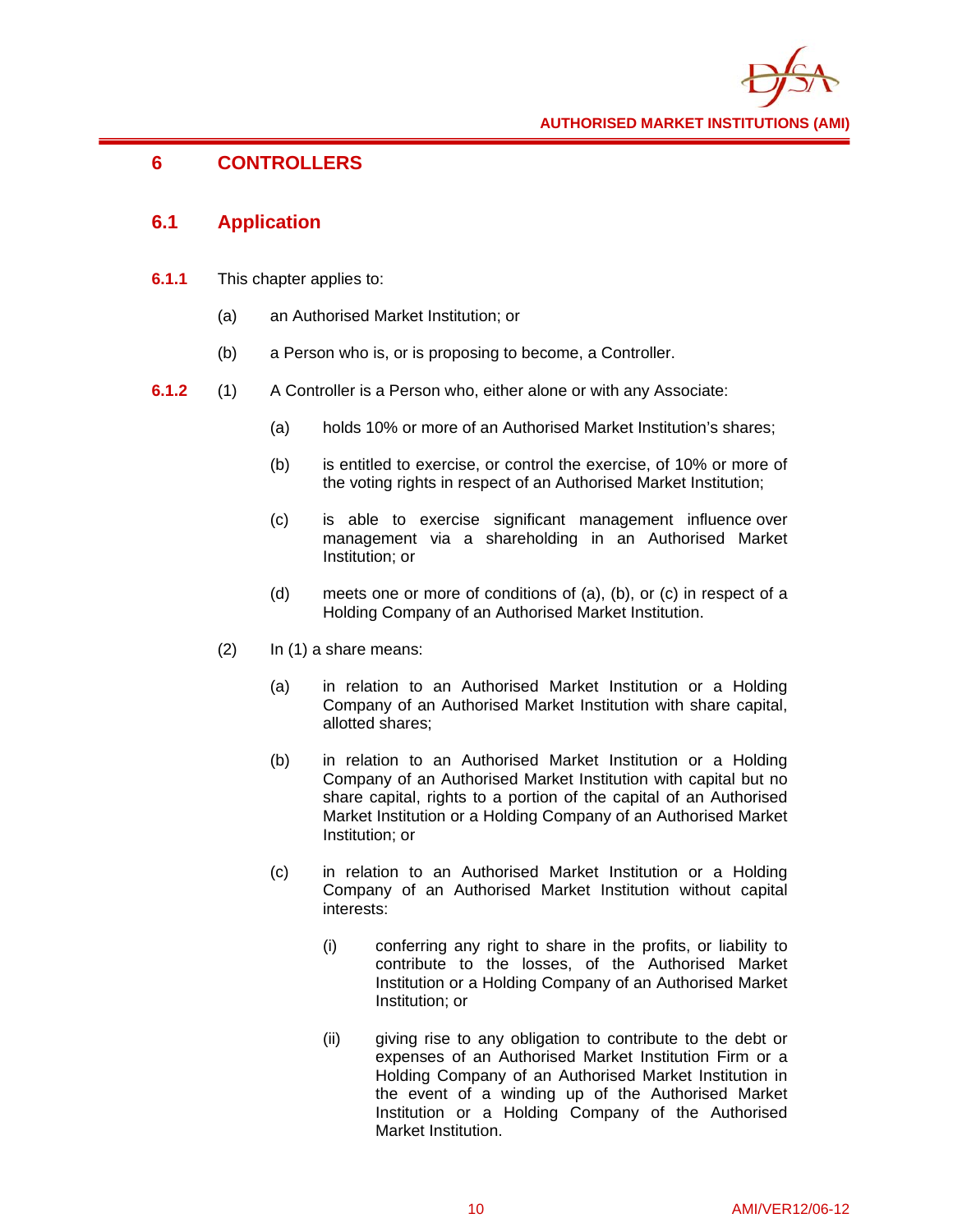

## **6.2 Applications and notifications concerning a change in control**

## **Guidance**

- 1. In considering an application for approval, or a notification, of a change in control, the DFSA must be satisfied that an Authorised Market Institution continues to satisfy the Licensing Requirements and remains fit and proper in light of any changes in control.
- 2. Where the DFSA deems a Controller to be unacceptable and the Authorised Market Institution fails to ensure the Controller is removed or take other specified action to the DFSA's satisfaction, the DFSA may withdraw the Authorised Market Institution's Licence under Article 64.
- **6.2.1** A Person must not act as a Controller of an Authorised Market Institution unless it, or the Authorised Market Institution, has:
	- (a) obtained prior approval in accordance with Rule 6.2.3(2); or
	- (b) made a prior notification in accordance with Rule 6.2.3(3) or Rule 6.2.5(2), as may be applicable.
- **6.2.2** An Authorised Market Institution must take reasonable steps to monitor changes or proposed changes concerning:
	- (a) its Controllers;
	- (b) the level of control of existing Controllers; and
	- (c) significant changes in the circumstances of existing Controllers which might reasonably be considered to affect the fitness and propriety of the Authorised Market Institution.

- 1. Steps taken by an Authorised Market Institution to comply with Rule 6.2.2 must have regard to the approval and notification requirements set out in this chapter.
- 2. Reasonable steps in Rule 6.2.2 should include, but are not limited to, the monitoring of any relevant regulatory disclosures, press reports, public announcements, share registers and entitlements to vote, or the control of voting rights, at general meetings.
- **6.2.3** (1) Where the Authorised Market Institution is incorporated under DIFC law and a Person proposes to become a Controller or, in respect of an existing Controller, the level of control changes in regard to the kind of shareholding and influence set out in Rule 6.1.2(1), as a result of the events described in (2) or (3) below, the Authorised Market Institution must submit a notification or application to the DFSA as applicable.
	- (2) The events mentioned in (1) which trigger a written application for prior approval are as follows:
		- (a) a Person becomes a Controller;
		- (b) when a holding is increased from below 10% to 10% or more;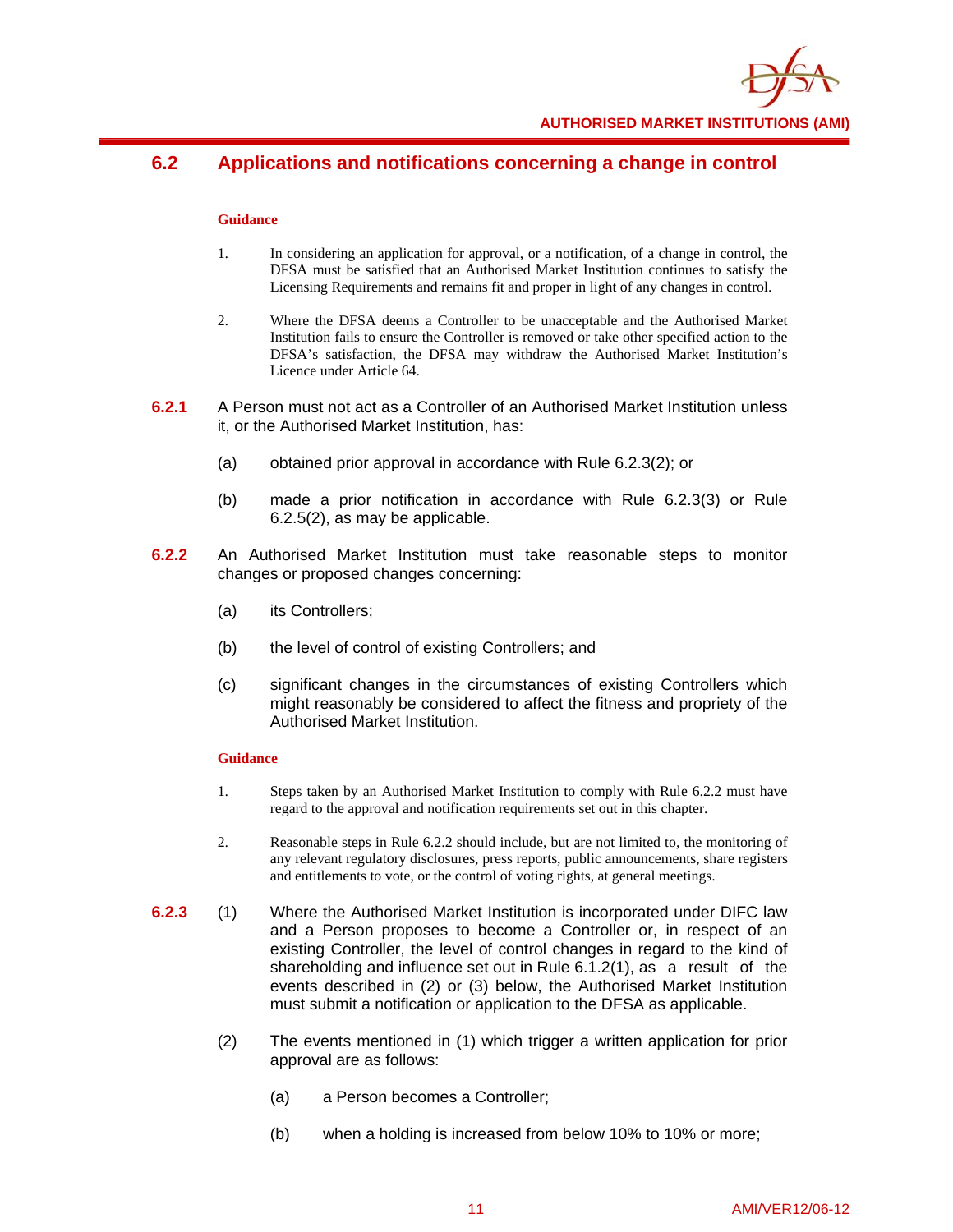

- (c) when a holding is increased from below 30% to 30% or more;
- (d) when a holding is increased from below 50% to 50% or more; or
- (e) when any significant management influence as identified under Rule 6.1.2(1)(c) or (d), occurs which has not previously been disclosed to the DFSA.
- (3) The event mentioned in (1) which triggers a written notification is when a holding is decreased from more than 50% to 50% or less.
- (4) An application for prior approval or notification must be submitted to the DFSA using the appropriate form in AFN.
- **6.2.4** (1) An Authorised Market Institution must submit the notification or application required in Rule 6.2.3(1) not less than 28 days in advance of a proposed change or, where this is not reasonably possible, immediately on becoming aware of a proposed or actual change in control.
	- (2) Where an Authorised Market Institution is not reasonably able to comply with (1), the Person identified in Rule 6.1.1(b) must submit the required notification or application for approval.
	- (3) In the event of (2), an Authorised Market Institution must notify the DFSA in writing of the relevant circumstances and must also, at the same time, notify the Person in (2) of their obligations under this chapter.
- **6.2.5** (1) Where the Authorised Market Institution is incorporated other than under DIFC law and a Person proposes to become a Controller or, in respect of an existing Controller, the level of control changes in regard to the kind of shareholding and influence set out in Rule 6.1.2(1), as a result of the events described in (2) or (3) below, the Authorised Market Institution must submit a notification to the DFSA.
	- (2) The events mentioned in (1) which trigger a notification are as follows:
		- (a) a Person becomes a Controller;
		- (b) when a holding is increased from below 10% to 10% or more;
		- (c) when a holding is increased from below 30% to 30% or more;
		- (d) when a holding is increased from below 50% to 50% or more;
		- (e) when a holding is decreased from more than 50% to 50% or less; or
		- (f) when any significant management influence as identified under Rule 6.1.2(1)(c) or (d), occurs which has not previously been disclosed to the DFSA.
	- (3) A notification must be submitted to the DFSA using the appropriate form in AFN.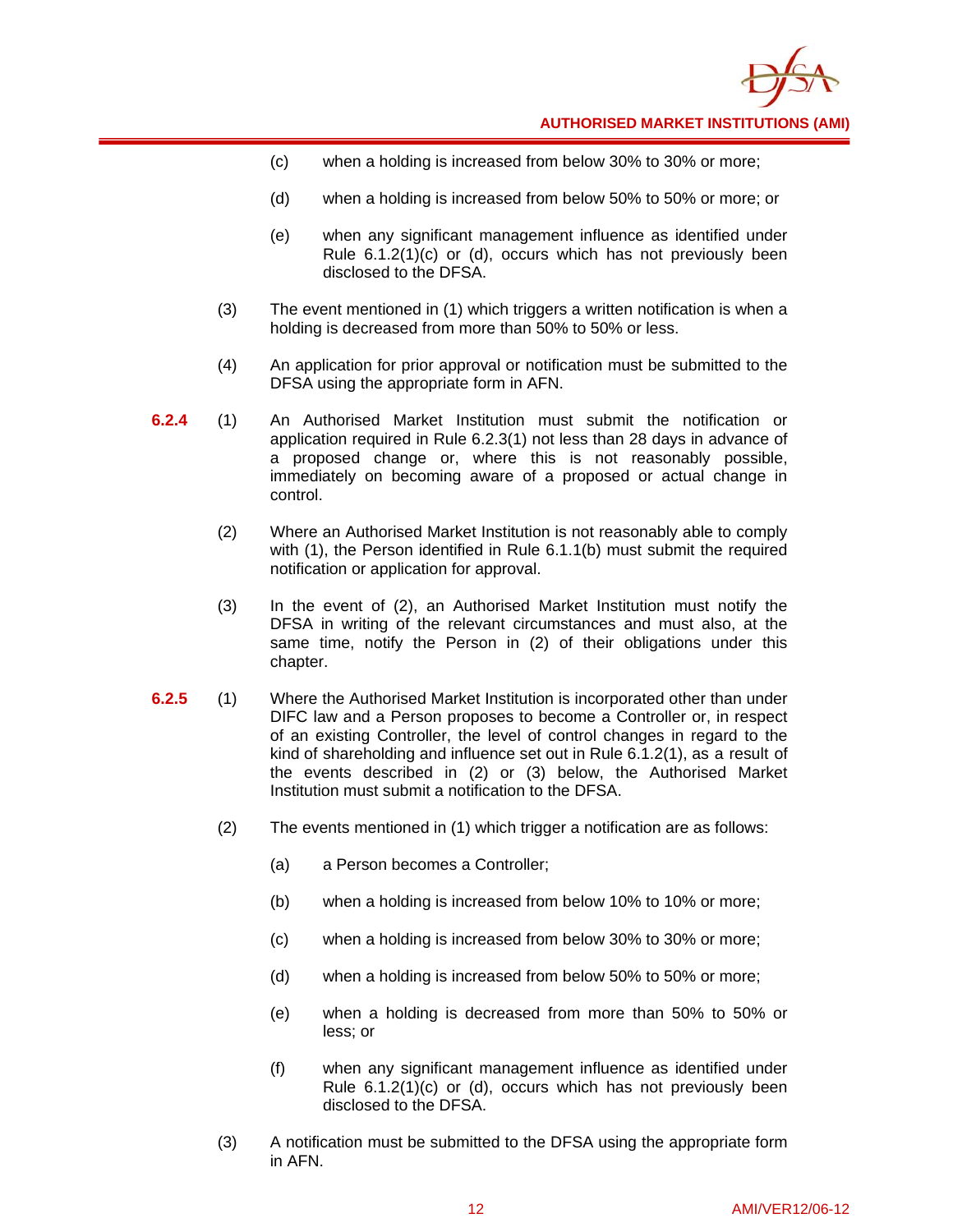

- **6.2.6** (1) An Authorised Market Institution must submit the notification required in Rule 6.2.5(1) not less than 28 days in advance of a proposed change or, where this is not reasonably possible, immediately on becoming aware of a proposed or actual change in control.
	- (2) Where an Authorised Market Institution is not reasonably able to comply with (1), the Person identified in Rule 6.1.1(b) must submit the required notification.
	- (3) In the event of (2), an Authorised Market Institution must notify the DFSA in writing of the relevant circumstances and must also, at the same time, notify the Person in (2) of his obligations under this chapter.

## **Guidance**

- 1. In determining an application for approval made in accordance with Rule 6.2.3 the DFSA will consider all relevant information.
- 2. The DFSA will endeavour to determine applications made in accordance with Rule 6.2.3 within 28 days of receipt of all the required information being submitted, or such shorter time as may be agreed in exceptional circumstances.
- 3. The DFSA will only respond to a notification made in accordance with Rules 6.2.3 or 6.2.5 if it requires further information in light of the changes referred to in the notification.
- 4. Rules 6.2.3 or 6.2.5 also applies in certain circumstances where a change in control has occurred, without a Controller having taking any action. This may arise, for example, after a capital re-organisation.

## **6.3 Annual reporting of controllers**

- **6.3.1** An Authorised Market Institution must submit to the DFSA an annual report on its Controllers within four months of its financial year end.
- **6.3.2** The Authorised Market Institution's annual report on its Controllers must include:
	- (a) the name and address of each Controller;
	- (b) the current holding of each Controller (expressed as a percentage of issued capital); and
	- (c) where a Person is a Controller by virtue of the operation of Rule 6.1.2(c) or (d), the circumstances that cause it to be such a Controller. **Guidance**

An Authorised Market Institution may satisfy the requirements of Rule 6.3.2 by submitting a corporate structure diagram along with the relevant information.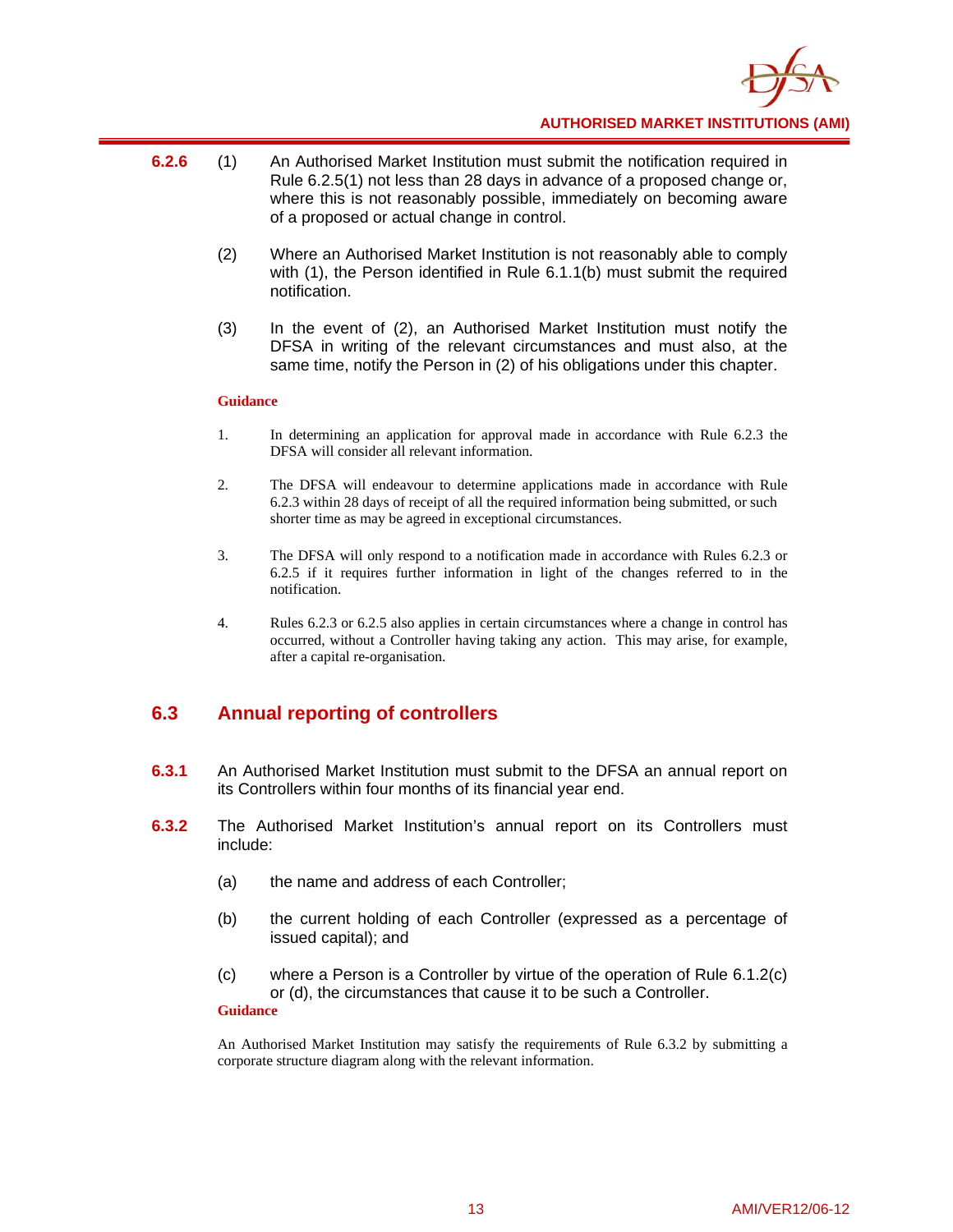

## **7 LICENSING REQUIREMENTS**

## **7.1 Application**

**7.1.1** This chapter applies to an Authorised Market Institution and an applicant for a Licence to be an Authorised Market Institution.

## **7.2 Licensing requirements**

## **Guidance**

This section sets out the Licensing Requirements which an Authorised Market Institution must meet in order to be licensed and thereafter.

- **7.2.1** (1) An Authorised Market Institution must be able to satisfy the Licensing Requirements to the satisfaction of the DFSA at the time a Licence is granted and at all times thereafter.
	- (2) The Licensing Requirements referred to in (1) are set out in this section and contain requirements relating to:
		- (a) fitness and propriety;
		- (b) proper markets;
		- (c) financial resources;
		- (d) human and technology resources;
		- (e) systems and controls;
		- (f) Members' access to facilities;
		- (g) general safeguards for investors;
		- (h) identification, deterrence and prevention of Market Misconduct, financial crime and money laundering
		- (i) promotion and maintenance of standards;
		- (j) whistle blowing;
		- (k) clearing and settlement;
		- (l) transaction recording;
		- (m) safeguarding and administration of assets;
		- (n) Business Rules;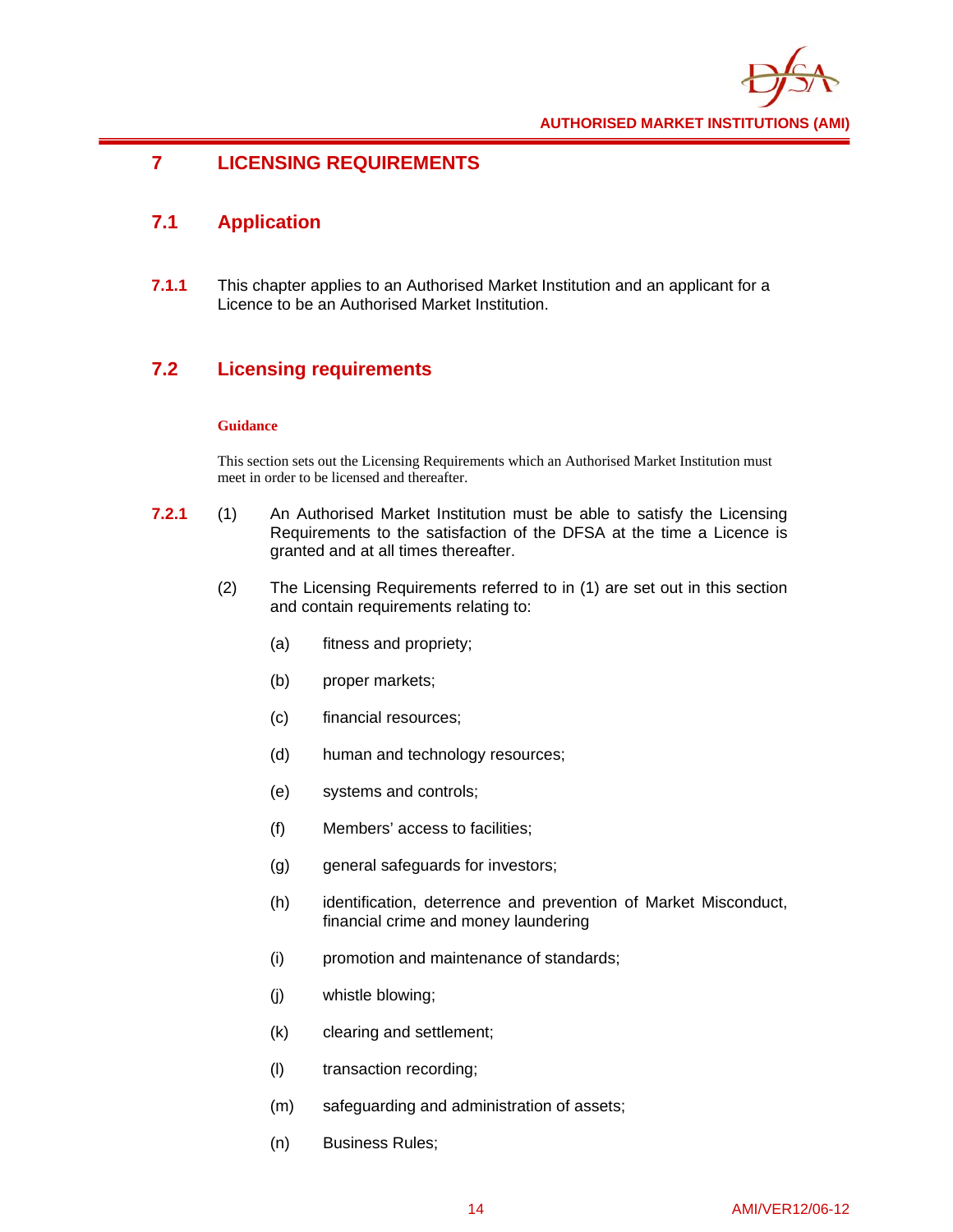

- (o) compliance with Business Rules;
- (p) complaints;
- (q) default rules;
- (r) an Official List of Securities; and
- (s) compliance with listing rules.

## **Fit and proper - constitution, regulation and governance**

- **7.2.2** (1) An Authorised Market Institution must:
	- (a) be fit and proper;
	- (b) be appropriately constituted;
	- (c) have taken appropriate measures to:
		- (i) satisfy the Licensing Requirements; and
		- (ii) perform its Regulatory Functions;
	- (d) have a corporate governance framework appropriate to the nature, scale and complexity of its business and structure, which are adequate to promote the sound and prudent management and oversight of the Authorised Market Institution's business and to protect the interests of its stakeholders; and
	- (e) have a remuneration structure and strategies which are well aligned with the long term interests of the Authorised Market Institution, and appropriate to the nature, scale and complexity of its business.
	- (2) In particular, the Governing Body of an Authorised Market Institution must:
		- (a) demonstrate integrity, competence and commitment to satisfying its obligations under the Licensing Requirements;
		- (b) assign Key Individuals with appropriate levels of experience, knowledge and qualifications to oversee the Regulatory Functions;
		- (c) appoint a Key Individual who is ordinarily resident in the United Arab Emirates as a Money Laundering Reporting Officer;
		- (d) have independent directors constituting at least one-half of the total number of directors in the Governing Body and ensure that these independent directors are provided with direct access to:
			- (i) Key Individuals when required; and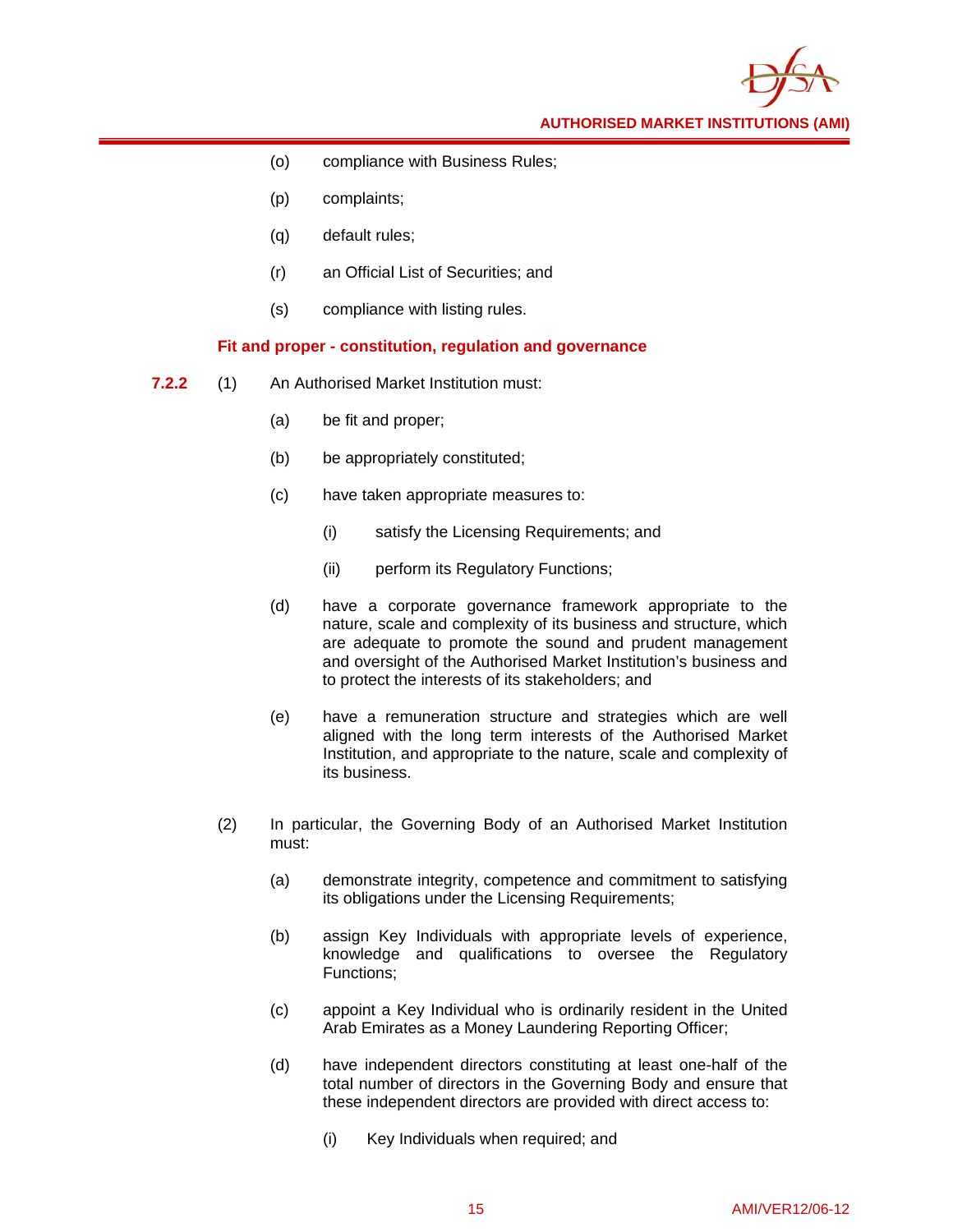

- (ii) all relevant information concerning the satisfaction of Licensing Requirements and the performance of Regulatory Functions; and
- (e) ensure that Key Individuals have unfettered, direct access to the Governing Body.
- (3) For the purposes of this Rule and Article  $23(2)(f)(ii)$  of the Regulatory Law, Regulatory Functions are those functions of an Authorised Market Institution which contribute directly to the satisfaction by the Authorised Market Institution of a Licensing Requirement.
- (4) An Exchange maintaining an Official List of Securities must ensure the function is properly and independently operated.

#### **Guidance**

Section 2-2 of the RPP Sourcebook sets out matters which the DFSA takes into consideration when making an assessment of the kind under Rule 7.2.2.

## **Proper markets**

- **7.2.3** (1) An Exchange must have systems, policies and procedures which ensure that only:
	- (a) Investments in which there is a proper market; or
	- (b) those Securities which are admitted to its Official List of Securities;

are admitted to trading.

- (2) For a proper market to exist:
	- (a) arrangements must be in place for relevant market information to be made available to Persons engaged in dealing on an equitable basis;
	- (b) Investments must serve an economic purpose;
	- (c) there must be a sufficient range and number of investors willing and able to generate adequate supply and demand in the Investments;
	- (d) where appropriate, there must be a sufficiently liquid underlying cash market;
	- (e) where appropriate, there must be capacity to make and take delivery of the Investments; and
	- (f) the Business Rules and listing rules of an Exchange must allow for the discontinuance or suspension of trading in Investments when disclosure obligations have not been complied with and in other appropriate circumstances.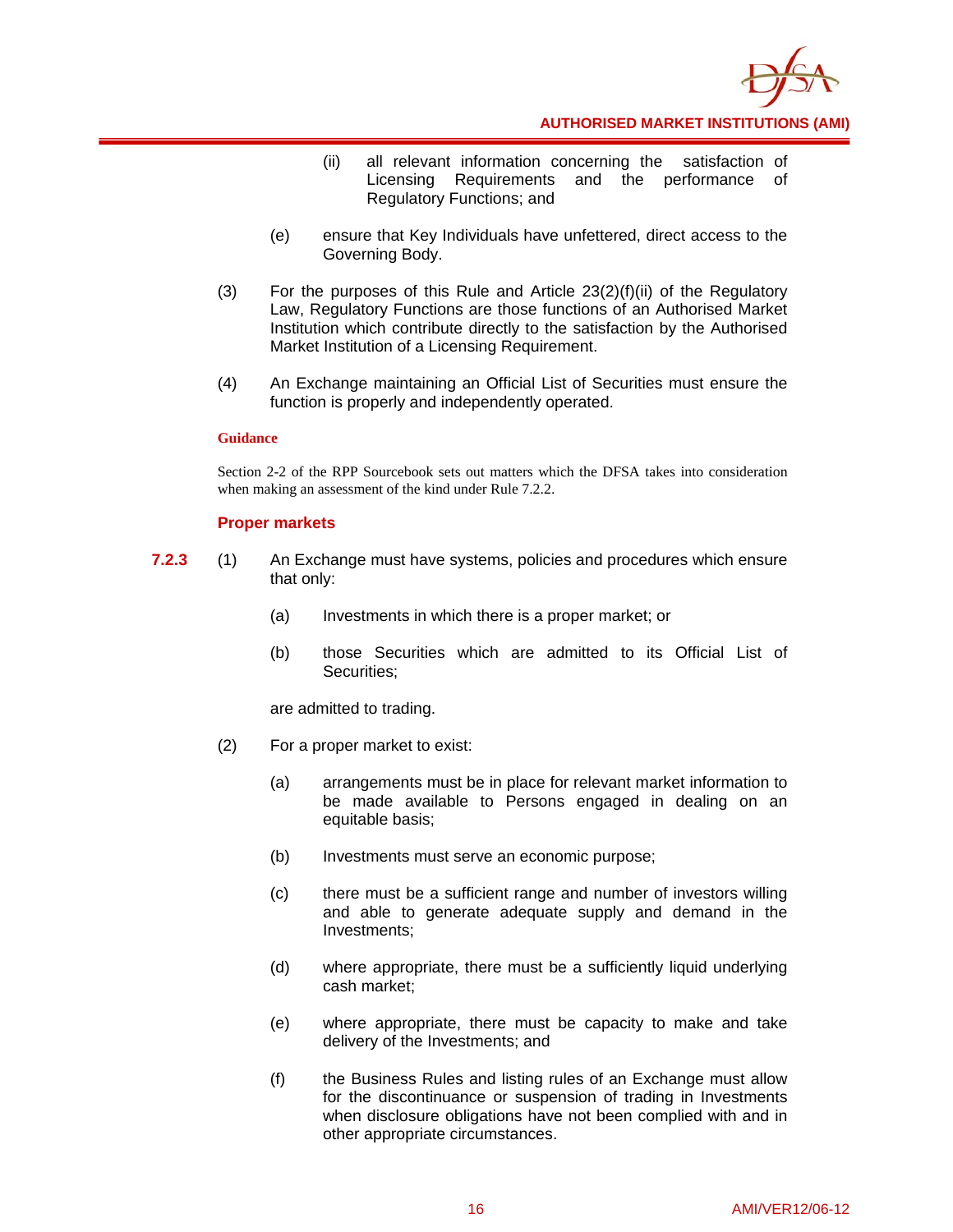

(3) Securities in which there is a proper market and which are listed in a jurisdiction acceptable to the DFSA meet the requirements in this Rule relating to proper markets.

#### **Guidance**

- 1. Before admitting Securities listed in jurisdictions elsewhere to trading, the Authorised Market Institution should consider the following factors to determine whether a proper market exists in that Investment:
	- a. any restrictions whether legal or physical on Persons who may hold the Investment;
	- b. the liquidity or anticipated liquidity of the Securities;
	- c. the number of persons already holding the Securities or interested in dealing in the Securities;
	- d. whether there is sufficient relevant information available to allow market participants to make an informed judgement on the value of assets and underlying assets;
	- e. how the information required by market participants to make an informed assessment of the value of the Securities can be accessed; and
	- f. whether there are adequate settlement and delivery procedures in relation to the Securities.
- 2. In determining whether Inside Information is disclosed to allow investors to make an informed judgement of the value of the Securities, the DFSA may consider the extent to which persons can obtain information about Securities through acceptable channels of communication such as through third party information vendors. Where there is no alternative way to obtain information about Security, the exchange will need to provide those services.

## **Financial resources**

- **7.2.4** (1) An Authorised Market Institution must have and maintain at all times, in addition to the minimum financial resource requirement in (2), financial resources of a type acceptable to the DFSA. These financial resources must be adequate in relation to the nature, size and complexity of its business to ensure that there is no significant risk that liabilities cannot be met as they fall due.
	- (2) The minimum financial resource requirement for an Authorised Market Institution is:
		- (a) an amount equal to one half of the estimated gross operating costs of the Authorised Market Institution for the next twelvemonth period; or
		- (b) such other base capital amount as may be set by the DFSA under (4).
	- (3) When calculating its twelve-month gross operation costs, an Authorised Market Institution must also include any penalty payments for which it has become liable as part of any outsourcing or other arrangements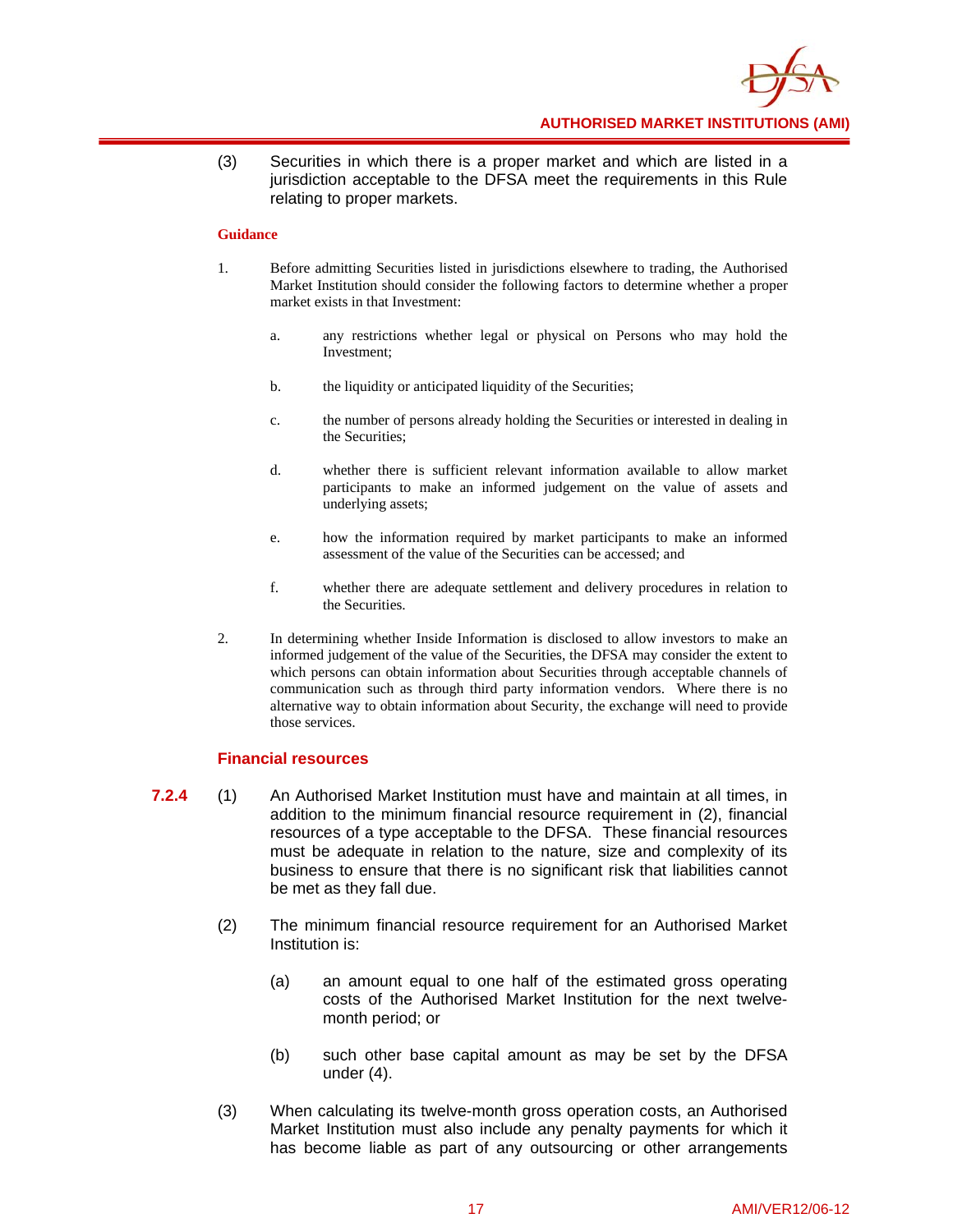

which are integral to its being able to function as an Authorised Market Institution.

- (4) The DFSA may prescribe a base capital amount for an Authorised Market Institution and will determine such amount by reference to other international jurisdictions deemed by the DFSA to be comparable.
- (5) An Authorised Market Institution must have systems and controls to enable it to determine and monitor whether its financial resources are sufficient for the purposes of the additional financial resource requirement in (1) and the minimum financial resource requirement in (2).
- (6) For the purposes of (5), the systems and controls of an Authorised Market Institution address the following factors, with any others that are appropriate to its operations model:
	- (a) the scale, nature, activities and risks of the operation;
	- (b) the operational, counterparty, market and settlement risks to which the body is exposed;
	- (c) the amount, composition and legal position of its available financial resources; and
	- (d) its ability to access additional financial resources if required.

- 1. The financial resource requirement is intended to ensure that an Authorised Market Institution not only has sufficient financial resources to meet its liabilities as they fall due, but also to allow, if circumstances require, for the orderly wind-down of the Authorised Market Institution's business, while still allowing the institution to meet the conditions of its Licence.
- 2. The systems and controls should be such as to enable an assessment of the financial resources required to be conducted periodically or after any significant change or event, whether internal or external, to the Authorised Market Institution, which may require re-assessment. This regular re-assessment is necessary to satisfy the DFSA that the Licensing Requirements are being satisfied on an ongoing basis and the DFSA will often request to see the conclusions.
- 3. In determining whether to set a base capital amount the DFSA will take into account the risks that the Authorised Market Institution poses to the DIFC market and products which it intends, or is, trading, clearing or settling.
- 4. A Clearing House which offers central counterparty services will need to have adequate financial resources in place to cover the credit risk it assumes when acting in this capacity. Financial resources which may satisfy this Licensing Requirement include:
	- a. capital and resources held by the Authorised Market Institution for this purpose;
	- b. clearing guarantee funds;
	- c. legally enforceable lines of credit;
	- d. insurance policies; and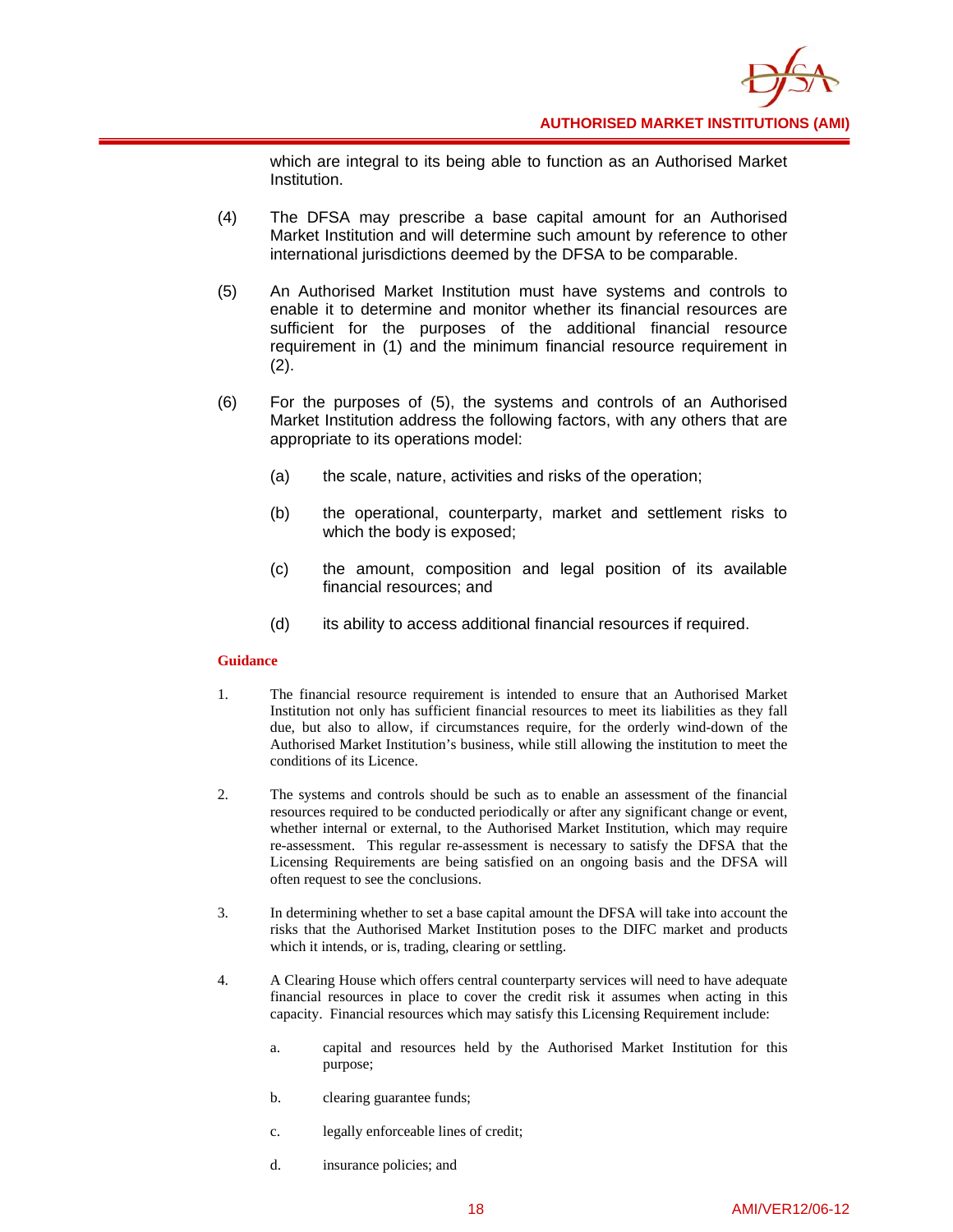

e. other powers to call on resources in appropriate cases.

## **Human and technology resources**

- **7.2.5** (1) An Authorised Market Institution must have sufficient human and independent technology resources to operate and supervise its facilities.
	- (2) An Authorised Market Institution must ensure, as far as reasonably practical, that its staff are:
		- (a) fit and proper;
		- (b) appropriately trained for the duties they perform; and
		- (c) trained in the requirements of the legislation applicable in the DIFC.
	- (3) The Authorised Market Institution must satisfy the DFSA that its technology resources are established and maintained in such a way as to ensure that they are secure and maintain the confidentiality of the data they contain.

- 1. In assessing an Authorised Market Institution's systems and controls used to operate and carry on its functions, the DFSA recognises that an Authorised Market Institution is likely to have significant reliance on its information technology systems. In assessing the adequacy of these systems, the DFSA will consider:
	- a. the organisation, management and resources of the information technology department of the Authorised Market Institution;
	- b. the arrangements for controlling and documenting the design, development, implementation and use of technology systems; and
	- c. the performance, capacity and reliability of information technology systems.
- 2. The DFSA shall also, during its assessment of technology systems, have regard to the:
	- a. procedure for the evaluation and selection of information technology systems;
	- b. procedures for problem management and system change;
	- c. arrangements for testing information technology systems before live operations;
	- d. arrangements to monitor and report system performance, availability and integrity;
	- e. arrangements made to ensure information technology systems are resilient and not prone to failure;
	- f. arrangements made to ensure business continuity in the event that an information technology system fails;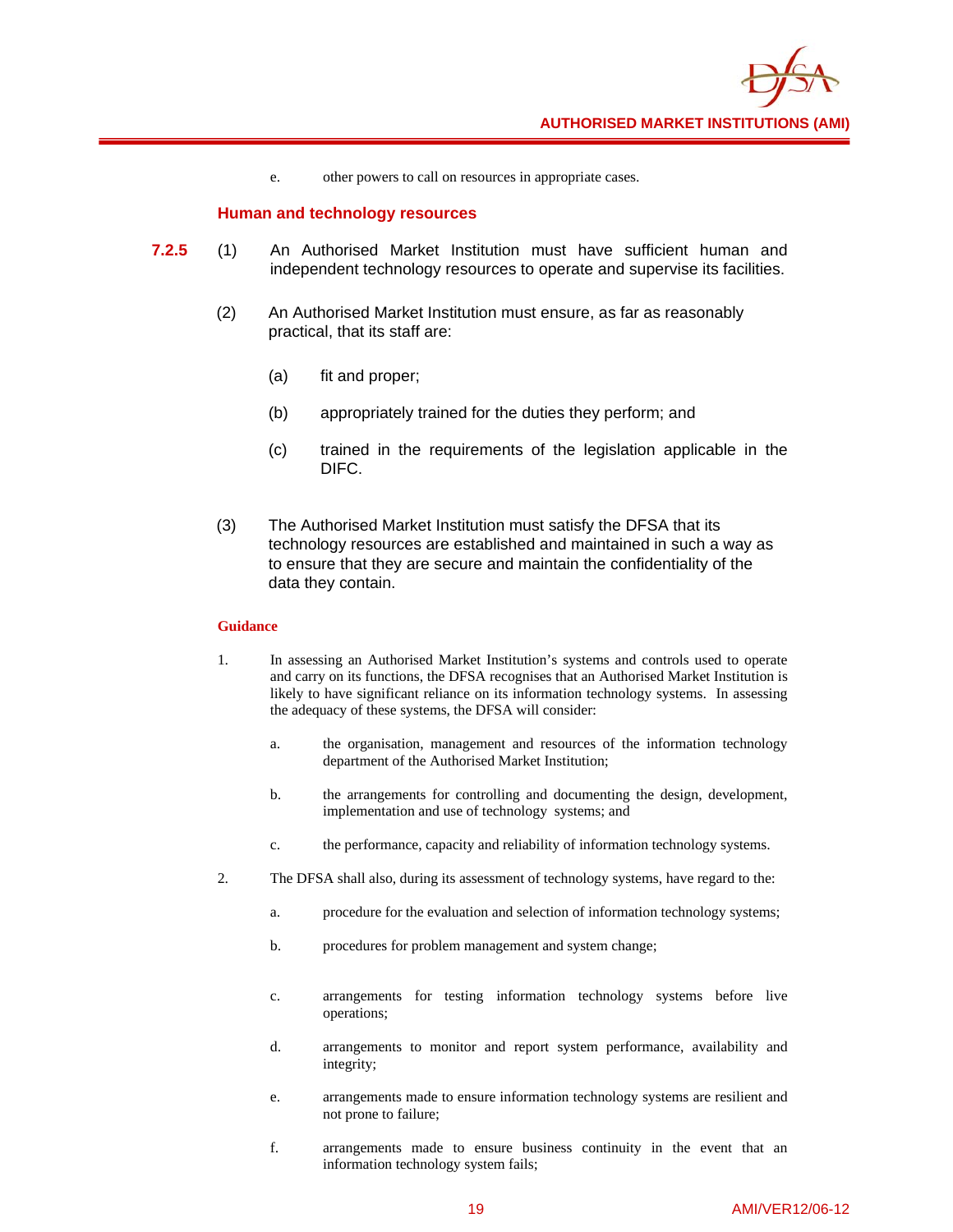

- g arrangements made to protect information technology systems from damage, tampering, misuse or unauthorised access;
- h. arrangements made to ensure the integrity of data forming part of, or being processed through, information technology systems; and
- i. any third party outsourcing arrangements.

## **Systems and controls**

- **7.2.6** (1) An Authorised Market Institution must ensure that its systems and controls are adequate and suitable for the performance of its functions and appropriate to the scale and nature of its operations. In particular, systems and controls should exist in relation to:
	- (a) the transmission of information to users of its facilities;
	- (b) the assessment and management of risks including conflicts of interest;
	- (c) the operation of its functions;
	- (d) the safeguarding and administration of assets belonging to its users; and
	- (e) the fitness and propriety of its Employees and the adequacy of its technology resources.
	- (2) An Exchange must also have systems and controls in relation to the supervision and monitoring of transactions on its facilities.
	- (3) An Authorised Market Institution must undertake regular reviews of its systems and controls.

- 1. The systems and controls Licensing Requirement exists in addition to the requirements of GEN chapter 5.
- 2. In assessing whether an Authorised Market Institution's systems and controls are adequate and appropriate for the scale and nature of its business, the DFSA will have regard to the Authorised Market Institution's arrangements for managing, controlling and carrying out its Regulatory Functions, including:
	- a. the distribution of duties and responsibilities among its Key Individuals and the departments of the Authorised Market Institution responsible for performing its Regulatory Functions;
	- b. the staffing and resources of the departments of the Authorised Market Institution responsible for performing its Regulatory Functions;
	- c. the arrangements made to enable Key Individuals to supervise the departments for which they are responsible;
	- d. the arrangements for appointing and supervising the performance of Key Individuals and their departments; and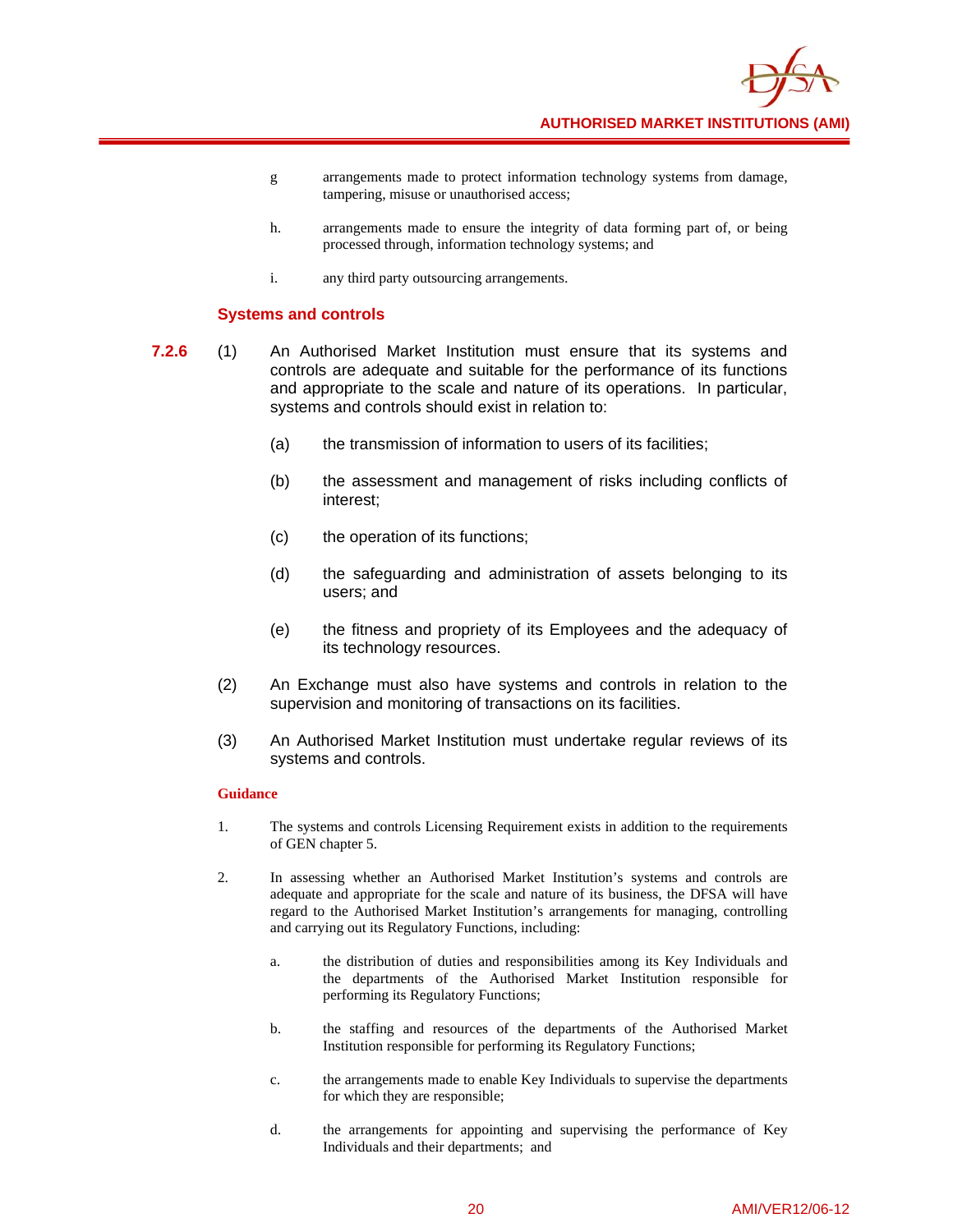

- e. the arrangements by which the Governing Body is able to keep the allocation of responsibilities between, and the appointment, supervision and remuneration of Key Individuals under review.
- 3. In assessing an Authorised Market Institution's systems and controls for the transmission of information, the DFSA will consider to the extent to which these systems and controls ensure the information is transmitted promptly and accurately:
	- a. within the Authorised Market Institution itself;
	- b. to Members; and
	- c. where appropriate, to other market participants or other persons including the DFSA.
- 4. In assessing an Authorised Market Institution's systems and controls for assessing and managing risk, the DFSA may also have regard to the extent to which these systems and controls enable the Authorised Market Institution to:
	- a. identify all the general, operational, legal and market risks wherever they arise in its activities;
	- b. measure and control the different types of risk;
	- c. allocate responsibility for risk management to persons with appropriate levels of knowledge and expertise; and
	- d. provide sufficient, reliable information to Key Individuals and, where relevant, the Governing Body of the Authorised Market Institution.
- 5. Where the Clearing House assumes counterparty risk, the DFSA will consider:
	- a. the position and role of the risk management department within the Clearing House;
	- b. the frequency with which exposures and risks are monitored against limits or other control parameters and the frequency with which these parameters are reviewed;
	- c. the reliability and robustness of intra-day monitoring and counterparty risk management;
	- d. the arrangements for calculating, collecting and holding margin payments and the allocation of losses; and
	- e. arrangements for stress testing the risk model in unusual market conditions and in recognition of the amount of capital resources maintained by the Clearing House to cover its exposure which may arise, for example, with substantial movements in market values or counterparty defaults.
- 6. An Authorised Market Institution should have proper procedures and policies to allocate responsibility for regulatory decisions so that it can take proper regulatory decisions notwithstanding any conflicts of interest arising from the performance of its regulatory functions and commercial objectives. The policies and procedures should include:
	- a. policies on the use of confidential information received in carrying out its Regulatory Functions and to ensure it is only used for proper purposes;
	- b. arrangements for transferring decisions or responsibilities to alternates in individual cases;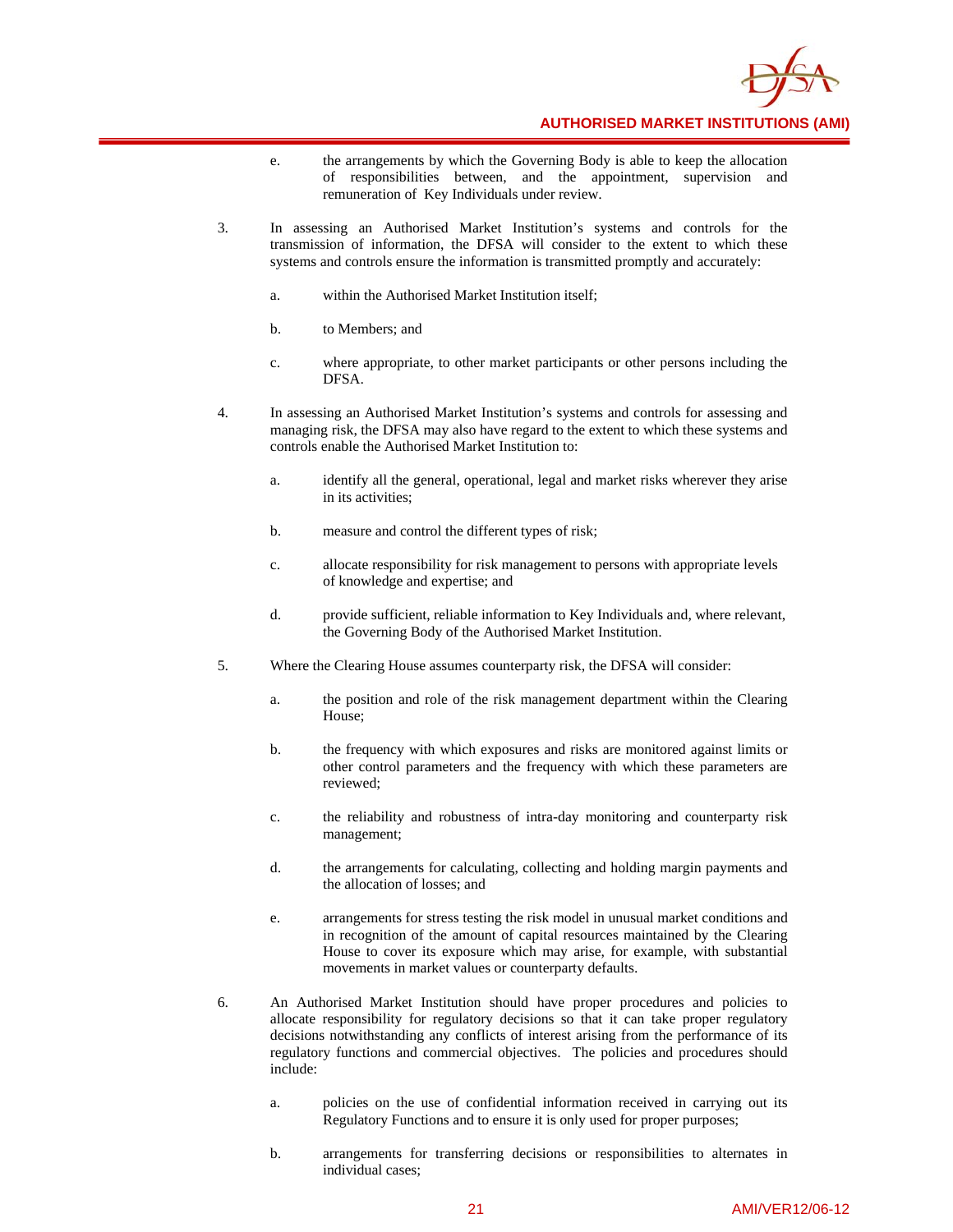

- c. arrangements made to ensure that individuals who may have a permanent conflict of interest in certain circumstances are excluded from the process of taking decisions (or receiving information) about matters in which the conflict is relevant; and
- d. the contracts of employment, staff rules, letters of appointment for members of the Governing Body, members of relevant committees and other Key Individuals and other guidance given to individuals on handling conflicts of interest which may include:
	- i. the need for prompt disclosure of a conflict of interest to enable others who are not affected by the conflict to assist in deciding how it may need to be covered;
	- ii. the circumstances in which a general disclosure of conflicts of interest in advance of any particular instance in which a conflict of interest arises may be sufficient;
	- iii. the circumstances in which a general advance disclosure may not be adequate;
	- iv. the circumstances in which it would be appropriate for a conflicted individual to withdraw from any involvement in the matter concerned, without disclosing the interests; and
	- v. the circumstances in which safeguards in addition to disclosure would be required, such as the withdrawal of the individual from the decision-making process or from access to relevant information.
- 7. In assessing an Authorised Market Institution's systems and controls for the safeguarding and administration of assets belonging to users of the facilities, the DFSA will consider:
	- a. records of the assets held and the identity of the owners of (and other persons with relevant rights over) those assets;
	- b. records of any instructions given in relation to those assets;
	- c. records of the carrying out of those instructions;
	- d. records of any movements in those assets (or any corporate actions or other events in relation to those assets); and
	- e. how an Authorised Market Institution reconciles its records of assets held with the records of any custodian or sub-custodian used to hold those assets, and with the record of beneficial or legal ownership of those assets.
- 8. In assessing an Exchange's systems and controls for the effecting and monitoring of transactions, the DFSA will consider the arrangements under which:
	- a. orders are received and matched;
	- b. transactions are reported;
	- c. relevant information is transmitted to a Clearing House; and
	- d. conduct that may amount to Market Misconduct is identified using surveillance systems.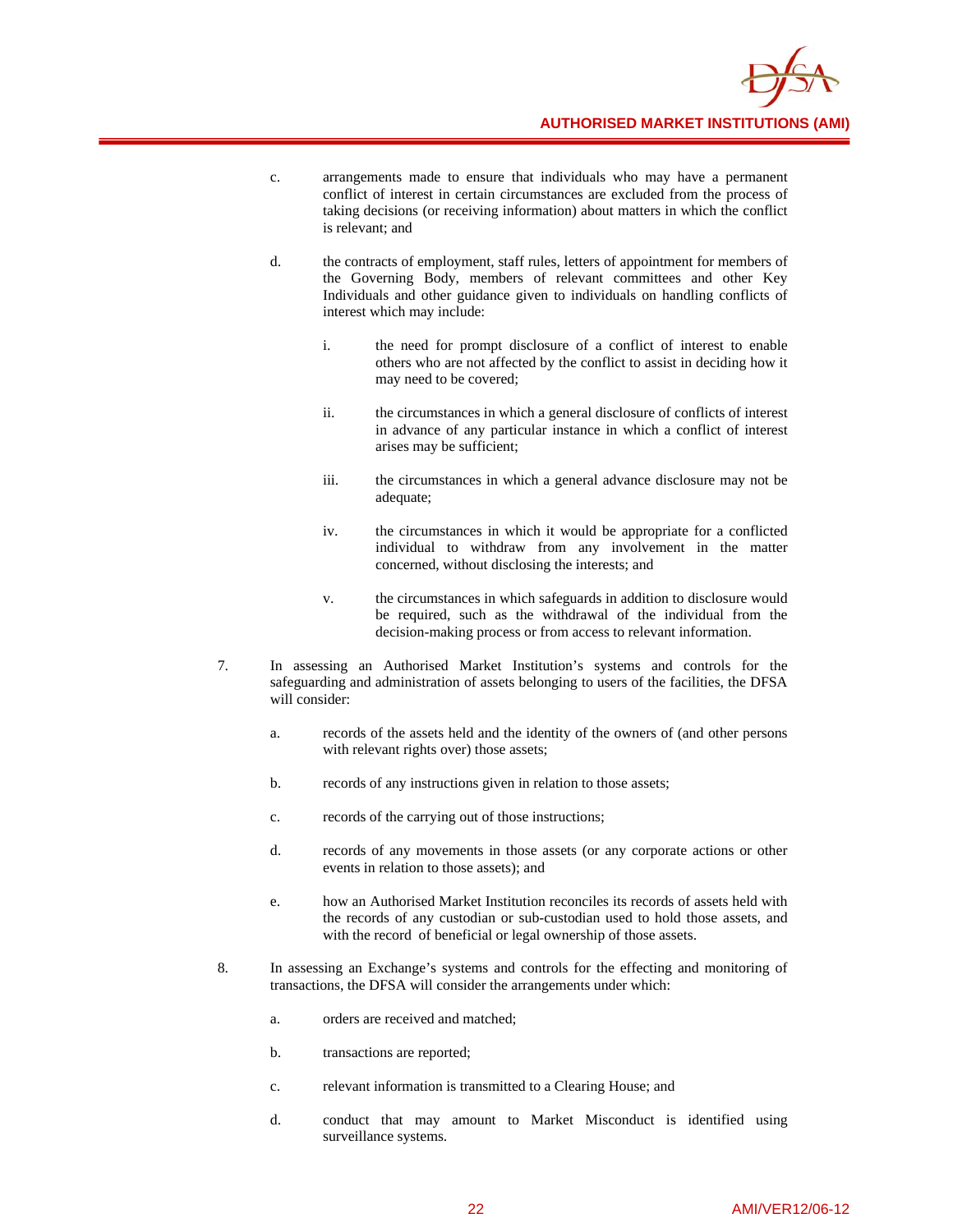

- 9. The DFSA will also consider how internal and external audits operate in the context of systems and controls. In doing so the following factors may be considered:
	- a. the size, composition and terms of reference of any audit committee of the Authorised Market Institution;
	- b. the frequency and scope of external audit;
	- c. the provision and scope of internal audit;
	- d. the staffing and resources of the Authorised Market Institution's internal audit department;
	- e. the internal audit department's access to the Authorised Market Institution's records and other relevant information; and
	- f. the position, responsibilities and reporting lines of the audit department and its relationship with other departments of the Authorised Market Institution.

## **Members' access to facilities**

- **7.2.7** Subject to 7.2.10, an Authorised Market Institution must make transparent and non-discriminatory rules, based on objective criteria, governing access to, or membership of, its facilities.
- **7.2.8** An Authorised Market Institution must ensure that the rules made pursuant to Rule 7.2.7 are:
	- (a) approved by the DFSA;
	- (b) designed to protect the orderly functioning of its facilities and interests of investors; and
	- (c) published in its Business Rules.
- **7.2.9** An Authorised Market Institution may only admit as a Member:
	- (a) Authorised Person;
	- (b) a Person who is admitted to the list of Recognised Persons pursuant to Article 37 of the Markets Law 2012; or
	- (c) a Person who meets the criteria in GEN Rule 2.3.2(2).
- **7.2.10** An Authorised Market Institution must not admit as a Member a Recognised Member or a Person meeting the criteria in GEN Rule 2.3.2(2) unless such Recognised Member or Person:
	- (a) agrees in writing to submit unconditionally to the jurisdiction of the DFSA in relation to any matters which arise out of or which relate to its use of the facilities of an Authorised Market Institution,
	- (b) agrees in writing to submit unconditionally to the jurisdiction of the DIFC Courts in relation to any proceedings in the DIFC, which arise out of or relate to its use of the facilities of an Authorised Market Institution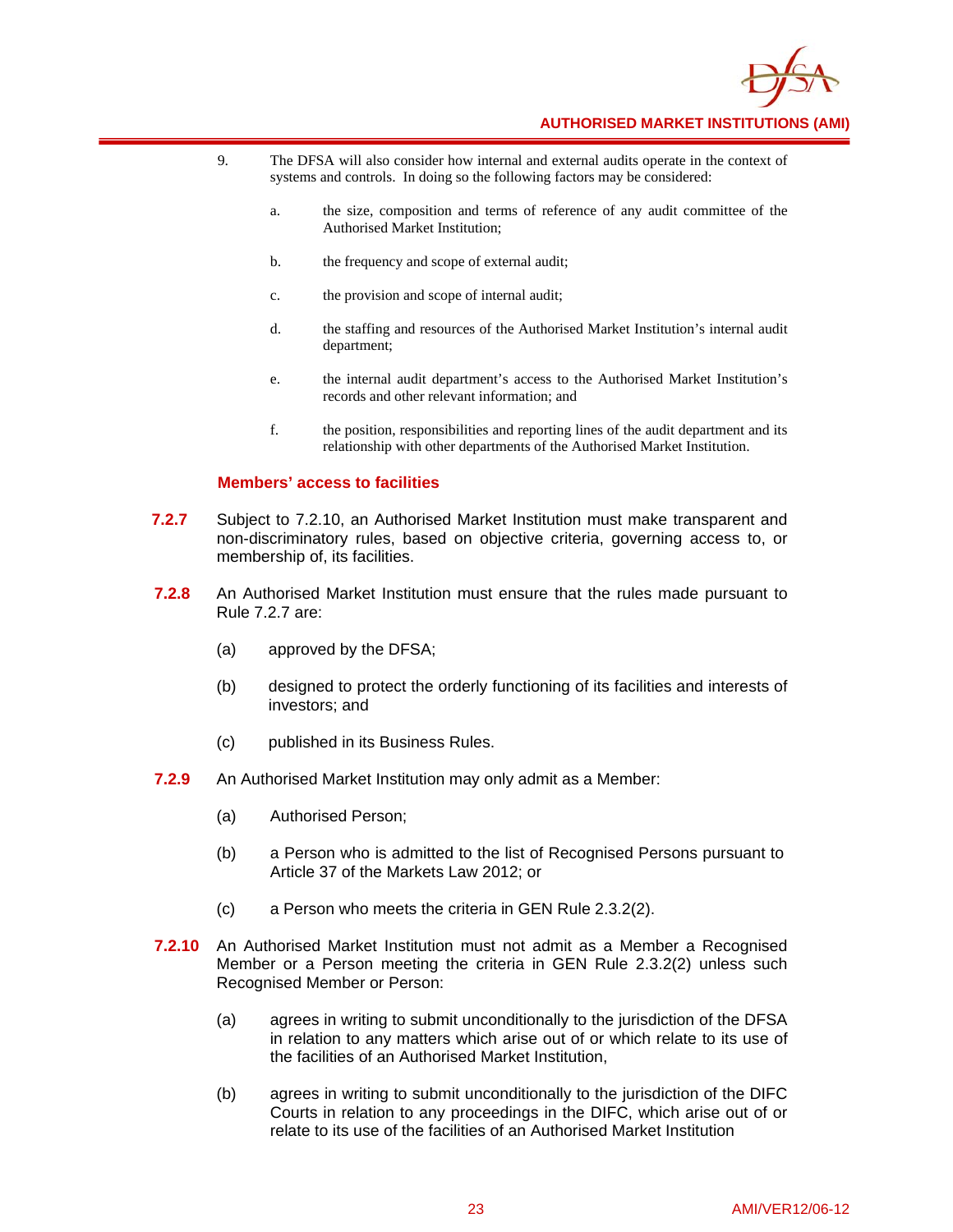

- (c) subjects itself to the DIFC laws and the jurisdiction of the DIFC Courts in relation to its use of the facilities of an Authorised Market Institution; and
- (d) appoints and maintains at all times an agent for service of process in the DIFC and requires such agent to accept its appointment for service of process.

#### **Guidance**

- 1. In assessing the criteria used by an Authorised Market Institution to permit access to its facilities, the DFSA will consider:
	- a. whether its Business Rules can be enforced contractually over Persons granted access to its facilities;
	- b. whether the criteria are objective and applied in a non-discriminatory manner;
	- c. if the persons granted access to the facilities are subject to training, competence and experience checks;
	- d. how electronic access is approved and the measures taken to prevent or resolve problems which would arise from the failure of this access; and
	- e. the financial resource requirements for those not authorised by the DFSA.
- 2. In assessing how electronic access is approved, the DFSA will consider:
	- a. the rules and guidance governing persons procedures, controls and security arrangements for inputting instructions into the system;
	- b. the rules and guidance governing facilities offered to third persons for inputting instructions into the system and restrictions placed on the use of those systems;
	- c. the rules and practices to detect, identify and halt or remove instructions breaching any relevant instructions;
	- d. the quality and completeness of the audit trail of any transaction processed through an electronic connection system; and
	- e. the procedures to determine whether to suspend trading by those systems or access to them by or through individual Members.

## **General safeguards for investors**

- **7.2.11** An Authorised Market Institution must have Business Rules, procedures and an effective surveillance program that:
	- (a) ensures that business conducted on or through its facilities is conducted in an orderly manner so as to afford proper protection to investors; and
	- (b) monitors for conduct which may amount to Market Misconduct, financial crime or money laundering.

## **Guidance**

1. To satisfy the DFSA that Rule 7.2.11(a) is met, an Authorised Market Institution should have rules and procedures in place for: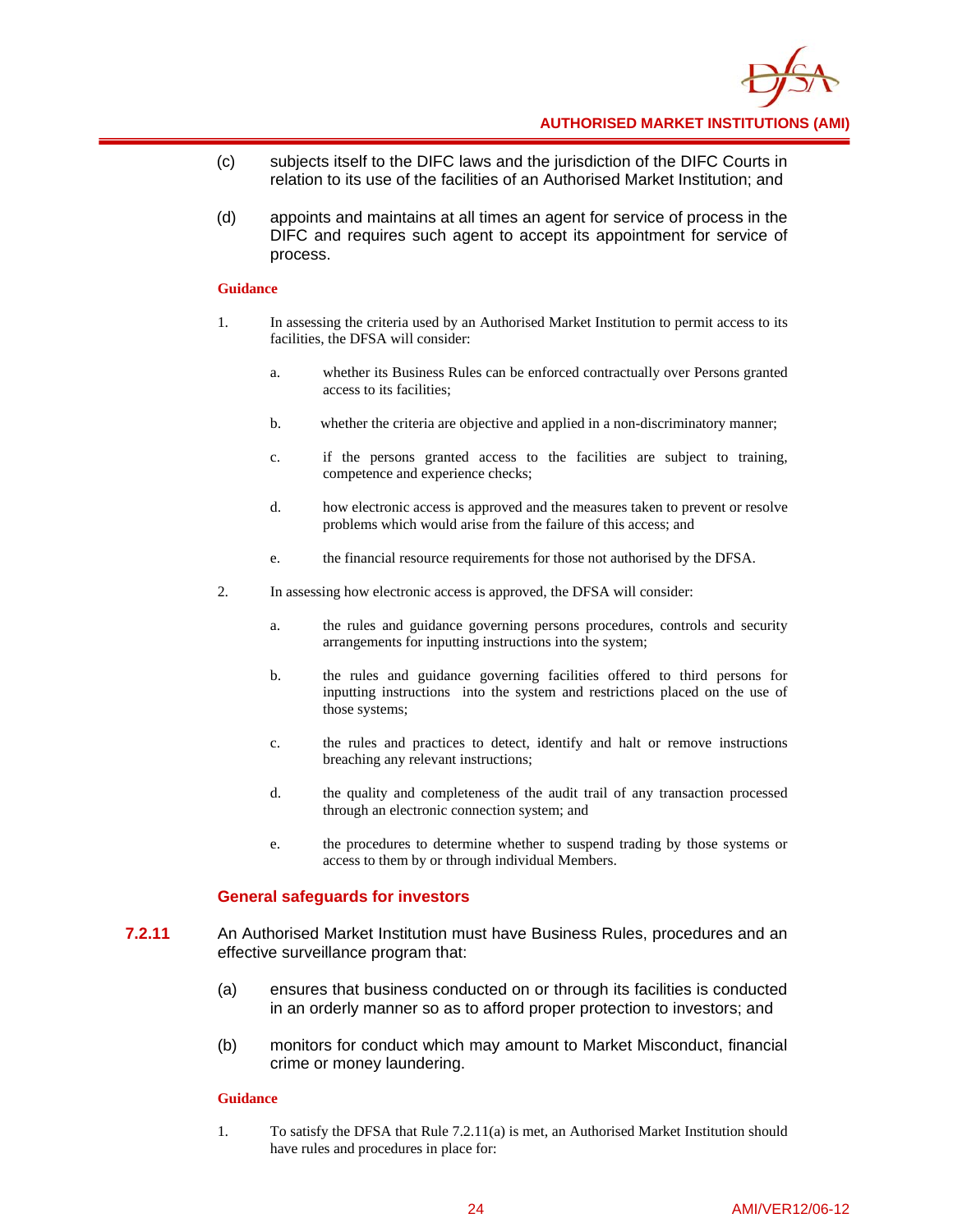

- a. preventing and detecting the use of its facilities for abusive, improper or fraudulent purposes;
- b. preventing the improper, reckless or negligent use of its facilities;
- c. users to monitor and raise queries about business conducted on or through the facilities; and
- d. enable users to comply with any relevant regulatory or legal requirements.
- 2. Abusive, improper and fraudulent purposes include:
	- a. trades in which a party is improperly indemnified against losses;
	- b. trades intended to create a false appearance of trading activity;
	- c. pre-arranged or pre-negotiated trades;
	- d. trades which one party does not intend to close out or settle;
	- e. conduct which is likely to result in disorderly trading in the market; and
	- f. any contravention of Part 8 of the Market Misconduct provisions of the Markets Law.
- 3. An Authorised Market Institution must have an effective surveillance system in place for:
	- a. the coordinated surveillance of all activity on or through its facilities and activity in related Investments conducted elsewhere; and
	- b. communicating information about Market Misconduct, financial crime and money laundering to the DFSA or appropriate regulatory authorities.
- 4. In determining whether an Exchange is ensuring that business conducted on its facilities is conducted in an orderly manner the DFSA will consider:
	- a. arrangements for pre and post trade transparency taking into account the nature and liquidity of the Investments traded; and
	- b. the need to provide anonymity for trading participants.
- 5. An Exchange will also have appropriate procedures allowing it to influence trading conditions, suspend trading promptly when required, and to support or encourage liquidity when necessary to maintain an orderly market. The DFSA will consider the transparency of such procedures and the fairness of their application and potential application.
- 6. In addition, Members should be able to satisfy any other legal obligations they may have, including those to Clients that may exist under COB.
- 7. In pursuit of the detection and prevention of Market Misconduct and financial crime, an Authorised Market Institution should communicate information promptly and accurately to the DFSA and other appropriate organisations under the guidance of the DFSA. An Authorised Market Institution should also co-operate with the DFSA and such organisations in any ensuing investigation. If an Authorised Market Institution has concerns about sharing such information it should seek guidance and act on instructions from the DFSA.
- 8. An Authorised Market Institution shall have regard to Part 8 of the Markets Law in relation to Market Misconduct and the relevant provisions of the Regulatory Law.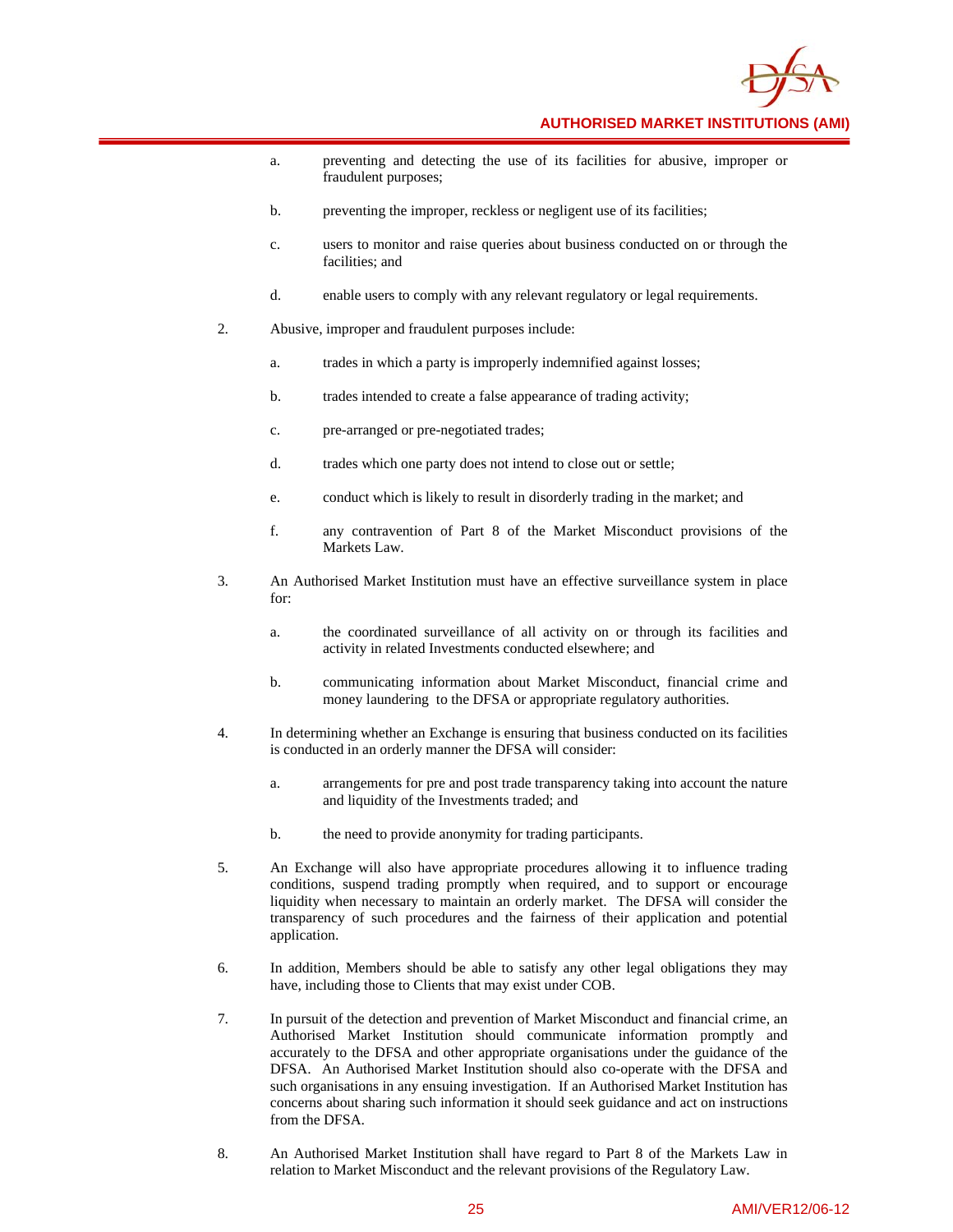

## **Market misconduct, financial crime and money laundering**

- **7.2.12** An Authorised Market Institution must:
	- (a) operate appropriate measures to identify, deter and prevent Market Misconduct, financial crime and money laundering on and through the Authorised Market Institution's facilities; and
	- (b) report to the DFSA any Market Misconduct, financial crime and money laundering.

## **Guidance**

- 1. In determining whether an Authorised Market Institution's measures are appropriate to reduce the extent to which its facilities can be used for Market Misconduct, financial crime or money laundering, the DFSA will consider:
	- a. whether the Authorised Market Institution has appropriate staff, surveillance systems, resources and procedures for this purpose;
	- b. the monitoring conducted for possible patterns of normal, abnormal or improper use of those facilities;
	- c. how promptly and accurately information is communicated about Market Misconduct, financial crime and money laundering to the DFSA and other appropriate organisations;
	- d. how the Authorised Market Institution co-operates with relevant bodies in the prevention, investigation and pursuit of Market Misconduct, financial crime and money laundering; and
	- e. whether the Authorised Market Institution is able to demonstrate that it can comply with the applicable Federal Laws, DIFC Laws and Rules and in particular:
		- i. the Markets Law 2012;
		- ii. the Regulatory Law 2012;
		- iii. the Federal Law No. 4 of 2002 "Criminalisation of Money Laundering" of the United Arab Emirates; and
		- iv. the Law Regulating Islamic Financial Business.
- 2. An Authorised Market Institution is also subject to the anti money laundering requirements in chapter 11.

## **Promotion and maintenance of standards**

- **7.2.13** An Authorised Market Institution must be able and willing to:
	- (a) promote and maintain high standards of integrity and fair dealing in the carrying on of business on or through its facilities; and
	- (b) co-operate with the DFSA or other appropriate regulatory authorities with regard to regulatory matters when required.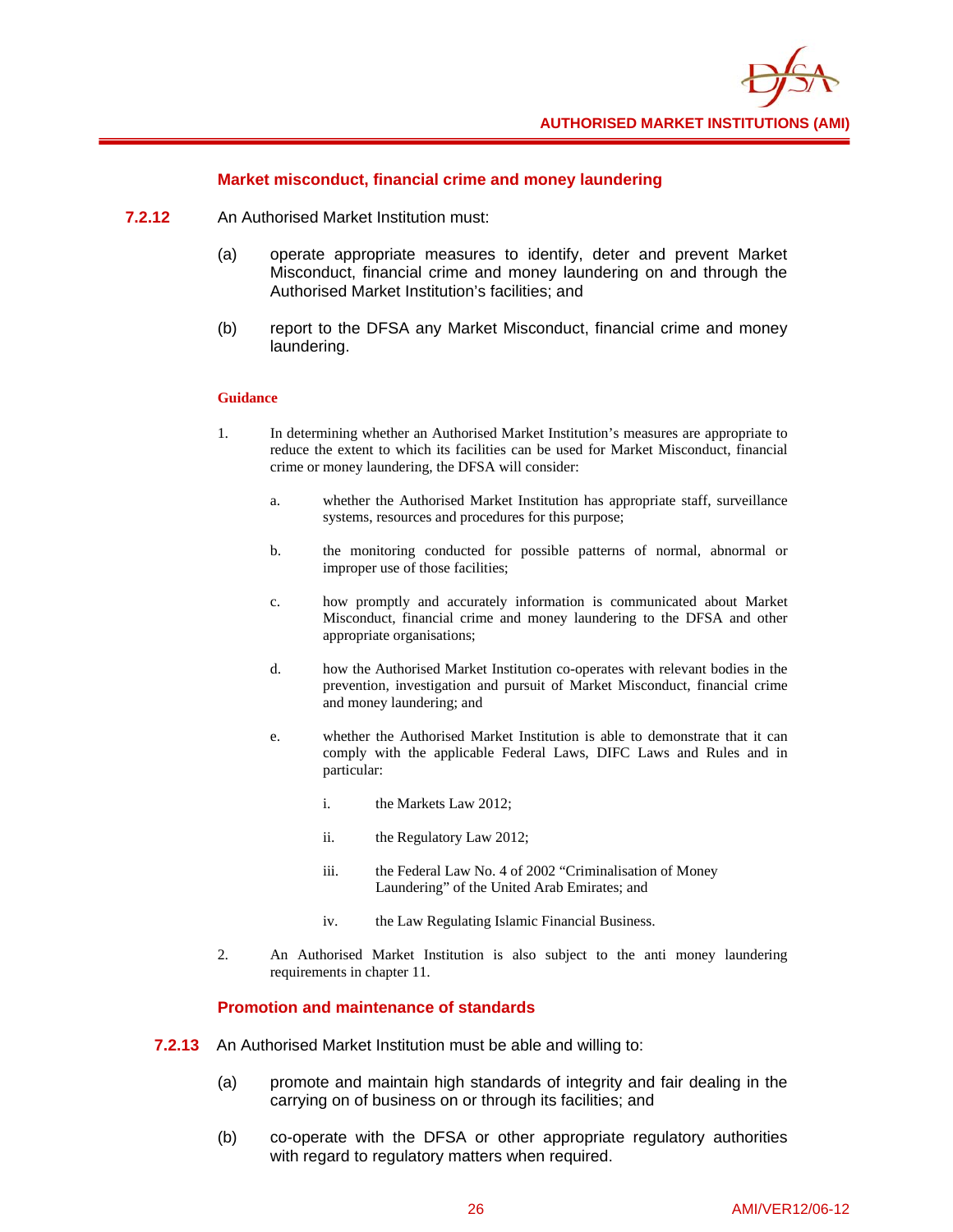

## **Guidance**

- 1. In determining whether an Authorised Market Institution is able and willing to promote high standards of integrity and fair dealing, the DFSA will consider:
	- a. the extent to which an Authorised Market Institution seeks to promote and encourage such standards through its rules, procedures and practices;
	- b. the extent to which Members are required to, and do, adhere to such standards; and
	- c. any other applicable Rules and principles which apply to the carrying on of business on or through its facilities.
- 2. In assessing the ability and willingness of an Authorised Market Institution to cooperate with the DFSA and other regulatory authorities, the DFSA will consider:
	- a. the agreements in place between Persons granted access to the facilities and the relevant Authorised Market Institution for sharing information, such as information regarding large open positions; and
	- b. how diligently the Authorised Market Institution responds to enquiries from the DFSA or other regulatory authorities.

## **Whistleblowing**

**7.2.14** An Authorised Market Institution must have appropriate procedures and protections for allowing Employees to disclose any information to the DFSA or to other appropriate bodies involved in the prevention of Market Misconduct, financial crime or money laundering.

## **Clearing and settlement**

- **7.2.15** (1) An Exchange must ensure that satisfactory arrangements are in place for securing the timely discharge of the rights and liabilities of the parties to transactions conducted on or through its facilities.
	- (2) A Clearing House that conducts clearing services must ensure those services include satisfactory arrangements for securing the timely discharge of the rights and liabilities of the parties to transactions for which it provides such services.
	- (3) A Clearing House that conducts settlement services must ensure those services include satisfactory arrangements for securing the timely discharge of settlement obligations of the parties to transactions for which it provides such services.

#### **Guidance**

In determining whether Rule 7.2.15 is satisfied, the DFSA will consider the Authorised Market Institution's:

- a. rules, procedures and practices relating to clearing and settlement;
- b. arrangements for matching trades and ensuring that the parties are in agreement about trade details;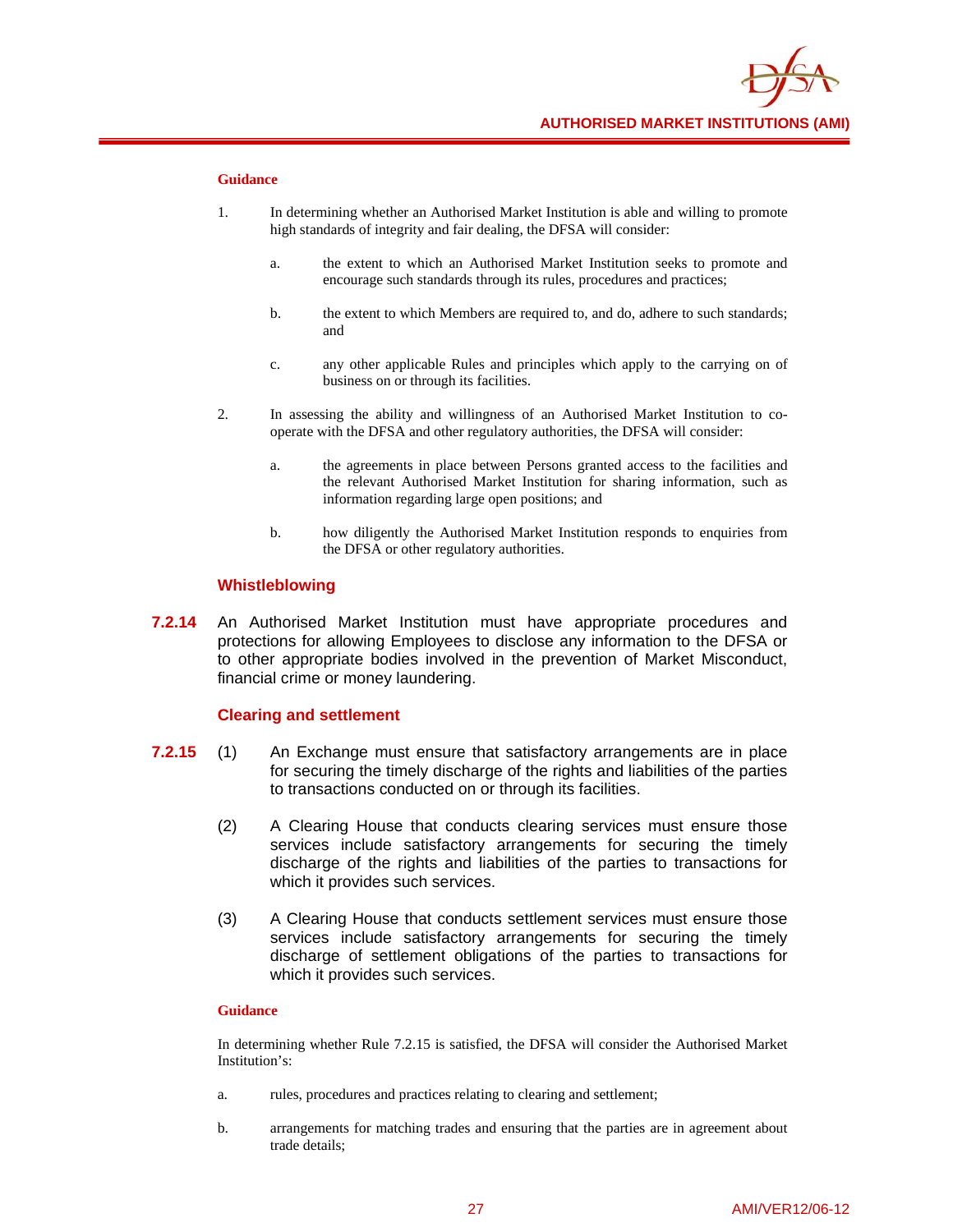

- c. arrangements for making deliveries and payments and, where relevant, for collecting margin and holding collateral, in all relevant jurisdictions;
- d. procedures to detect and deal with the failure of settlement in accordance with its rules;
- e. arrangements for taking action to settle if settlement does not take place in accordance with its rules;
- f. arrangements for monitoring settlement performance; and
- g. default rules and default procedures.

#### **Transaction recording**

- **7.2.16** An Authorised Market Institution must ensure that satisfactory arrangements are made for:
	- (a) recording the activity and transactions effected on or through its facilities;
	- (b) maintaining the activity and transaction records for at least 6 years; and
	- (c) providing the DFSA with these records in a timely manner if required by the DFSA.

- 1. The type of information that requires recording will vary according to the activity and type of transactions conducted on or through the facilities of the Authorised Market Institution.
- 2. In general, for an Exchange, the type of information which should be recorded will include:
	- a. the name of the relevant Investment and the price, quantity and date of the transaction;
	- b. the order type, time of instruction and expiry date;
	- c. the identities and, where appropriate, the roles of the counterparties to the transaction;
	- d. the facilities on which the transaction was effected and is to be cleared and settled; and
	- e. the date and manner of settlement of the transaction.
- 3. In general, for a Clearing House, the type of information which should be recorded will include:
	- a. the name of the relevant Investment and the price, quantity and date of the transaction;
	- b. the identities and, where appropriate, the roles of the counterparties to the transaction;
	- c. the facilities on which the transaction was effected and is to be cleared;
	- d. (where applicable) time novation takes place; and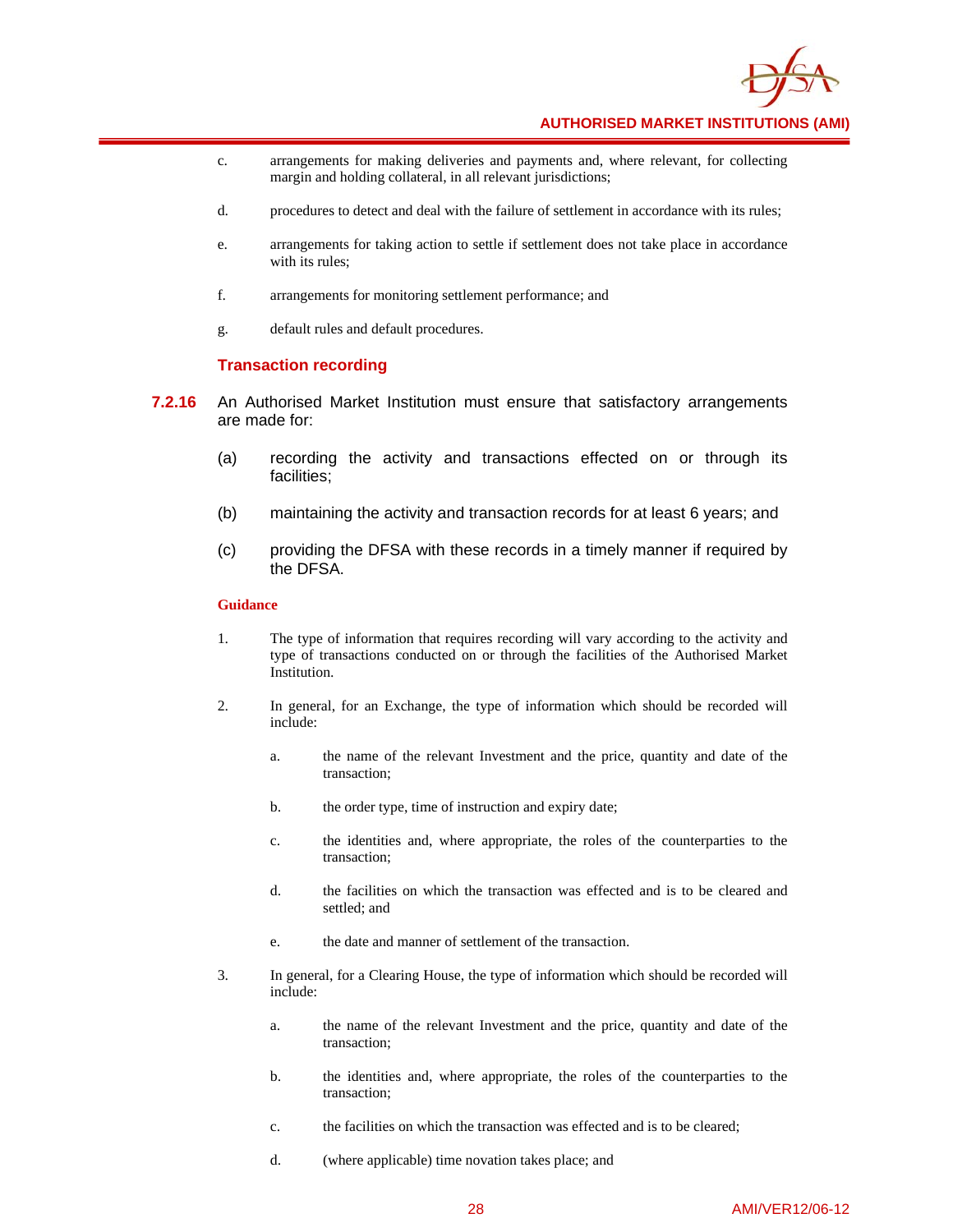

e. the date and manner of settlement of the transaction.

## **Safeguarding and administration of assets**

- **7.2.17** An Authorised Market Institution must ensure that where its facilities include making provision for the safeguarding and administration of assets belonging to users of those facilities:
	- (a) satisfactory arrangements are made for that purpose; and
	- (b) clear terms of agreement exist between the users of the facility and the Authorised Market Institution.

#### **Guidance**

In determining whether the Authorised Market Institution has made satisfactory arrangements for safeguarding and administering assets, the DFSA will consider:

- a. the terms of any agreement;
- b. the level of protection provided to users against the risk of theft, fraud, defalcation or other types of loss;
- c. whether the arrangements ensure that assets are only used or transferred in accordance with the instructions of the owners of the assets or in accordance with the terms of the agreement and any applicable law;
- d. whether an investor's assets are adequately segregated from assets belonging to the Authorised Market Institution and other users of the facilities;
- e. the frequency of reconciliation between the assets and accounts which are being administered;
- f. whether the records kept of those assets and the operating of the safeguarding services provide sufficient accurate and timely information:
	- i. to identify the legal and beneficial owners of assets and of any persons who have charges over or other interests in the assets;
	- ii. to record separately any additions, reductions and transfers in each account of assets held for safeguarding or administration; and
	- iii. to identify separately the assets owned by (or where appropriate on behalf of) different persons, including, where appropriate, the assets owned by persons granted access to the facilities of an Authorised Market Institution and their clients.
- g. the frequency with which statements of their holdings are provided to users of the services, to the owners of assets held, and to other appropriate persons in accordance with the terms of agreement; and
- h. whether the arrangements include satisfactory procedures for the selection and oversight of any custodians or sub-custodians used in the safeguarding and administering of assets.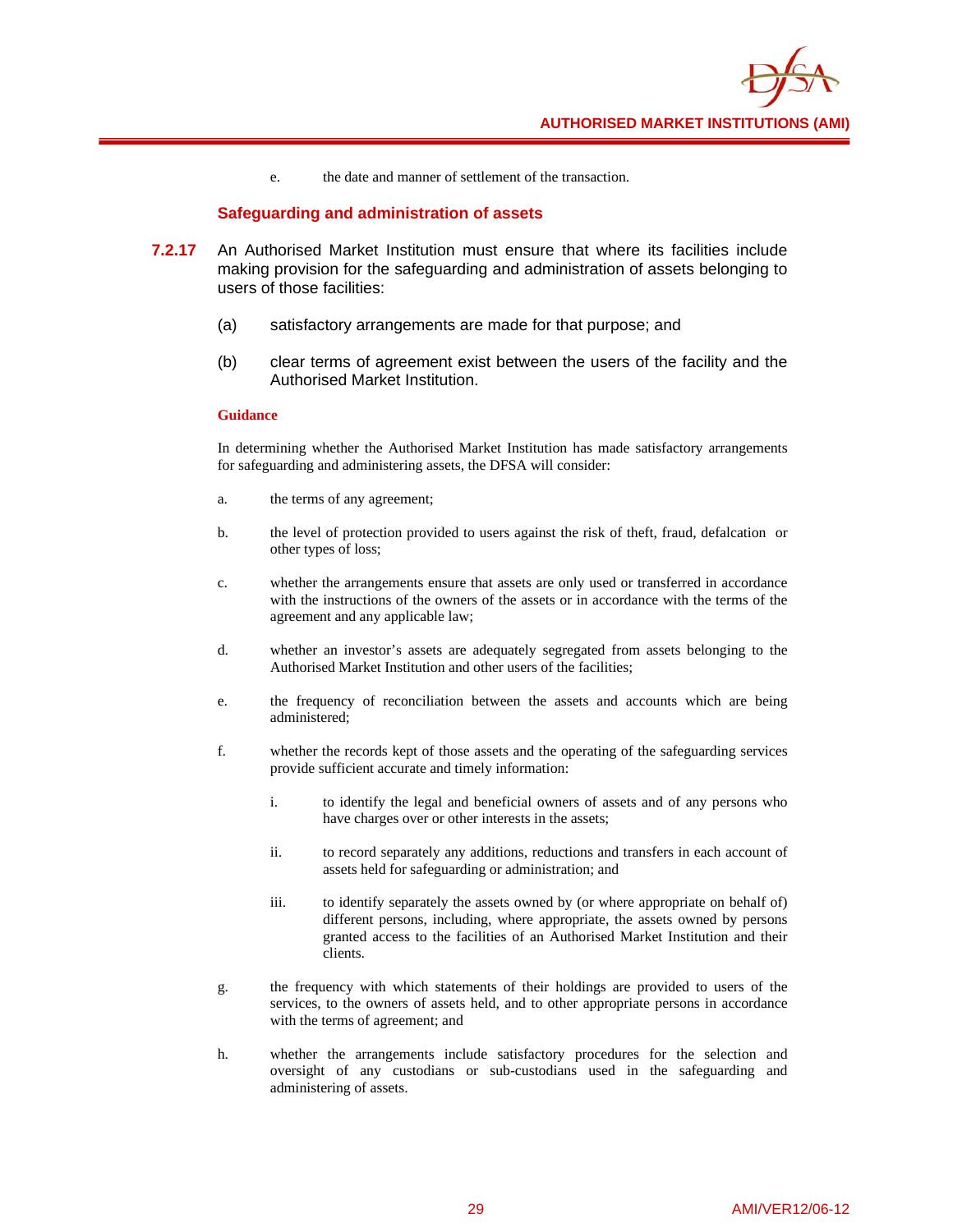

## **Business rules**

**7.2.18** An Authorised Market Institution must have clear and fair Business Rules which are legally enforceable against its Members, published and made freely available.

## **Guidance**

The Business Rules should not include or approve any restrictive practices which may prevent effective competition for business in Securities.

## **Compliance with business rules**

- **7.2.19** (1) An Authorised Market Institution must have compliance procedures in place to ensure:
	- (a) its Business Rules are monitored and enforced;
	- (b) complaints regarding Persons granted access to its facilities are investigated;
	- (c) appeal procedures are in place; and
	- (d) where appropriate, disciplinary action resulting in financial and other types of penalties is available.
	- (2) An Exchange must have arrangements for monitoring compliance with its Business Rules in relation to the provision of clearing and settlement services in respect of transactions effected by its facilities.

## **Guidance**

- 1. In determining whether an Authorised Market Institution can effectively monitor its Business Rules, the DFSA will consider:
	- a. the oversight of activity conducted on its facilities;
	- b. the range of powers it retains over Persons granted access to its facilities, which should include the ability to modify, revoke or suspend access; and
	- c. the disciplinary procedures which have been established to take disciplinary action, including a fair and clear policy on any financial penalties which may be imposed, and the appeal processes.
- 2. In determining whether an Authorised Market Institution can effectively oversee the activities conducted on its facilities the DFSA will consider how non-compliance is identified and how the significance of any non-compliance is assessed.

## **Amendments to business rules**

- **7.2.20** (1) Any amendment to an Authorised Market Institution's Business Rules must, prior to the amendment being effective, have been:
	- (a) made available for a reasonable period of time to the market for consultation; and
	- (b) approved by the DFSA.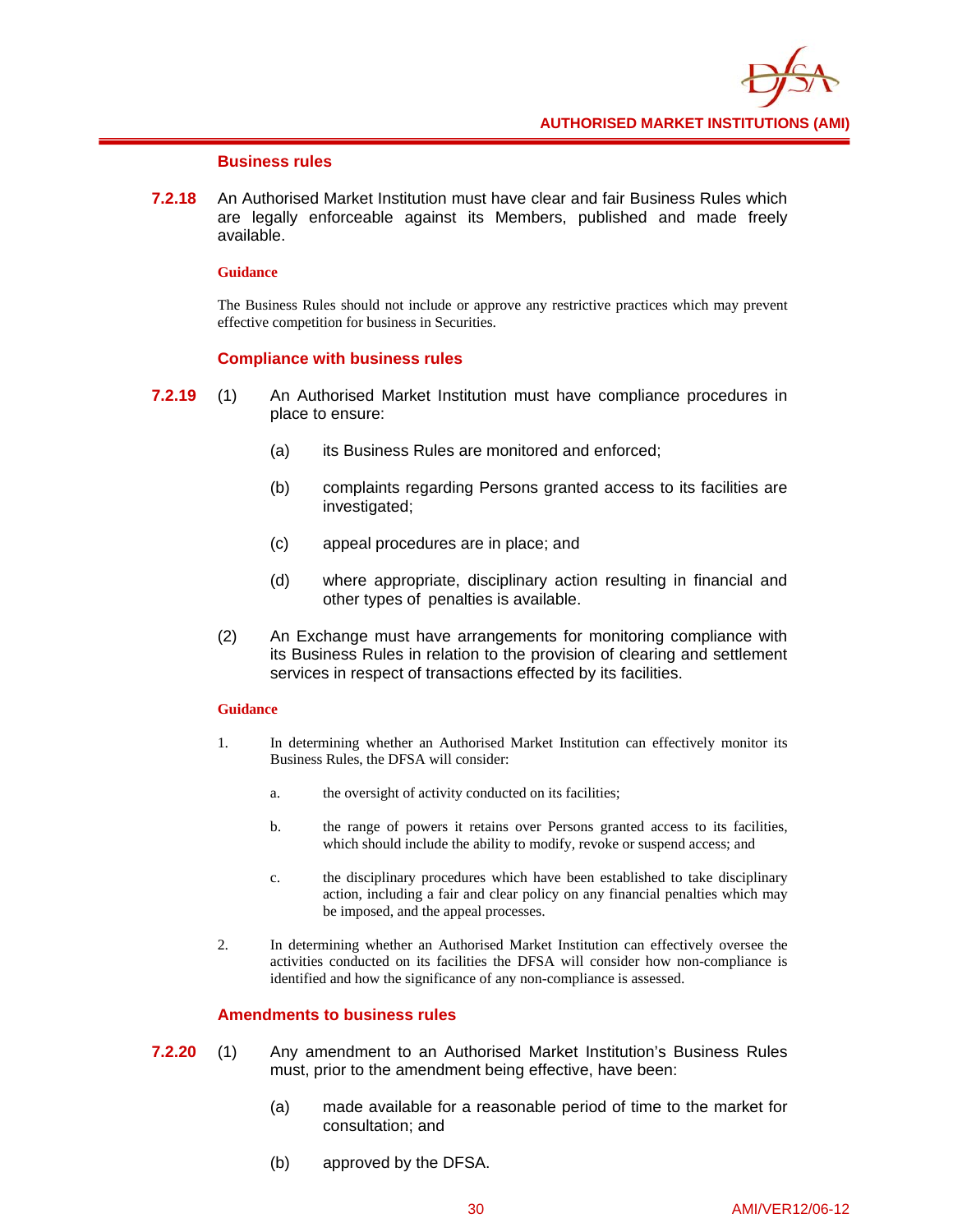- (2) In urgent cases, the DFSA may, on written application by the Authorised Market Institution, dispense with the requirement in (1)(a).
- **7.2.21** An Authorised Market Institution must have procedures for notifying the users of the amendments referred to in Rule 7.2.20.

## **Guidance**

- 1. Amendments include the introduction of new Business Rules as well as changes to existing Business Rules.
- 2. Any consultation on Business Rules should include:
	- a. informal discussions at an early stage with users of the facilities and appropriate representative bodies;
	- b. publication of a formal consultation paper which includes clearly expressed reasons for the changes and an appropriately detailed assessment of the likely costs and benefits;
	- c. adequate time for users of its facilities to respond to the consultation paper and for the Authorised Market Institution to take responses properly into account;
	- d. adequate arrangements for making responses to the consultation available for inspection by users of its facilities unless the respondent requests otherwise;
	- e. adequate arrangements for ensuring that the Authorised Market Institution has proper regard to the comments received; and
	- f. publication, no later than the publication of the amended rules, of a reasoned account of the Authorised Market Institution's decision to amend its rules.
- 3. The DFSA expects that an Authorised Market Institution will submit proposed changes at least 28 days before the proposed effective date. Furthermore, when submitting amendments of the Business Rules to the DFSA, the Authorised Market Institution will need to:
	- a. set out the text of the amendment (including a marked-up version for comparison);
	- b. provide an explanation for the amendment; and
	- c. provide the DFSA with the proposed effective date.
- 4. In urgent cases, the DFSA may dispense with the requirement for market consultation but will still require the Authorised Market Institution to seek approval prior to making any amendment effective.

## **Default rules**

**7.2.22** An Authorised Market Institution must have default rules which in the event of a Member being, or appearing to be, unable to meet his obligations in respect of one or more contracts, enables action to be taken in respect of unsettled market contracts to which the Member is a party.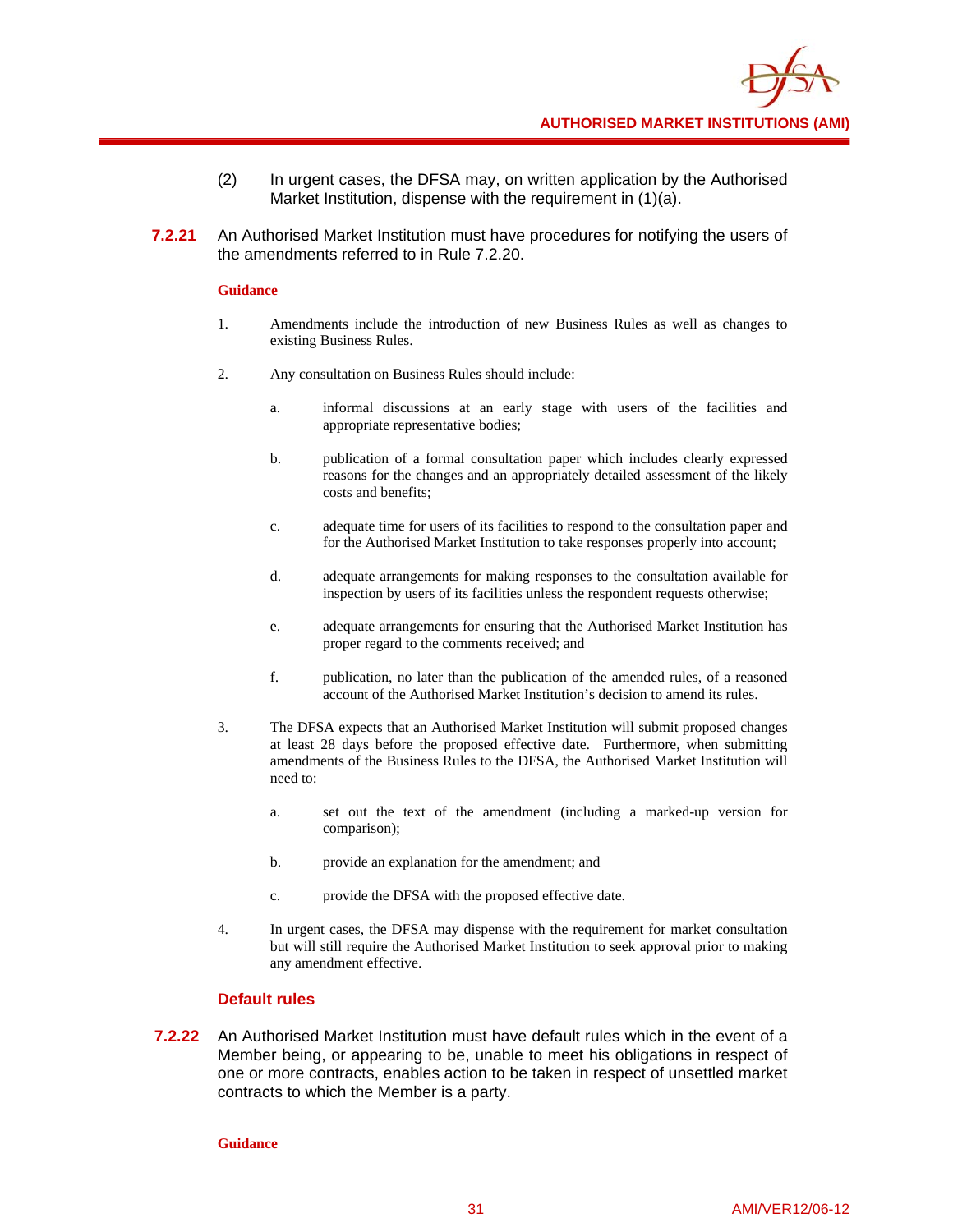

The DFSA requires all Authorised Market Institutions to have default rules under Article 11 of the Markets Law. Default rules allow an Authorised Market Institution to close-out open positions by discharging the appropriate rights and liabilities of transactions which a person granted access to its facilities can not, or may not, be able to fulfil.

## **Complaints**

- **7.2.23** (1) An Authorised Market Institution must have effective arrangements in place for the investigation and resolution of complaints made against it.
	- (2) An Authorised Market Institution must establish and maintain a register of complaints made against it and their resolution. Records of the complaints must be maintained for a minimum of six years.

- 1. Procedures should be in place to acknowledge a complaint promptly, for making an objective consideration of the complaint and for a timely response to be sent to the complainant. The response should inform the complainant that, if he is not satisfied with the response, he should contact the DFSA.
- 2. Complaints should be fairly and impartially investigated by a person not involved in the conduct about which the complaint has been made. At the conclusion of the investigation a report should be prepared and provided to the relevant Key Individuals.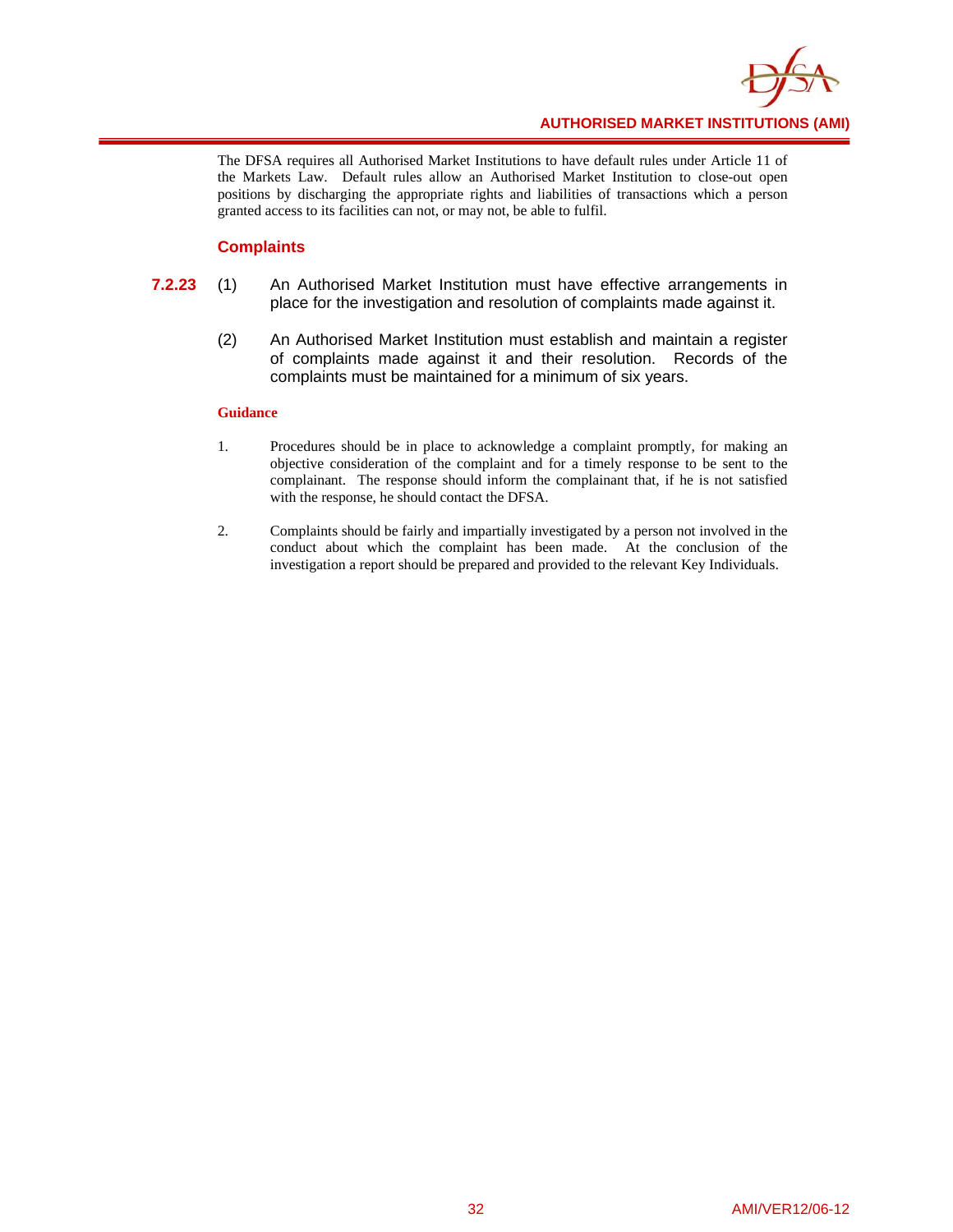

# **8 LISTING RULES**

# **8.1 Application**

- **8.1.1** (1) The requirements in this chapter apply, subject to (2), to an Authorised Market Institution which maintains or proposes to maintain its own Official List of Securities.
	- (2) The requirement in Rule 8.3.1(1) applies to a Person who wishes to have Securities included in an Official List of Securities.

# **8.2 General requirements relating to listing rules**

### **Prior approval of the DFSA**

- **8.2.1** (1) An Authorised Market Institution wishing to admit Securities to its own Official List of Securities must:
	- (a) have listing rules which meet the requirements in Rule 8.2.3; and
	- (b) ensure that its listing rules are approved by the DFSA.
	- (2) Any amendment to an Authorised Market Institution's listing rules must, prior to the amendment becoming effective, have been:
		- (a) made available for a reasonable period of time to the market for consultation; and
		- (b) approved by the DFSA.
	- (3) In urgent cases, the DFSA may, on written application by the Authorised Market Institution, dispense with requirement in (2)(a).

### **Publication of listing rules**

- **8.2.2** (1) An Authorised Market Institution must publish, and make freely available, its listing rules.
	- (2) Where an Authorised Market Institution has made any amendments to its listing rules, it must have adequate procedures for notifying users of such amendments.

### **Content of listing rules**

- **8.2.3** (1) The listing rules of an Authorised Market Institution must be clear, fair and legally enforceable and contain provisions dealing with:
	- (a) procedures for admission of Securities to its Official List of Securities including;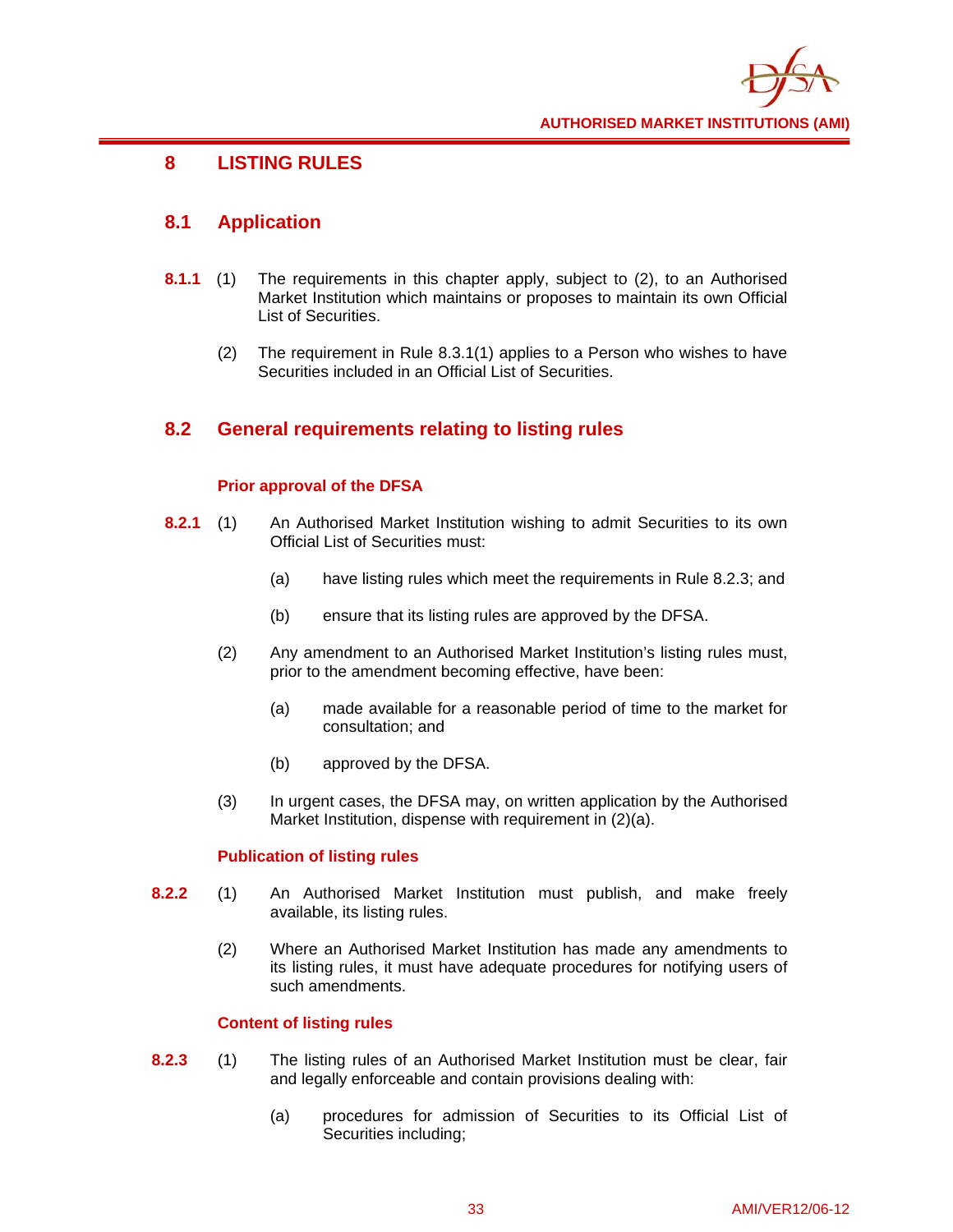

- (i) requirements to be met before Securities may be granted admission to its Official List of Securities; and
- (ii) agreements in connection with admitting Securities to its Official List of Securities;
- (b) effective enforcement of the agreements referred to in (a)(ii);
- (c) procedures for suspension and delisting of Securities from its Official List of Securities;
- (d) the imposition on any Person of obligations to observe specific standards of conduct or to perform, or refrain from performing, specified acts, reasonably imposed in connection with the admission of Securities to its Official List of Securities or continued admission of Securities to its Official List of Securities;
- (e) penalties or sanctions which may be imposed by an Authorised Market Institution or the DFSA for a breach of the listing rules;
- (f) procedures or conditions which may be imposed, or circumstances which are required to exist, in relation to matters which are provided for in the listing rules;
- (g) actual or potential conflicts of interest that have arisen or might arise when a Person seeks to have Securities admitted to its Official List of Securities; and
- (h) such other matters as are necessary or desirable for the proper operation of the listing rules and process.
- (2) Without prejudice to the requirements in (1), the listing rules of its Authorised Market Institution must also include, where appropriate to the type the Securities being admitted to its Official List of Securities, requirements in respect of:
	- (a) an issuer's financial reporting and, in particular how regular reports are made and the international accounting standards to which they comply;
	- (b) auditing standards;
	- (c) an issuer's track record in terms of profit or operating history;
	- (d) the percentage of Securities in a class of Securities which can be considered as in free float;
	- (e) any restrictions that may exist on transferability; and
	- (f) any other matter deemed necessary by the DFSA.
- **8.2.4** An Authorised Market Institution must have adequate systems and controls to comply with the requirements that are applicable to it in respect of an Official List of Securities maintained by itself or by the DFSA for the purposes of trading of Securities using its facilities.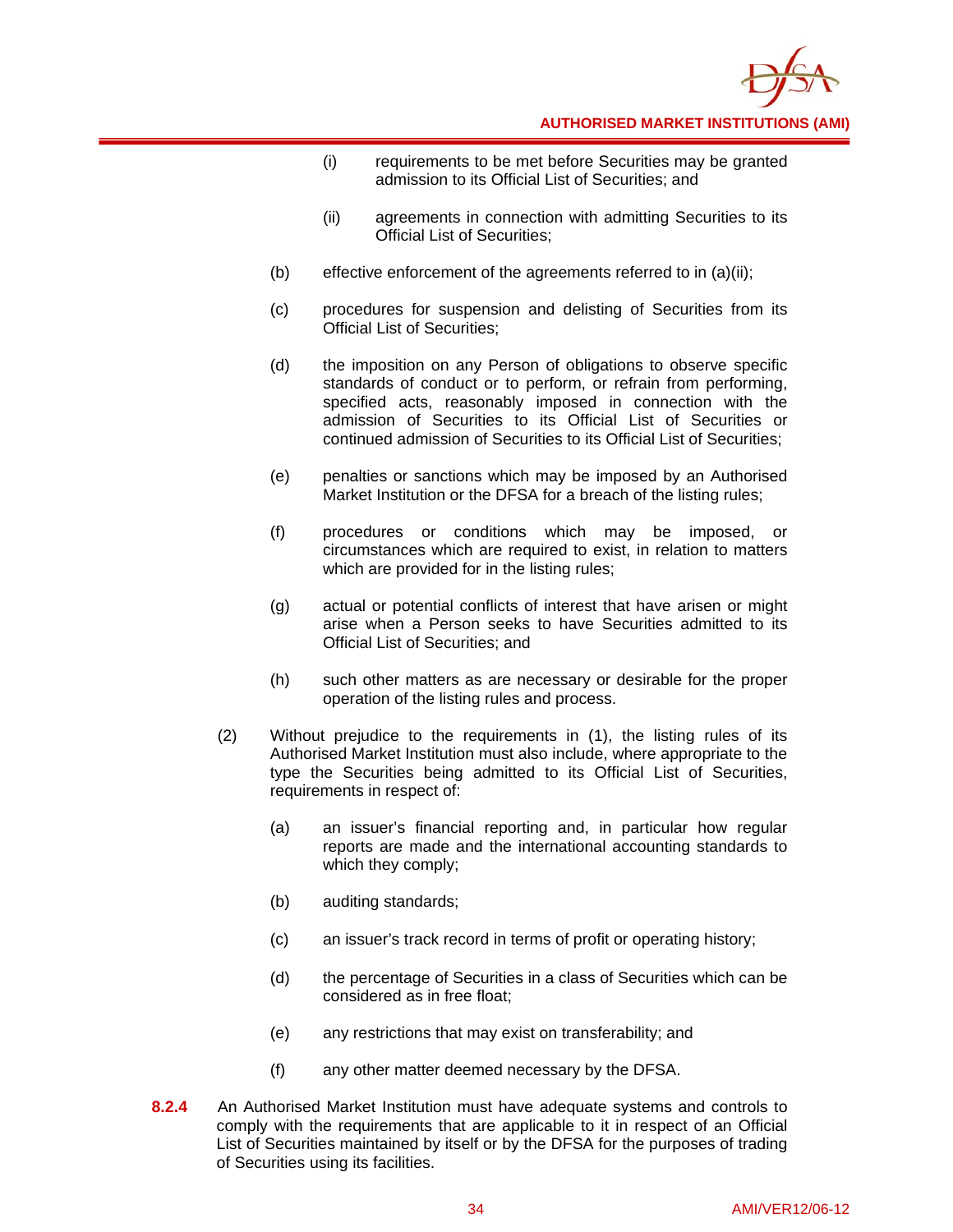

#### **Compliance with listing rules**

- **8.2.5** An Authorised Market Institution must have procedures in place to ensure that:
	- (a) its listing rules are monitored and enforced; and
	- (b) complaints regarding Persons subject to the listing rules are investigated.
- **8.2.6** An Authorised Market Institution must ensure that:
	- (a) where appropriate, disciplinary action can be carried out and financial and other types of penalties can be imposed on Persons subject to the listing rules; and
	- (b) appeal procedures are in place.

#### **Guidance**

In determining whether an Authorised Market Institution can effectively monitor its listing rules, the DFSA will consider amongst other things:

- a. the oversight of the Official List of Securities;
- b. the range of powers the Authorised Market Institution retains over Persons with Securities admitted to its Official List of Securities which should include the ability to suspend, restore from suspension and de-list Securities from the Official List of Securities in accordance with this module; and
- c. the disciplinary procedures which have been established to take disciplinary action, including a fair and clear policy on any financial penalties which may be imposed, and the appeal processes.

### **8.3 Admission to an Official List of Securities**

- 1. The DFSA has the powers under Article 34 of the Markets Law 2012 in relation to the admission of Securities to an Official List of Securities maintained by an Authorised Market Institution. Under that Article the DFSA may:
	- a. object to an admission of Securities to an Official List of Securities; or
	- b. impose conditions or restrictions on an admission of Securities to an Official List of Securities .
- 2. Where the DFSA objects to an application for an admission of Securities to an Official List of Securities, the Authorised Market Institution is prohibited from admitting Securities to its Official List of Securities by virtue of Article 34 of the Markets Law 2012.
- 3. Where the DFSA does so, the applicant may make representations within fourteen days of the date of the notification. If representations are made, the DFSA shall provide a response and make any consequential variants or withdrawals without undue delay.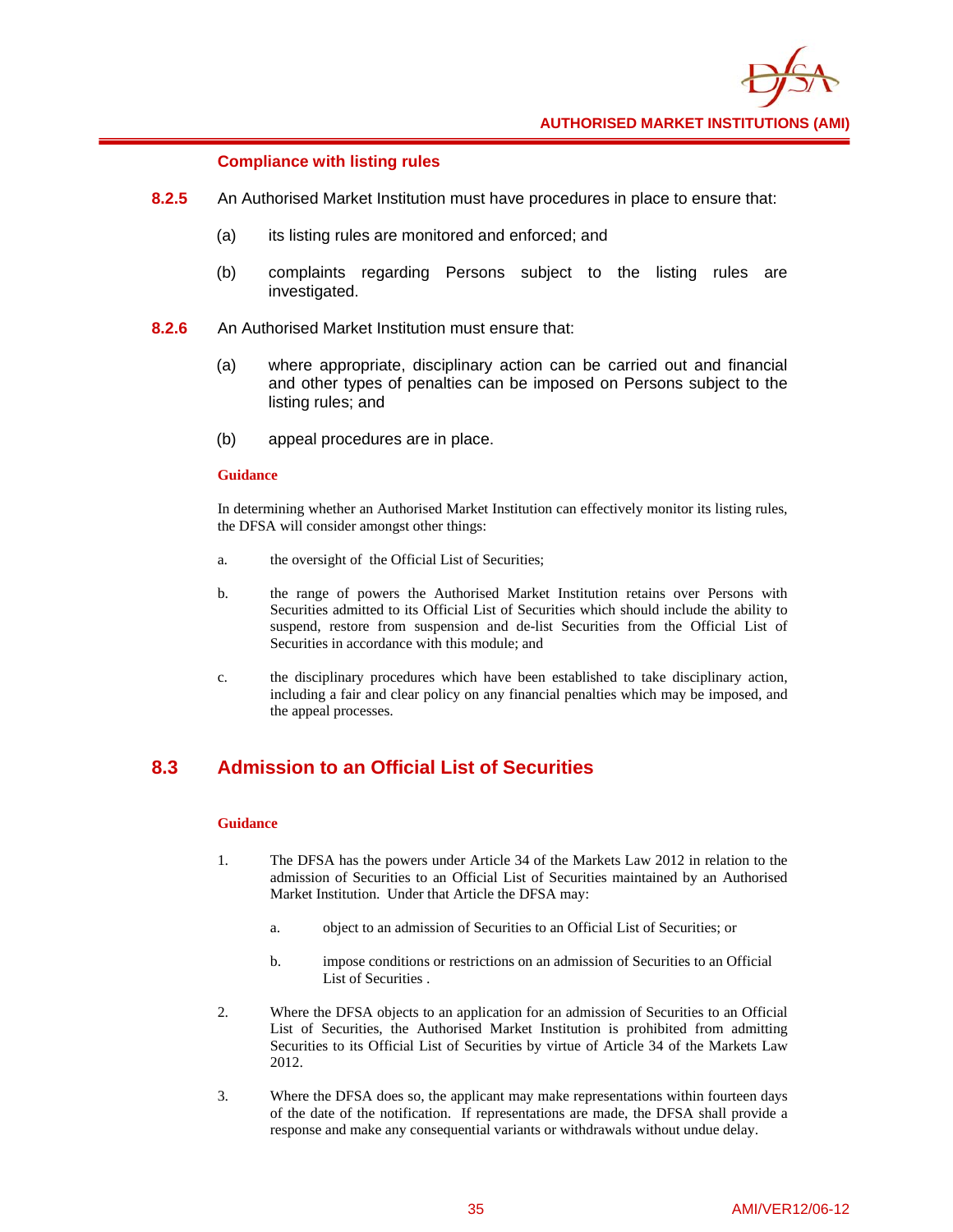

- 4. Pursuant to Article 36 of the Markets Law 2012, the Regulatory Appeals Committee has jurisdiction to hear and determine any appeal in relation to a decision by the DFSA to object or impose conditions or restrictions upon an admittance of Securities to an Official List of Securities.
- 5. The DFSA expects to exercise these powers rarely. An Authorised Market Institution is responsible for assessing applications to its Official List of Securities. This section sets out the process for dealing with applications for admission.
- **8.3.1** (1) Applications for the admission of Securities to an Official List of Securities must be made by the issuer of the Securities, or by a third party on behalf of and with the consent of the issuer of the Securities.
	- (2) An Authorised Market Institution must, before granting admission of any Securities to an Official List of Securities maintained by it:
		- (a) be satisfied that the applicable requirements including those in its listing rules have been or will be fully complied with in respect of those Securities; and
		- (b) comply with the requirements relating to notification to the DFSA in Rule 8.3.2(1).
	- (3) An Authorised Market Institution must notify an applicant in writing of its decision in relation to the application for admission of Securities to an Official List of Securities.
- **8.3.2** (1) Subject to (2), at least 5 business days prior to an admission of Securities to an Official List of Securities, an Authorised Market Institution must provide the DFSA with notice of the decision and include the following information in the notification:
	- (a) a copy of the listing application;
	- (b) a copy of the assessment of the listing application carried out by the Authorised Market Institution; and
	- (c) any information requested by the DFSA.
	- (2) An Authorised Market Institution must immediately notify the DFSA of any decision to suspend, restore from suspension or de-list any Securities from its Official List of Securities and the reasons for the decision.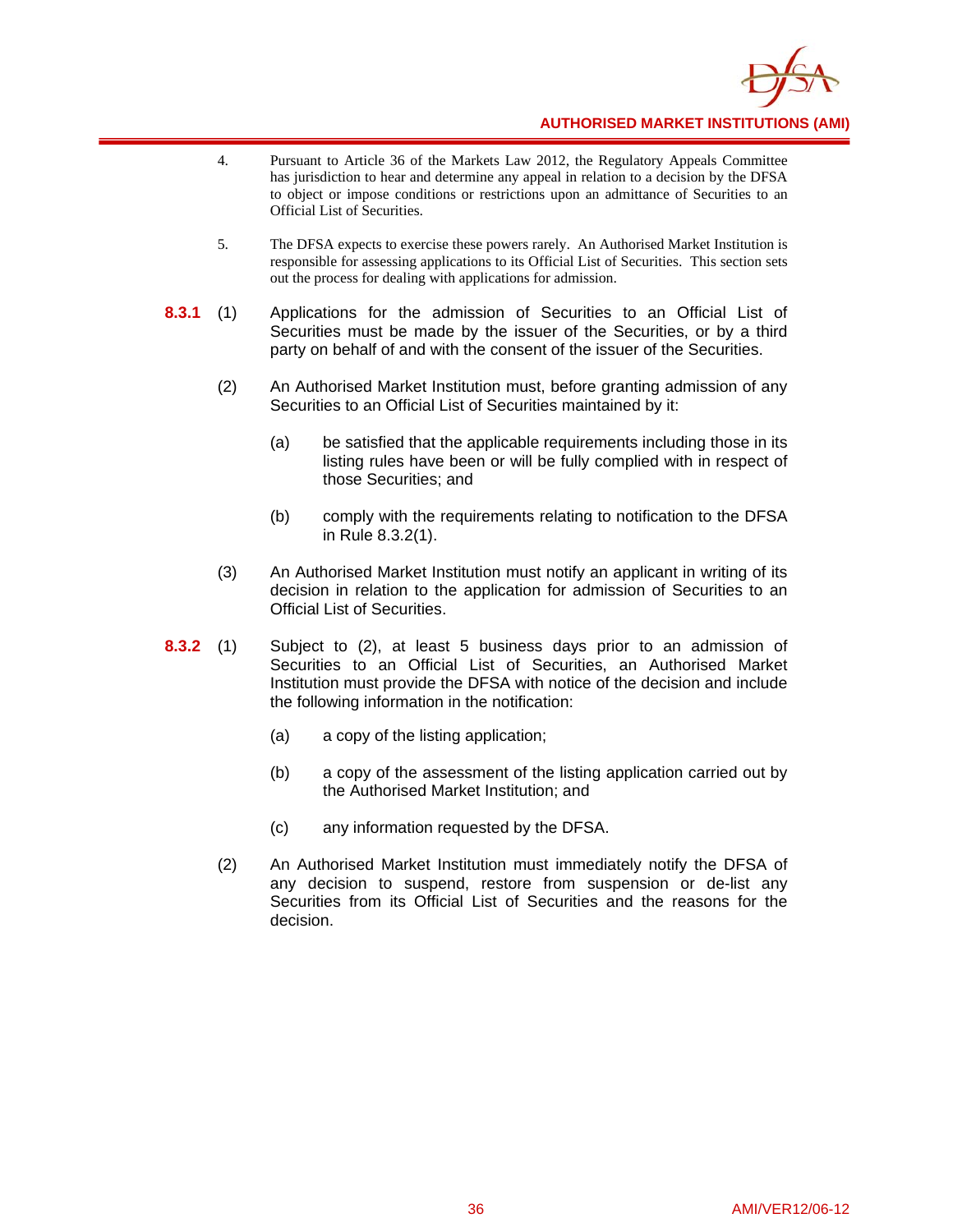

### **9. ONGOING OBLIGATIONS OF AN AUTHORISED MARKET INSTITUTION**

# **9.1 Application**

**9.1.1** This chapter applies to an Authorised Market Institution.

### **9.2 General obligations**

- **9.2.1** An Exchange must at all times do all things necessary to ensure that its market is fair, orderly and efficient.
- **9.2.2** A Clearing House must at all times do all things necessary to ensure that its facilities are operated in a fair and efficient way and which reduces systemic risk.

# **9.3 Reports**

**9.3.1** For the purposes of Article 74(2) of the Regulatory Law 2004, an Authorised Market Institution must deliver to the DFSA a report in writing at such times as the DFSA may direct addressing those matters contained in Article 74(2)(a)-(d) of the Regulatory Law 2004 and such other matters as the DFSA may reasonably require.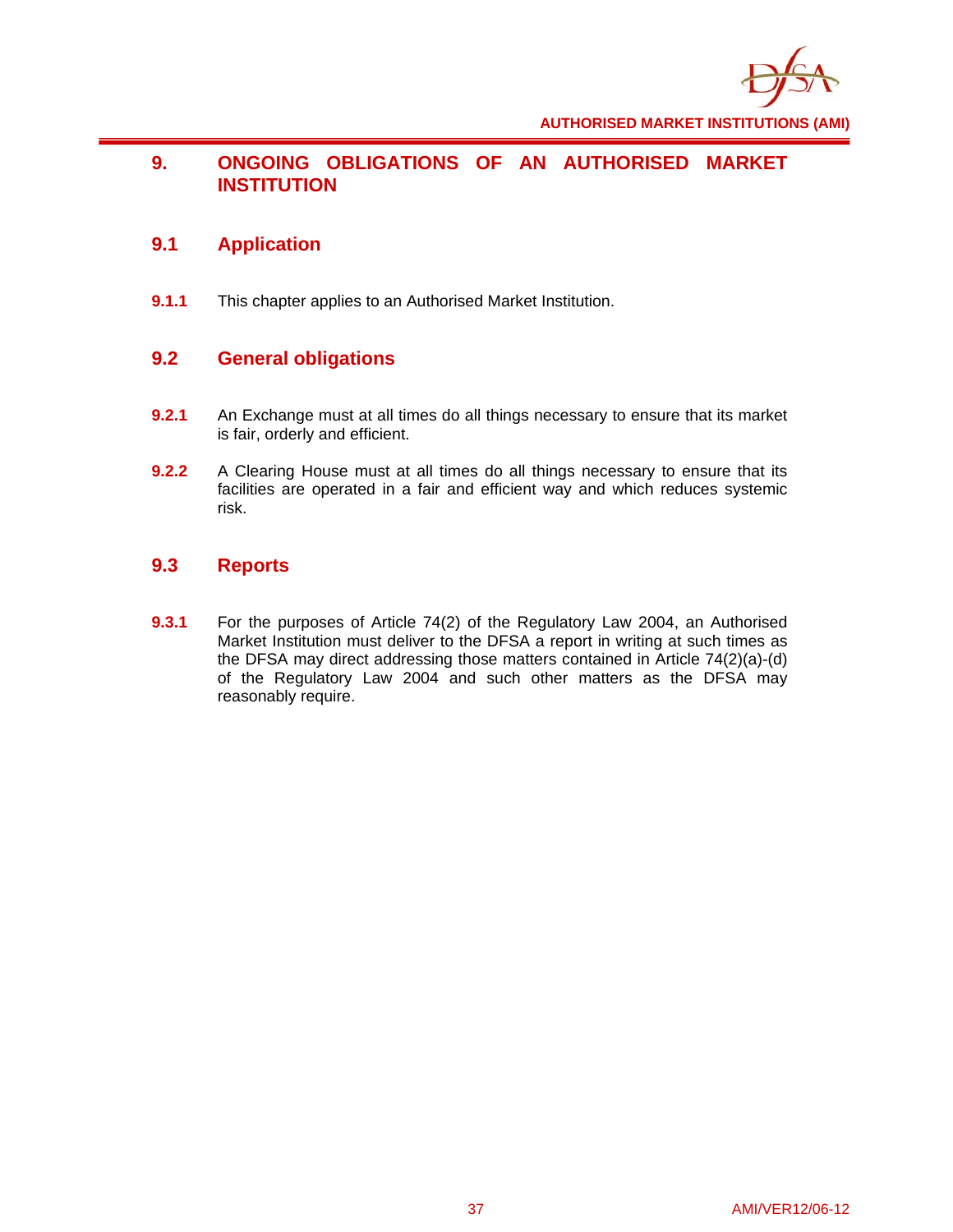

# **10 SUPERVISION OF AUTHORISED MARKET INSTITUTIONS**

# **10.1 Application**

**10.1.1** This chapter applies to an Authorised Market Institution.

# **10.2 Relations with regulators and the risk based approach**

- **10.2.1** An Authorised Market Institution must deal with regulatory authorities in an open and co-operative manner and keep the DFSA promptly informed of significant events or activities, wherever they are carried on relating to the Authorised Market Institution of which the DFSA would reasonably expect to be notified.
- **10.2.2** An Authorised Market Institution must advise the DFSA immediately it becomes aware, or has reasonable grounds to believe, that a significant breach of a Rule of Licensing Requirement by the Authorised Market Institution or any of its Employees may have occurred or may be about to occur.

# **10.3 Notifications**

### **Guidance**

An Authorised Market Institution must make notifications as required by SUP 7. This section requires additional notifications to be made. The additional notifications required by this section are specific to Authorised Market Institutions rather than the more general notifications contained elsewhere. The notifications are not exhaustive and an Authorised Market Institution should consider the requirements imposed upon it by Rule 10.2.2.

**10.3.1** Unless otherwise provided, notifications in this section may be made orally or in writing, whichever is more appropriate in the circumstances, but where the Authorised Market Institution gives notice or information orally, it must confirm that notice or information in writing without delay.

# **10.4 Key individuals and regulatory functions**

- **10.4.1** Where an individual becomes or ceases to be a Key Individual of an Authorised Market Institution, that Authorised Market Institution must immediately give written notice to the DFSA of that event setting out the following information:
	- (a) where an individual has been appointed or elected as a Key Individual:
		- (i) that individual's name;
		- (ii) his date of birth;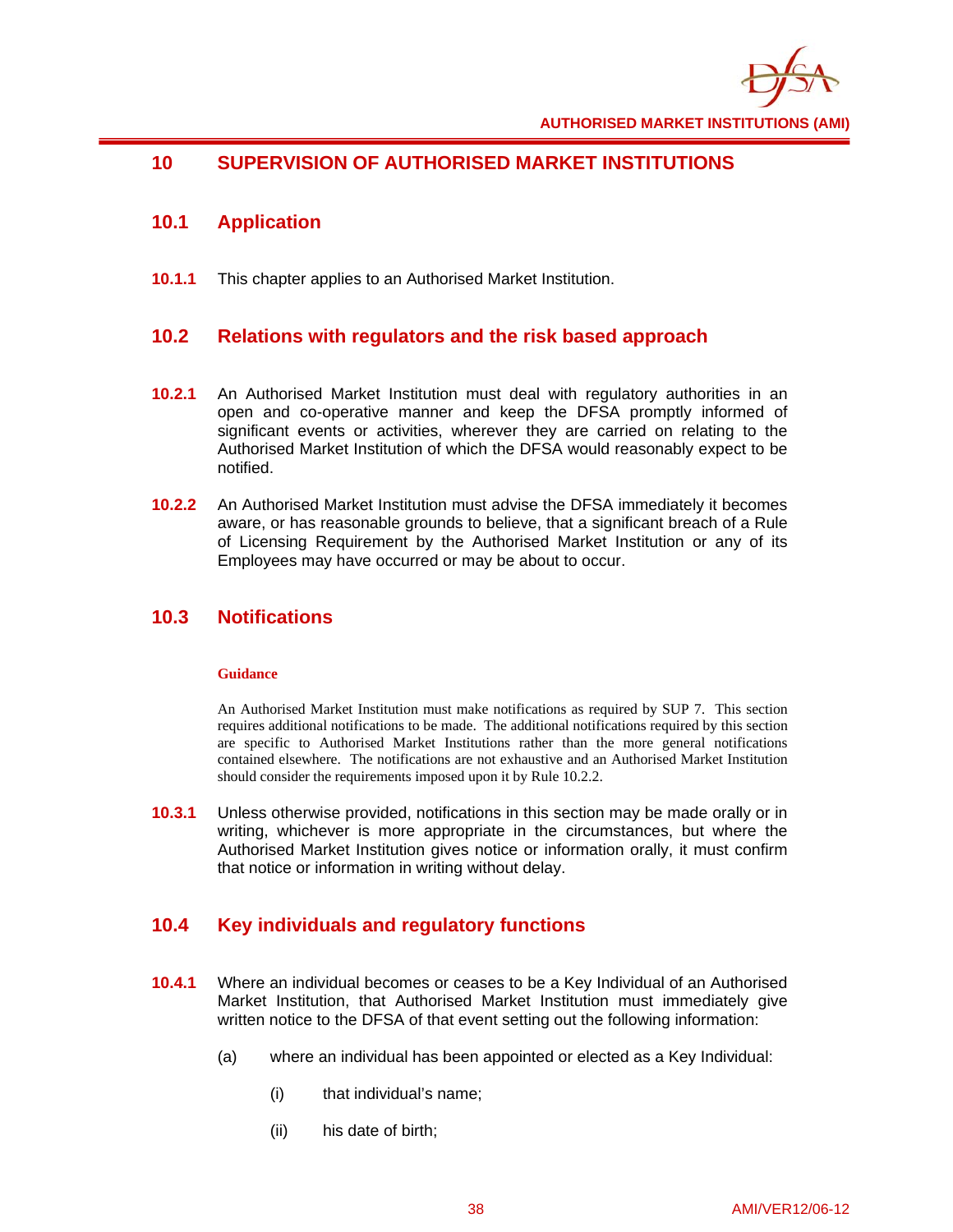

- (iii) a description of the responsibilities which he will have in the position to which he has been appointed or elected;
- (iv) the relevant experience and qualifications of the individual; or
- (b) where an individual has resigned as or otherwise ceased to be a Key Individual, that individual's name and the date of resignation or other form of cessation.

#### **Guidance**

The DFSA does not need to be notified where minor changes are made to the responsibilities of a Key Individual, but where major changes in responsibilities are made which amount to a new appointment or a significant re-alignment of responsibilities, then the DFSA should be notified with the appropriate information.

### **Disciplinary action and events relating to key individuals or directors**

- **10.4.2** Where any Key Individual or Director of an Authorised Market Institution:
	- (a) is the subject of any:
		- (i) disciplinary action arising out of alleged misconduct; or
		- (ii) criminal prosecution arising out of alleged misconduct involving fraud or dishonesty;
	- (b) resigns as a result of an investigation into alleged misconduct; or
	- (c) is dismissed for misconduct;

the Authorised Market Institution must immediately give the DFSA notice of that event and give the following information:

- (d) the name of the Key Individual or Director and his responsibilities within the Authorised Market Institution;
- (e) details of the alleged acts of misconduct by that Key Individual or Director; and
- (f) details of any disciplinary action which has been imposed or is proposed to be taken by that body in relation to that Key Individual or Director.
- **10.4.3** Where an Authorised Market Institution becomes aware that any of the following events have occurred in relation to a Key Individual or Director, it must immediately give the DFSA notice of that event:
	- (a) a petition of bankruptcy is presented against that Key Individual or Director;
	- (b) a bankruptcy order is made against him; and
	- (c) he enters into a voluntary arrangement with his creditors.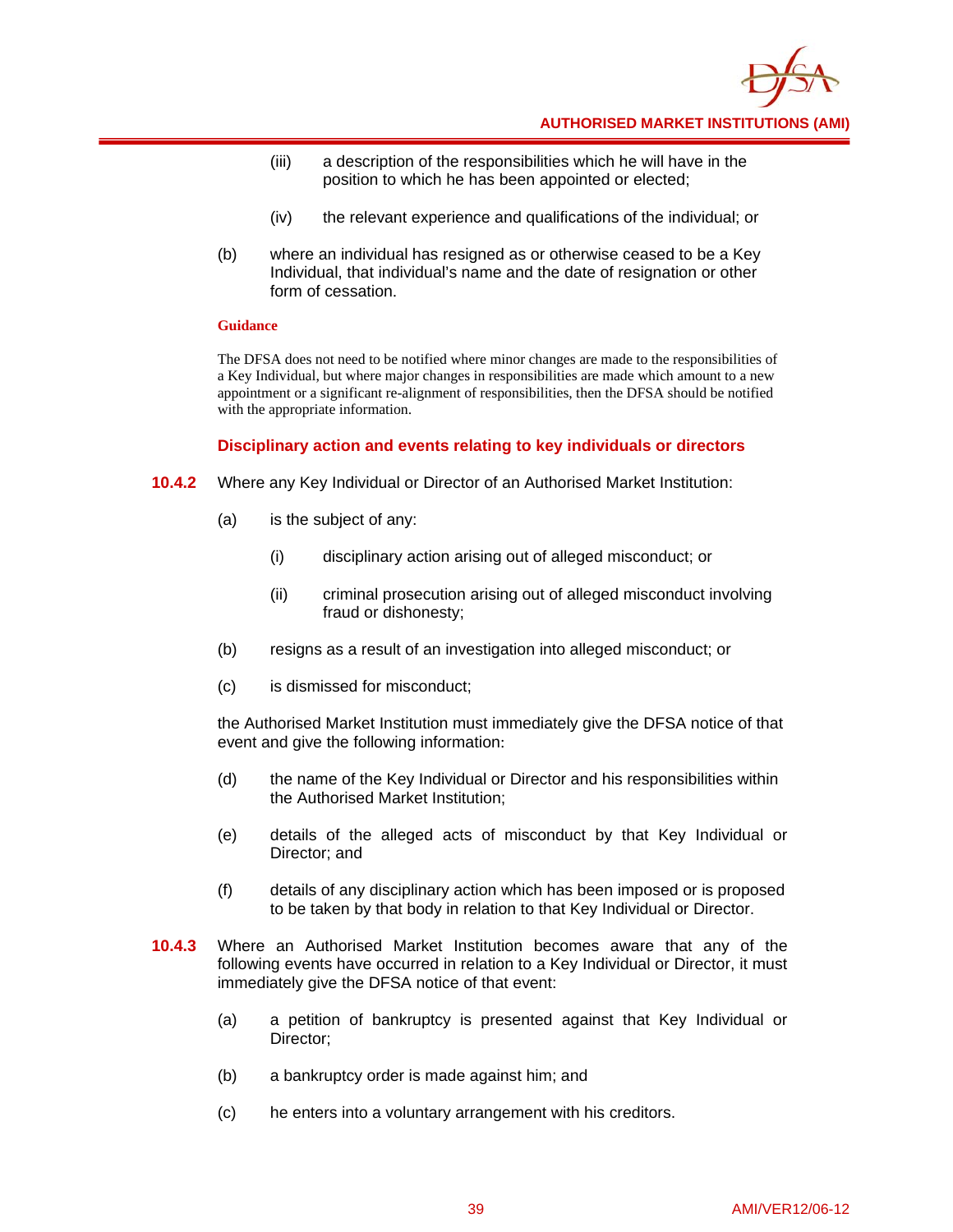

### **10.5 Constitution and governance**

- **10.5.1** Where an Authorised Market Institution is to circulate any notice or other document proposing any amendment to its memorandum or articles of association, or other document relating to its constitution, to:
	- (a) its shareholders or any group or class of them;
	- (b) persons granted access to its facilities or any group or class of them; or
	- (c) any other group or class of persons which has the power to make that amendment or whole consent or approval is required before it may be made:

that Authorised Market Institution must give notice of that proposed amendment to the DFSA setting out the following information:

- (d) the proposed amendment;
- (e) the reasons for the proposal; and
- (f) a description of the group or class of persons to whom the proposal is to be circulated.
- **10.5.2** Where an Authorised Market Institution makes an amendment to its memorandum or articles of association, or other document relating to its constitution, that Authorised Market Institution must immediately give the DFSA notice of that event, setting out written particulars of that amendment and of the date on which it is to become or became effective.
- **10.5.3** (1) Where any significant change is made to an agreement which relates to the constitution, or to the corporate governance framework or the remuneration structure or strategy, of an Authorised Market Institution, that Authorised Market Institution must give the DFSA a notice as provided in (2).
	- (2) Where any significant change is made to:
		- (a) an agreement which relates to the constitution of an Authorised Market Institution, the Authorised Market Institution must give the DFSA notice of that change as soon as it becomes aware of it, and the date on which it is to become or became effective; or
		- (b) the corporate governance framework or the remuneration structure or strategy of an Authorised Market Institution, the Authorised Market Institution must give the DFSA notice of that change as soon as practicable before making such a change.

### **Guidance**

1. The purpose of these notifications is to ensure the DFSA is informed of changes to arrangements which specify the arrangements by which an Authorised Market Institution will be governed or by which important decisions will be taken within that body.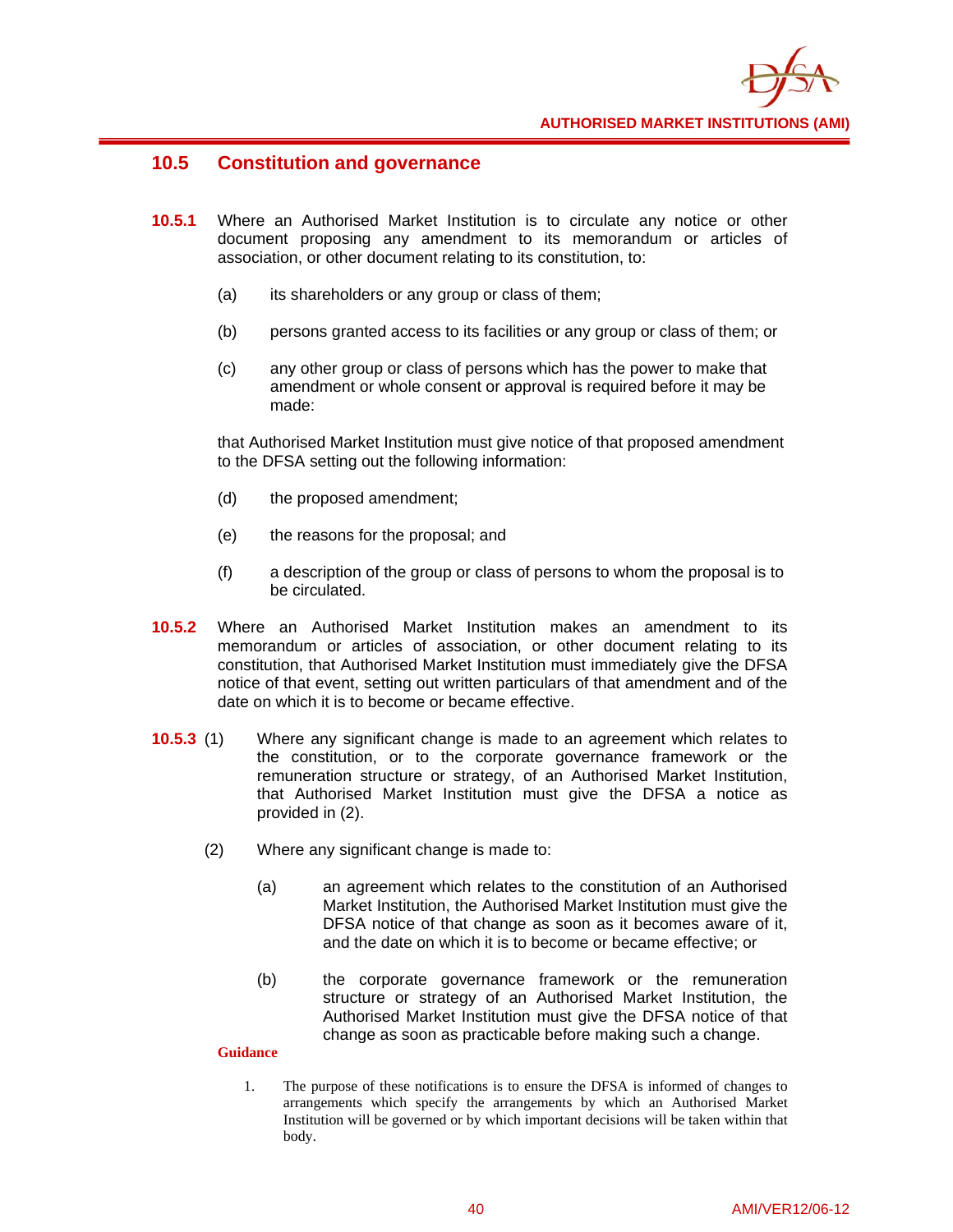

- 2. Key aspects of the corporate governance framework of an Authorised Market Institution encompasses a range of matters. These include the composition of its Governing Body, any committees of the Governing Body, the senior management and the Persons Undertaking Key Control Functions, the reporting lines between the Governing Body, senior management and the Persons Undertaking Key Control Functions and any key policies and practices relating to the internal governance of the firm, such as codes of ethics or its remuneration practices. Significant changes relating to such arrangements and policies need to be notified to the DFSA pursuant to Rule 10.5.3(2)(b) before making any changes.
- 3. Notification relating to proposed changes to corporate governance and remuneration referred to in Rule 10.5.3(2)(b) must be given sufficiently in advance of effecting the proposed change. If there are any concerns that an Authorised Market Institution may not be able to meet the applicable requirements relating to corporate governance and remuneration set out in GEN Rules 5.3.30 and 5.3.31 as a result of a proposed change, the DFSA may require the Authorised Market Institution to address those concerns effectively before implementing such a change.

### **10.6 Financial and other information**

- **10.6.1** An Authorised Market Institution must give the DFSA:
	- (a) a copy of its annual report and accounts; and
	- (b) a copy of any consolidated annual report and accounts of any group of which the Authorised Market Institution is a member;

no later than when the first of the following events occurs:

- (c) three months after the end of the financial year to which the document relates;
- (d) the time when the documents are sent to Persons granted access to the facilities or shareholders of the Authorised Market Institution; or
- (e) the time when the document is sent to a Holding Company of the Authorised Market Institution.
- **10.6.2** Where an audit committee of an Authorised Market Institution has received a report in relation to any period or any matter relating to any Regulatory Functions of that Authorised Market Institution, the Authorised Market Institution must immediately give the DFSA a copy of that report.
- **10.6.3** An Authorised Market Institution must give the DFSA a copy of its quarterly management accounts within one month of the end of the period to which they relate.
- **10.6.4** An Authorised Market Institution must give the DFSA:
	- (a) a statement of its anticipated income, expenditure and cash flow for each financial year; and
	- (b) an estimated balance sheet showing its position as it is anticipated at the end of each financial year;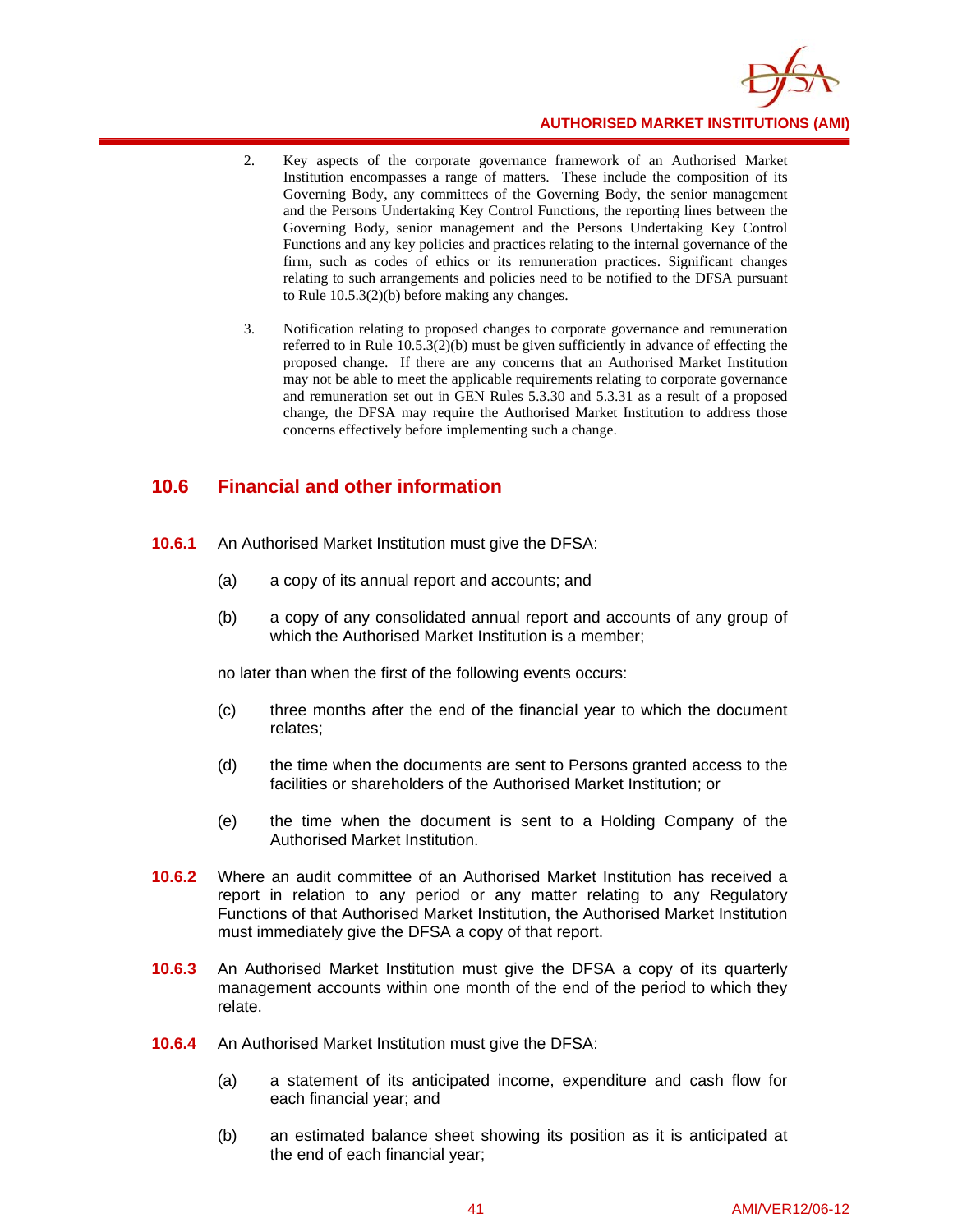

before the beginning of that financial year.

#### **Guidance**

An Authorised Market Institution is subject to GEN 8 and the requirements imposed by those Rules.

#### **Fees and charges**

- **10.6.5** An Authorised Market Institution must give the DFSA a summary of:
	- (a) any proposal for changes to the fees or charges levied on users of its facilities, or any group or class of then, at the same time as the proposal is communicated to the relevant users; and
	- (b) any such change, no later than the date when it is published and notified to relevant parties.

### **10.7 Complaints**

- **10.7.1** Where an Authorised Market Institution has investigated a complaint arising in connection with the performance of, or failure to perform any of its Regulatory Functions, and the conclusion is that the Authorised Market Institution should:
	- (a) make a compensatory payment to any person; or
	- (b) remedy the matter which was the subject of that complaint

the Authorised Market Institution must immediately notify the DFSA of that event and give the DFSA a copy of the report and particulars of the recommendation as soon as that report or those recommendations are available to it.

### **10.8 Notification in respect of delisting or suspension**

#### **Delisting or suspension of Securities by an Authorised Market Institution**

#### **Guidance**

An Authorised Market Institution has the power under Article 35(1) of the Markets Law 2012 to delist or suspend Securities from its Official List of Securities.

**10.8.1** Where an Authorised Market Institution delists, suspends or restores from suspension any Securities on its Official List of Securities, it must immediately notify the DFSA of its decision and the reasons for the decision.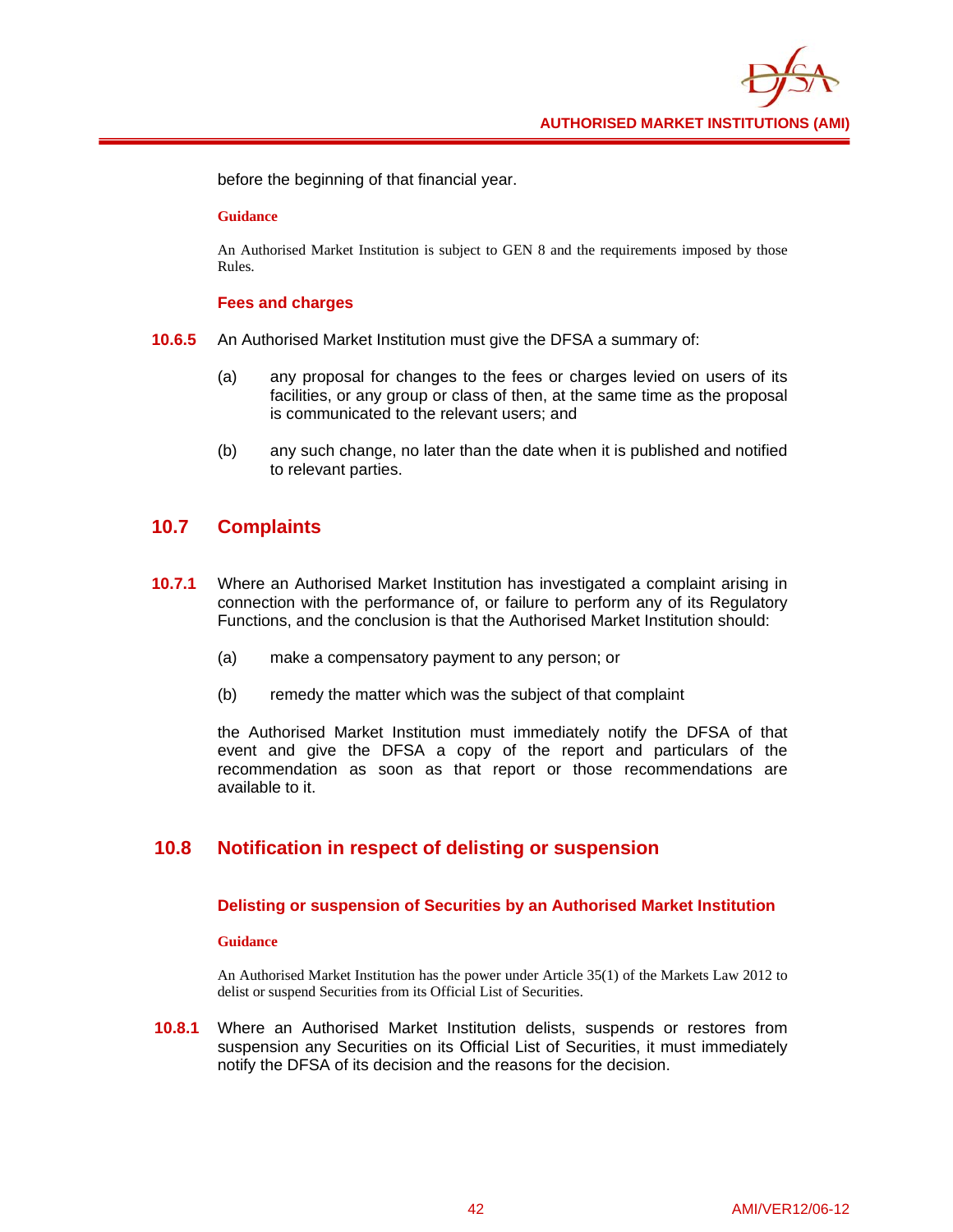

### **10.9 Information technology systems**

- **10.9.1** Where an Authorised Market Institution changes any of its plans for action in response to a failure of any of its information technology systems resulting in disruption to the operation of its facilities, it must immediately give the DFSA notice of that event, and a copy of the revised or new plan.
- **10.9.2** Where any reserve information technology system of an Authorised Market Institution fails in such a way that, if the main information technology system of that body were also to fail, it would be unable to operate any of its facilities during its normal hours of operation, that body must immediately give the DFSA notice of that event, and inform the DFSA of:
	- (a) what action that Authorised Market Institution is taking to restore the operation of the reserve information technology system; and
	- (b) when it is expected that the operation of that system will be restored.

### **Inability to discharge regulatory functions**

- **10.9.3** Where, because of the occurrence of any event or circumstances, an Authorised Market Institution is unable to discharge any Regulatory Function, it must immediately give the DFSA written notice of its inability to discharge that function, and inform the DFSA of:
	- (a) what event or circumstance has caused it to become unable to do so;
	- (b) which of its Regulatory Functions it is unable to discharge; and
	- (c) what action, if any, it is taking or proposes to take to deal with the situation and, in particular, to enable it to recommence discharging that Regulatory Function.

### **10.10 Investigations and disciplinary action**

- **10.10.1** Where an Authorised Market Institution becomes aware that a person other than the DFSA has been appointed by any regulatory authority to investigate:
	- (a) any business transacted on or through its facilities; or
	- (b) any aspect of the clearing or settlement services which it provides,

it must immediately give the DFSA notice of that event.

#### **Guidance**

An Authorised Market Institution need not give the DFSA notice of:

- a. routine inspections or visits undertaken in the course of regular monitoring, complaints handling or as part of a series of theme visits;
- b. routine requests for information; or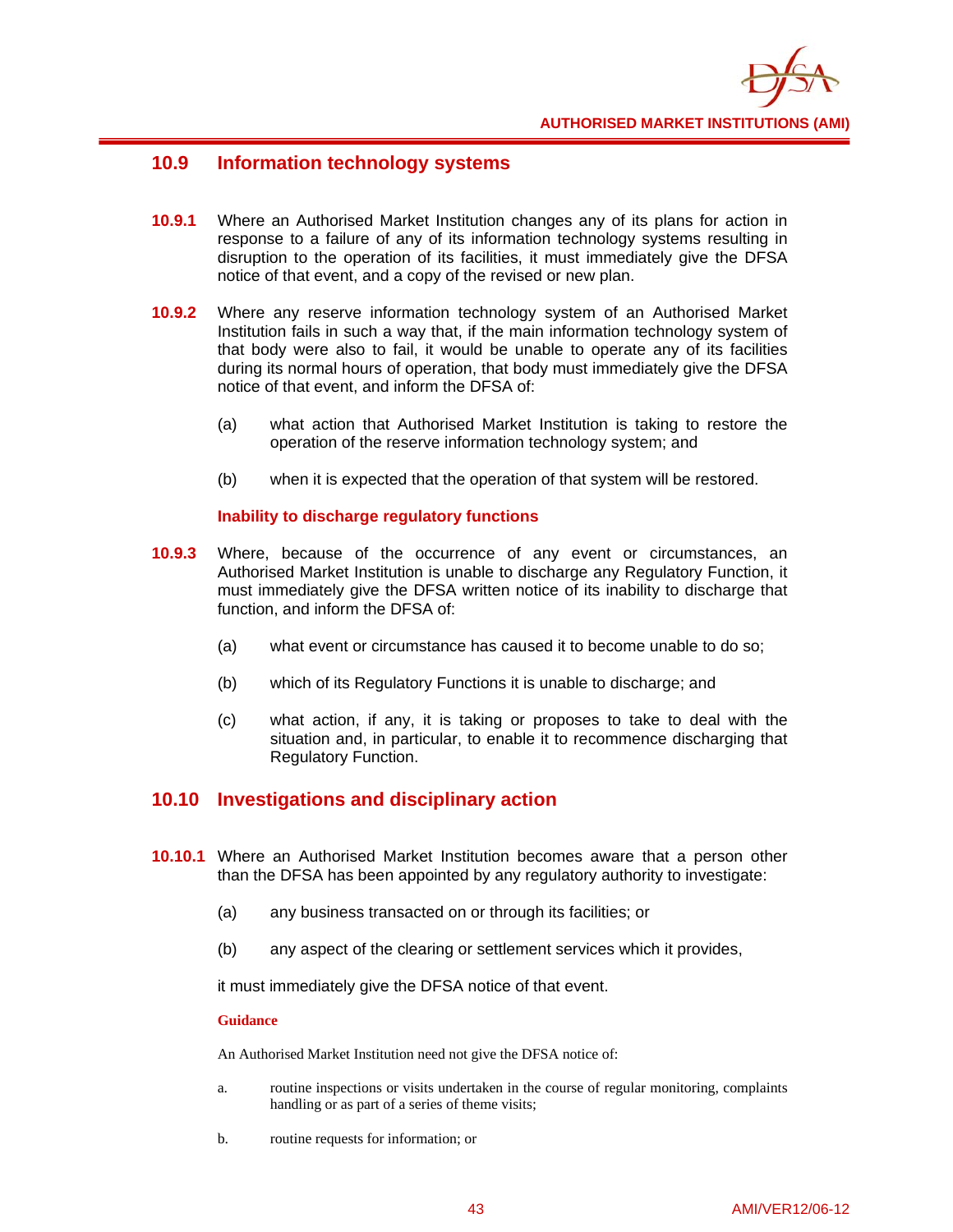

c. investigations into the conduct of Persons granted access to the facilities of an Authorised Market Institution where the use of its facilities is a small or incidental part of the subject matter of the investigation.

#### **Disciplinary action relating to persons granted access to its facilities**

- **10.10.2** Where an Authorised Market Institution has taken disciplinary action against a Person granted access to its facilities, or any Employee of such Person, in respect of a breach of its Business Rules or Listing Rules the Authorised Market Institution must immediately notify the DFSA of that event, and give:
	- (a) the name of the Person concerned;
	- (b) details of the disciplinary action taken by the Authorised Market Institution; and
	- (c) the Authorised Market Institution's reasons for taking that disciplinary action.
- **10.10.3** Where an appeal is lodged against any disciplinary action referred to in Rule 10.10.2, the Authorised Market Institution must immediately give the DFSA notice of that event and:
	- (a) the name of the appellant and the grounds on which the appeal is based, immediately; and
	- (b) the outcome of the appeal, when known.

#### **Criminal offences and civil prohibition**

- **10.10.4** Where an Authorised Market Institution has information tending to suggest that any person has:
	- (a) been carrying on Financial Services in the DIFC in contravention of the general prohibition;
	- (b) engaged in Market Misconduct; or
	- (c) engaged in financial crime or money laundering;

it must immediately give the DFSA notice of that event, along with full details of that information in writing.

#### **Directions by an Authorised Market Institution**

- **10.10.5** Where an Authorised Market Institution:
	- (a) decides to limit the open position of any Person in Securities; or
	- (b) issues directions to any Person to close out his position in any Investment;

that Authorised Market Institution must immediately give the DFSA notice of that event, and the Person's name, the Investment and size of any position to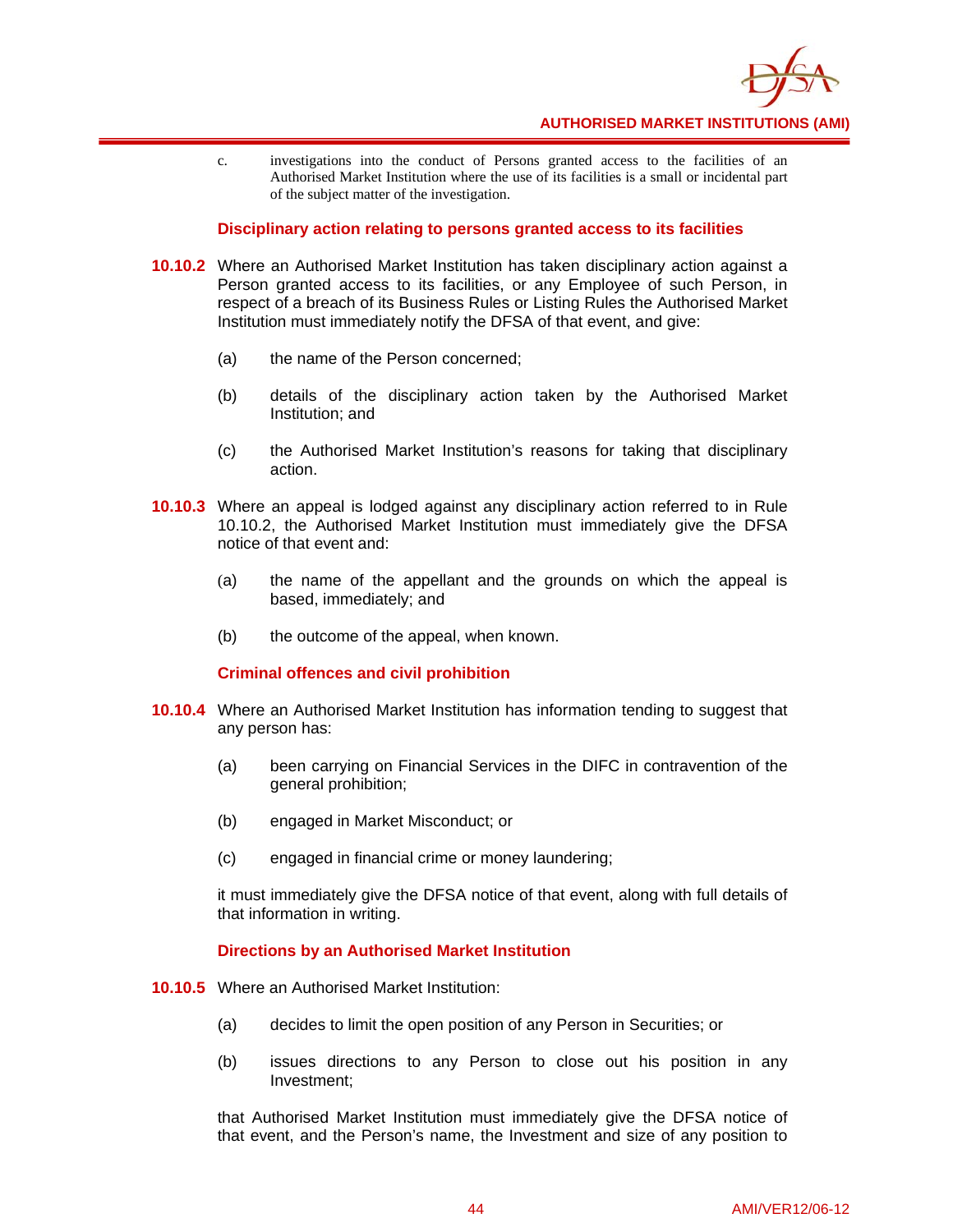

be limited or closed-out and the reasons for the Authorised Market Institution's decision.

# **10.11 Supervisory directions**

- 1. Article 9 of the Markets Law provides as follows:
	- "(1) Without limiting the application of the Regulatory Law, the DFSA may by written notice direct an Authorised Market Institution to do or not do specified things that the DFSA considers are necessary or desirable to comply with the Law or ensure the integrity of the financial services industry in the DIFC, including but not limited to directions:
		- (a) requiring compliance with any duty, requirement, prohibition, obligation or responsibility applicable to an Authorised Market Institution; or
		- (b) requiring an Authorised Market Institution to act in a specified manner in relation to transactions conducted on or through the facilities operated by an Authorised Market Institution, or in relation to a specified class of transactions.
	- (2) Without limiting the application of Article 75 of the Regulatory Law 2004, the DFSA may, with the approval of the Council, by written notice direct an Authorised Market Institution to:
		- (a) close the market or facilities operated by an Authorised Market Institution in a particular manner or for a specified period;
		- (b) suspend transactions on the market or through the facilities operated by an Authorised Market Institution;
		- (c) suspend transactions in Securities conducted on the market or through the facilities operated by an Authorised Market Institution;
		- (d) prohibit trading in Securities conducted on the market or through the facilities operated by an Authorised Market Institution;
		- (e) defer for a specified period the completion date of transactions conducted on the market or through the facilities operated by an Authorised Market Institution; or
		- (f) do any act or thing, or not do any act or thing, in order to ensure an orderly market, or reduce risk to the DFSA's objectives.
	- (3) The Regulatory Appeals Committee has jurisdiction to hear and determine any appeal in relation to a decision to issue a direction under this Article.
	- (4) Where an Authorised Market Institution has made rules for the purpose of persons using its facilities and has not exercised powers under those Rules and where the DFSA reasonably considers it necessary and desirable to do so, the DFSA may exercise the powers contained in the Rules as though it was the Authorised Market Institution."
- 2. The DFSA expects to use these powers only in exceptional circumstances. Factors the DFSA will consider in exercising these powers include: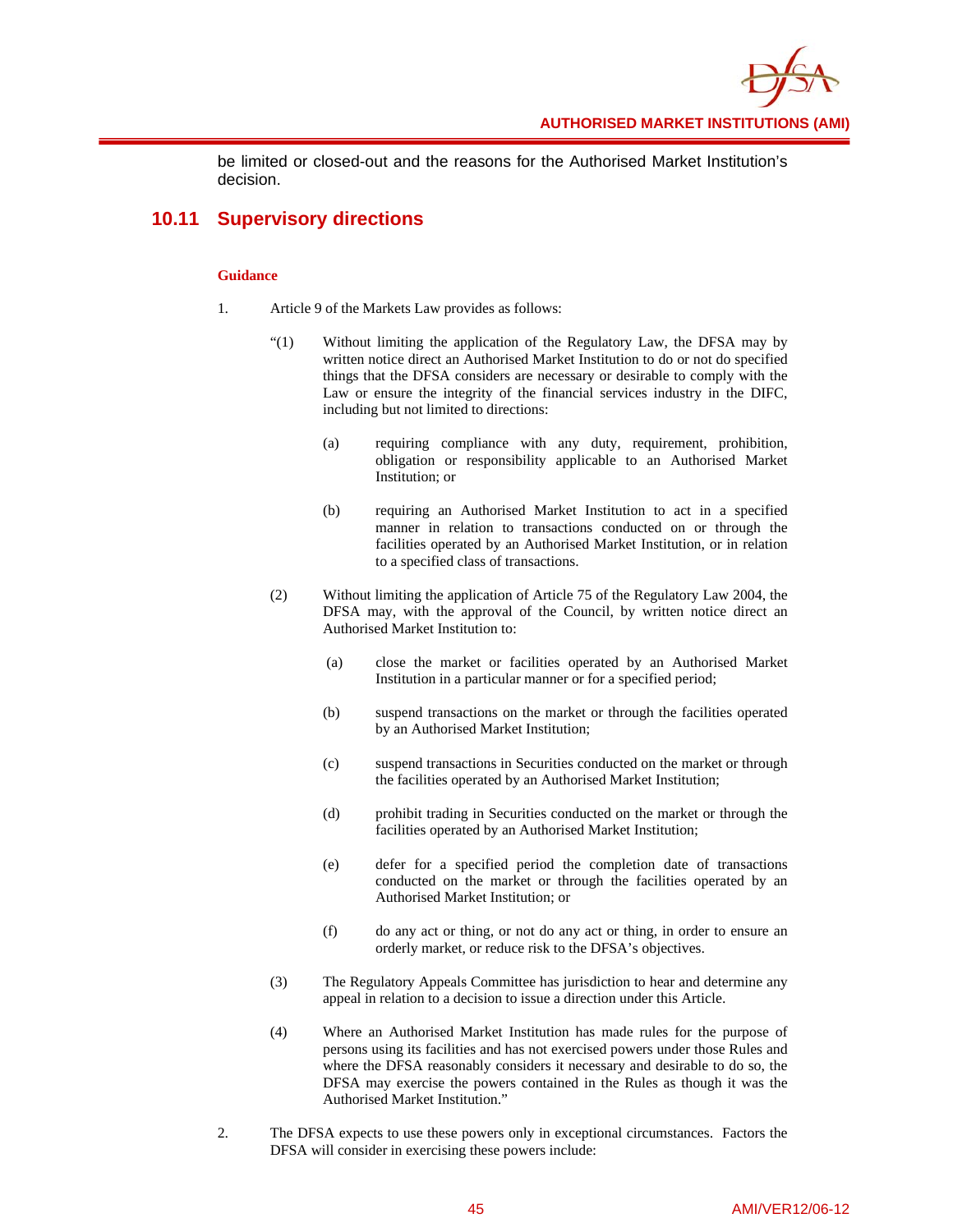

- a. what steps the Authorised Market Institution has taken or is taking in respect of the issue being addressed in the planned direction;
- b. the impact on the DFSA's objectives if a direction were not issued; or
- c. whether it is in the interests of the DIFC.
- 3. The written notice given by the DFSA will specify what an Authorised Market Institution is required to do under the exercise of such powers. Though the DFSA is not required to do so under the Markets Law, in most cases, the DFSA will contact the Authorised Market Institution prior to issuing such a direction.

### **10.12 Listing directions**

#### **Guidance**

Article 35(2) of the Markets Law 2012 allows the DFSA to direct an Authorised Market Institution to suspend or delist from or restore from suspension to Securities from its Official List of Securities. Such directions may take immediate effect or from a date and time as may be specified in the directive.

### **10.13 Public disclosures of decisions in relation to an Official List of Securities**

- **10.13.1** (1) An Authorised Market Institution must make a market disclosure:
	- (a) on the website of the Authorised Market Institution; and
	- (b) to the DFSA,

of decisions in relation to the following events:

- (c) an admission of Securities to an Official List of Securities,
- (d) a suspension of Securities from an Official List of Securities;
- (e) a restoration from suspension of Securities from an Official List of Securities;
- (f) a delisting of Securities from an Official List of Securities; and
- (g) a suspension, restoration from suspension or decision to cease trading of any Investment.
- (2) The disclosure made in accordance with (1) should also indicate whether the event was made under a direction made to the Authorised Market Institution by the DFSA.

#### **Guidance**

Disclosures made in accordance with Rule 10.13.1 are designed to help ensure that an orderly market exists in relation to Securities admitted to an Official List of Securities.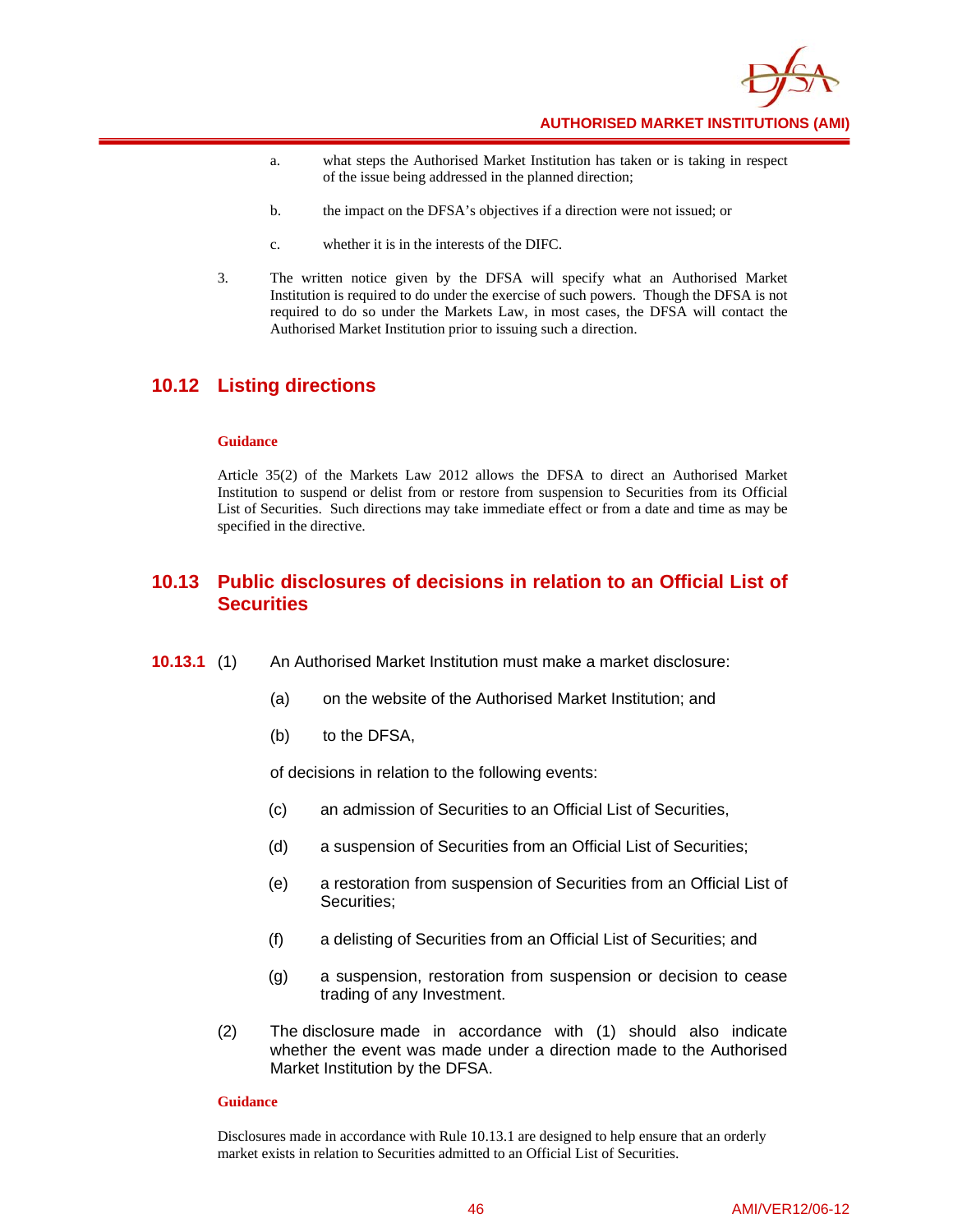

### **11 ANTI MONEY LAUNDERING RULES FOR AUTHORISED MARKET INSTITUTIONS**

# **11.1 U.A.E. federal law**

#### **Guidance**

- 1. In connection with Article 72 of the Regulatory Law 2004, this chapter relates to regulatory requirements imposed by the DFSA, as opposed to requirements imposed by applicable criminal laws, that is relevant provisions of the 'Federal Law No 4. of 2002 - Criminalisation of Money Laundering of the U.A.E.' (U.A.E. Law No. 4), the 'Federal Law No. 1 of 2004' regarding anti terrorism, the U.A.E. Penal Code and any other federal law of the U.A.E as applicable in the DIFC in relation to anti money laundering compliance. The Rules of the chapter should therefore not be relied upon to interpret or determine the application of the money laundering laws of the U.A.E.
- 2. By virtue of Article 3(1) of 'Federal Law No. 8 of 2004', the U.A.E. Law No. 4 of 2002 applies to all operations in the DIFC. In recognition of this, Article 70(3) of the Regulatory Law requires an Authorised Market Institution to comply with the U.A.E. Law No. 4. Pursuant to Article 70(3), an Authorised Market Institution is required to comply with the U.A.E. Law No. 4. The defined term of 'Money Laundering' in these Rules follows that in the U.A.E. Law No.4. The legal definition of the offence of 'Money Laundering' is set out in Article 1 of the U.A.E. Law No.4.

### **11.2 Application**

**11.2.1** This chapter applies to every Authorised Market Institution and the Money Laundering Reporting Officer (MLRO) of an Authorised Market Institution.

#### **Guidance**

The requirement for the appointment of an MLRO of an Authorised Market Institution is set out in Rule 7.2.2(2)(c).

### **11.3 Purpose**

- 1. These Rules require an Authorised Market Institution to have adequate policies, procedures, systems and controls in place to prevent the activity of money laundering. Money laundering is generally described as the process by which criminals attempt to hide or disguise the true origin and ownership of the proceeds of their criminal activities, thereby avoiding prosecution, conviction and confiscation of criminal funds. This includes the closely related subject of 'terrorist financing'.
- 2. Accordingly, where the DFSA uses 'money laundering' either as a defined or undefined term, Authorised Market Institutions are required to include 'terrorist financing' in all considerations with regard to their policies, procedures, systems and controls.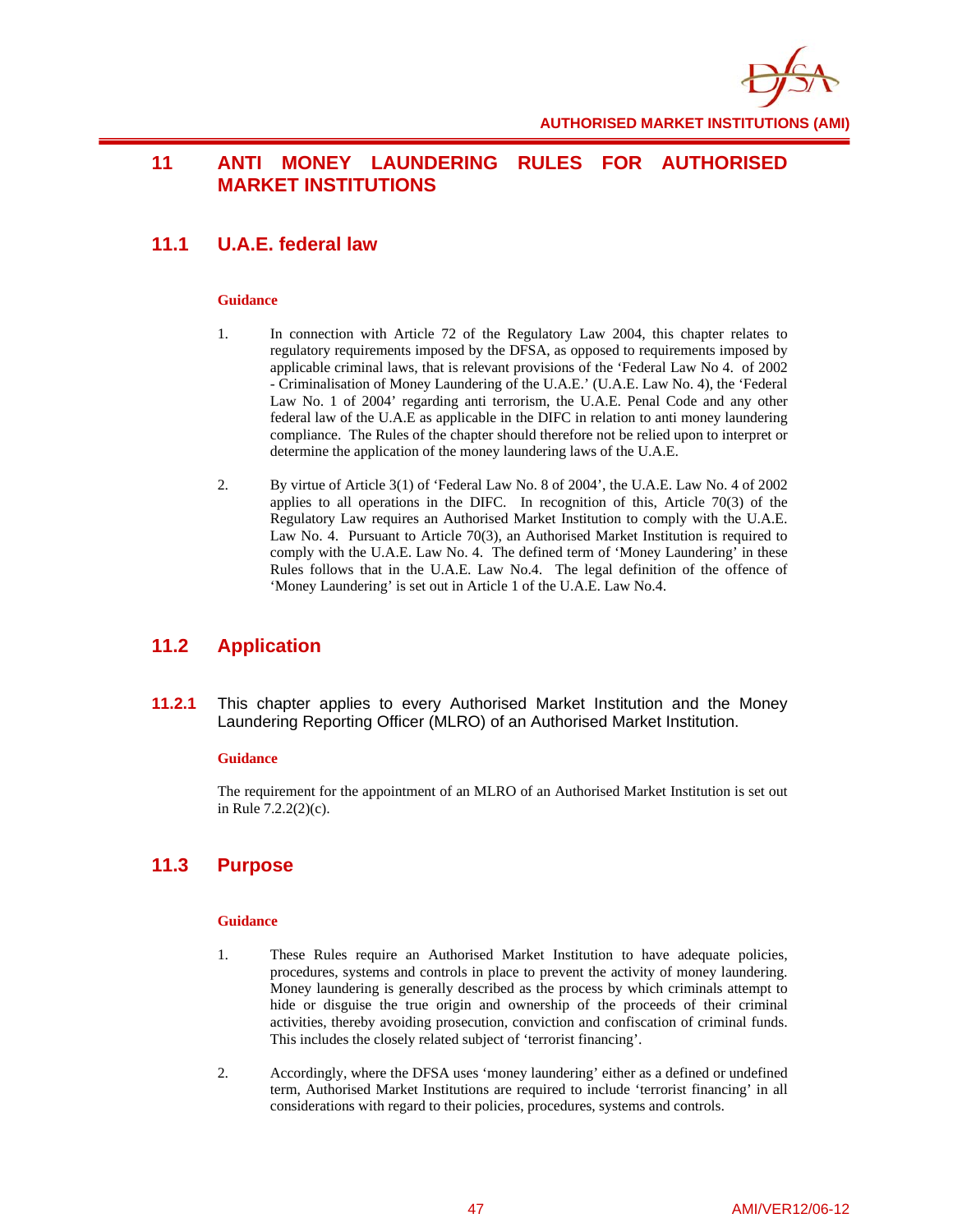

### **11.4 General requirements**

- **11.4.1** (1) An Authorised Market Institution must establish and maintain effective anti money laundering policies, procedures, systems and controls to prevent opportunities for Money Laundering, in relation to the Authorised Market Institution, and its activities in relation to its Members.
	- (2) An Authorised Market Institution must take reasonable steps to ensure that its Employees comply with the relevant requirements of its anti money laundering policies, procedures, systems and controls.

- 1. An Authorised Market Institution's anti money laundering policies, procedures, systems and controls should:
	- a. ensure compliance with the U.A.E Law No.4 and any other relevant Federal laws;
	- b. enable suspicious transactions to be detected and reported;
	- c. ensure the Authorised Market Institution is able to provide an audit trail of a transaction; and
	- d. comply with any other obligation in these Rules.
- 2. An Authorised Market Institution's anti money laundering compliance arrangements should consist of policies, procedures, systems and controls and may also encompass appropriate anti money laundering programmes and strategies.
- 3. An Authorised Market Institution should have a policy statement detailing the duties and obligations of its MLRO.
- 4. In accordance with GEN Rule 5.3.19 an Authorised Market Institution should have specific arrangements to consider the fitness and propriety of its staff. The arrangements should take into account criminal convictions, adverse findings by courts or regulatory authorities in the U.A.E. or elsewhere, or engagement in dishonest or improper business practices.
- 5. Under Article 3 of the U.A.E. Law No.4, an Authorised Market Institution may be criminally liable for the offence of Money Laundering if such an activity is intentionally committed in its names or for its accounts.
- **11.4.2** (1) An Authorised Market Institution must include in its Business Rules an anti money laundering regime applicable to its Members.
	- (2) The anti money laundering regime referred to in (1) must include at least rules in relation to:
		- (a) application of the 'Federal Law No. 4 of 2002 Criminalisation of Money Laundering of the U.A.E.' (U.A.E. Law No. 4), the 'Federal Law No. 1 of 2004' regarding anti-terrorism and the U.A.E. Penal Code;
		- (b) anti money laundering compliance arrangements;
		- (c) appointment of an MLRO;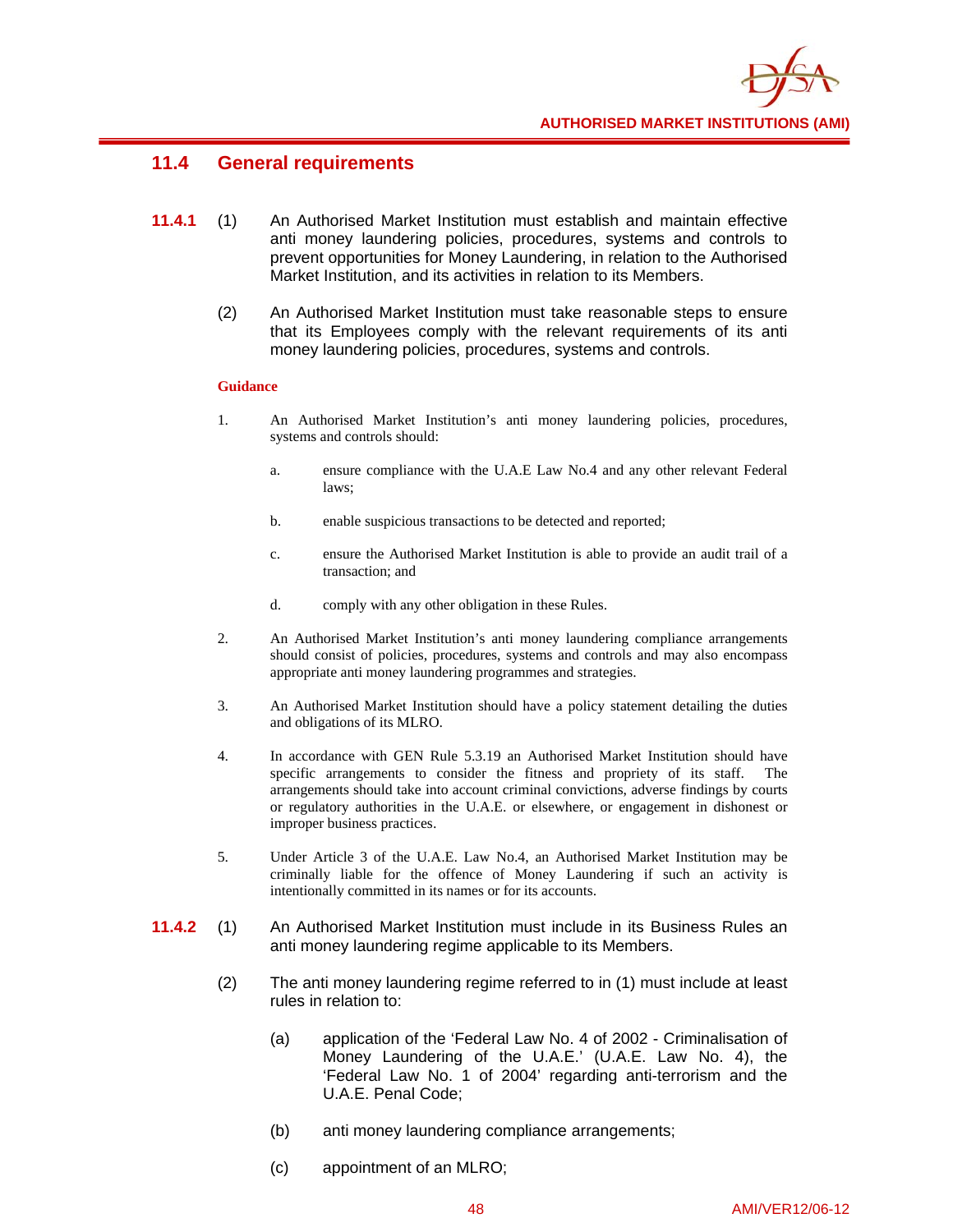- (d) customer identification, ongoing due diligence and scrutiny required under Rule 11.7.3, and retention of documents;
- (e) internal and external reporting of suspicious transactions, taking into account the applicable anti money laundering legislation;
- (f) transaction monitoring;
- (g) use of government, regulatory an international findings with regard to anti money laundering deficiencies in specific jurisdictions and with regard to money laundering and terror suspects;
- (h) risk assessment; and
- (i) training.
- (3) An Authorised Market Institution must monitor and regularly review compliance of its Members with its anti money laundering regime.
- (4) An Authorised Market Institution must ensure that its Members rectify any contraventions of its anti money laundering regime without delay.
- (5) An Authorised Market Institution must notify the DFSA of any:
	- (a) material breach of its anti money laundering regime by a Member;
	- (b) circumstances in which a Member will not or cannot rectify a breach of its anti money laundering regime; and
	- (c) conduct which the Authorised Market Institution knows or ought reasonably to know amounts to terrorist financing.

- 1. In accordance with the Regulatory Law, the DFSA is responsible for monitoring anti money laundering compliance of Authorised Market Institutions. An Authorised Market Institution is responsible for anti money laundering compliance of all its Members with its anti money laundering regime. Authorised Firms must also comply with the DFSA's AML module.
- 2. An Authorised Market Institution must operate appropriate measures to reduce Market Misconduct on the Authorised Market Institution's facilities. As part of this requirement, an Authorised Market Institution shall include an anti money laundering regime in their Business Rules.
- 3. An Authorised Market Institution may review the operation of its Members' anti money laundering policies, procedures, systems and controls in its regular reviews of Members' operations.
- 4. Before an Authorised Market Institution accepts a prospective Member, it should ensure that the applicant has an anti money laundering programme in place which is designed to comply with all applicable anti money laundering legislation.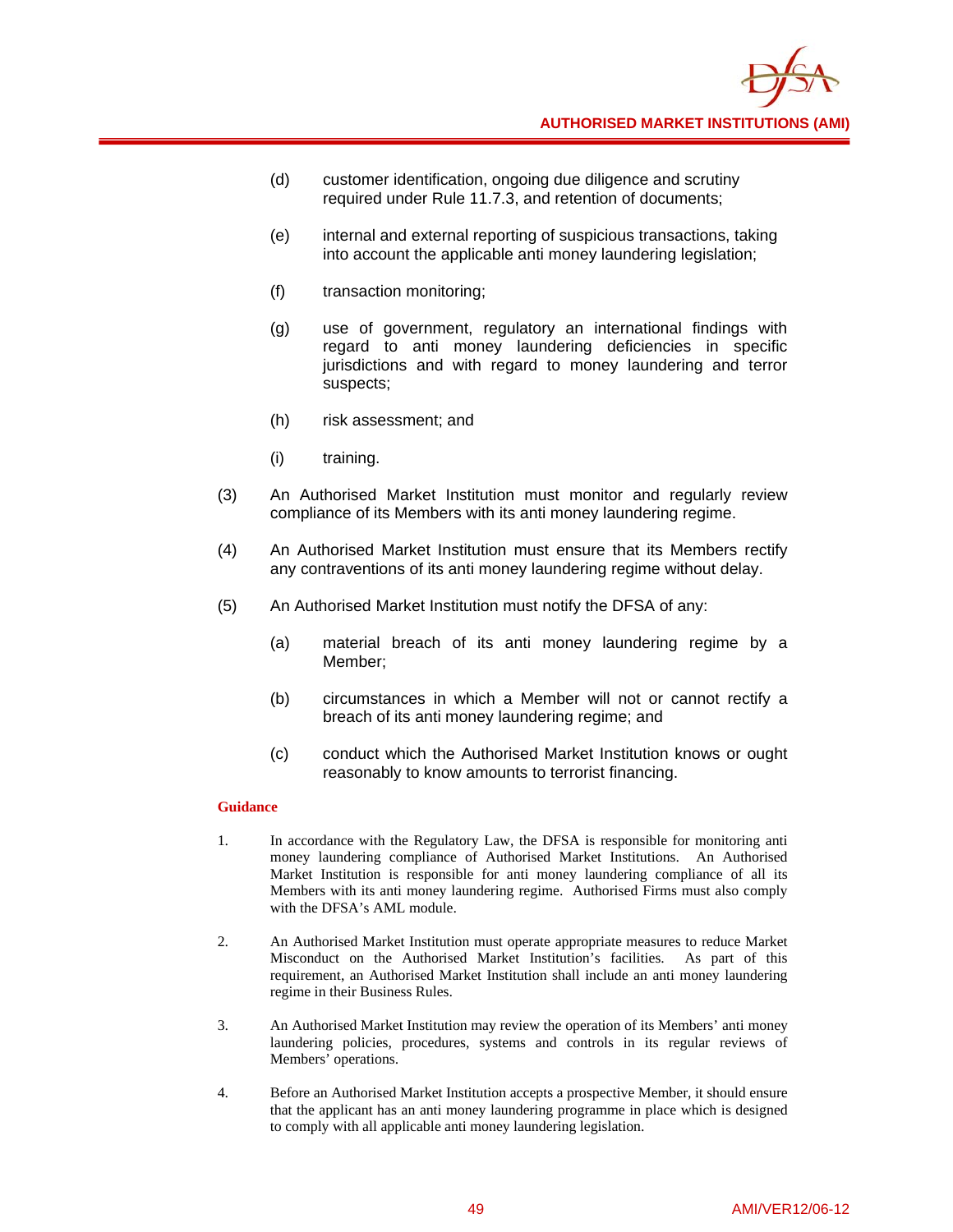

# **11.5 Co-operation with regulators**

**11.5.1** An Authorised Market Institution that receives a request for information from a Financial Services Regulator or agency responsible for anti money laundering regarding enquiries into potential money laundering related to activities carried on in or from the DIFC, must promptly inform the DFSA in writing.

# **11.6 Appointment, responsibilities and duties of the MLRO**

### **Appointment**

### **Guidance**

- 1. The requirement to appoint an individual as MLRO is contained in Rule 7.2.2(2)(c).
- 2. Pursuant to Rule 7.2.2(2)(c), the MLRO must be ordinarily resident in the U.A.E.
- **11.6.1** An Authorised Market Institution must ensure that the MLRO is of sufficient seniority within the Authorised Market Institution to enable him to:
	- (a) act on his own authority;
	- (b) have direct access to the Governing Body and senior management;
	- (c) have sufficient resources including, if necessary, an appropriate number of appropriately trained Employees to assist in the performance of his duties in an effective, objective and independent manner;
	- (d) have unrestricted access to information the Authorised Market Institution has about the financial and business circumstances of a Member; and
	- (e) have unrestricted access to relevant information about the features of the transactions relevant to the Authorised Market Institution.

### **Guidance**

GEN Rule 5.3.18 requires an Authorised Market Institution to establish and maintain systems and controls that enable it to satisfy itself of the suitability of anyone who acts for it.

### **Responsibilities**

- **11.6.2** (1) An Authorised Market Institution must ensure that its MLRO is responsible for all of its anti money laundering activities carried on in or from the DIFC.
	- (2) An Authorised Market Institution must ensure that its MLRO carries out and is responsible for the following:
		- (a) establishing and maintaining the Authorised Market Institution's anti money laundering policies, procedures, systems and controls and compliance with anti money laundering legislation applicable in the DIFC;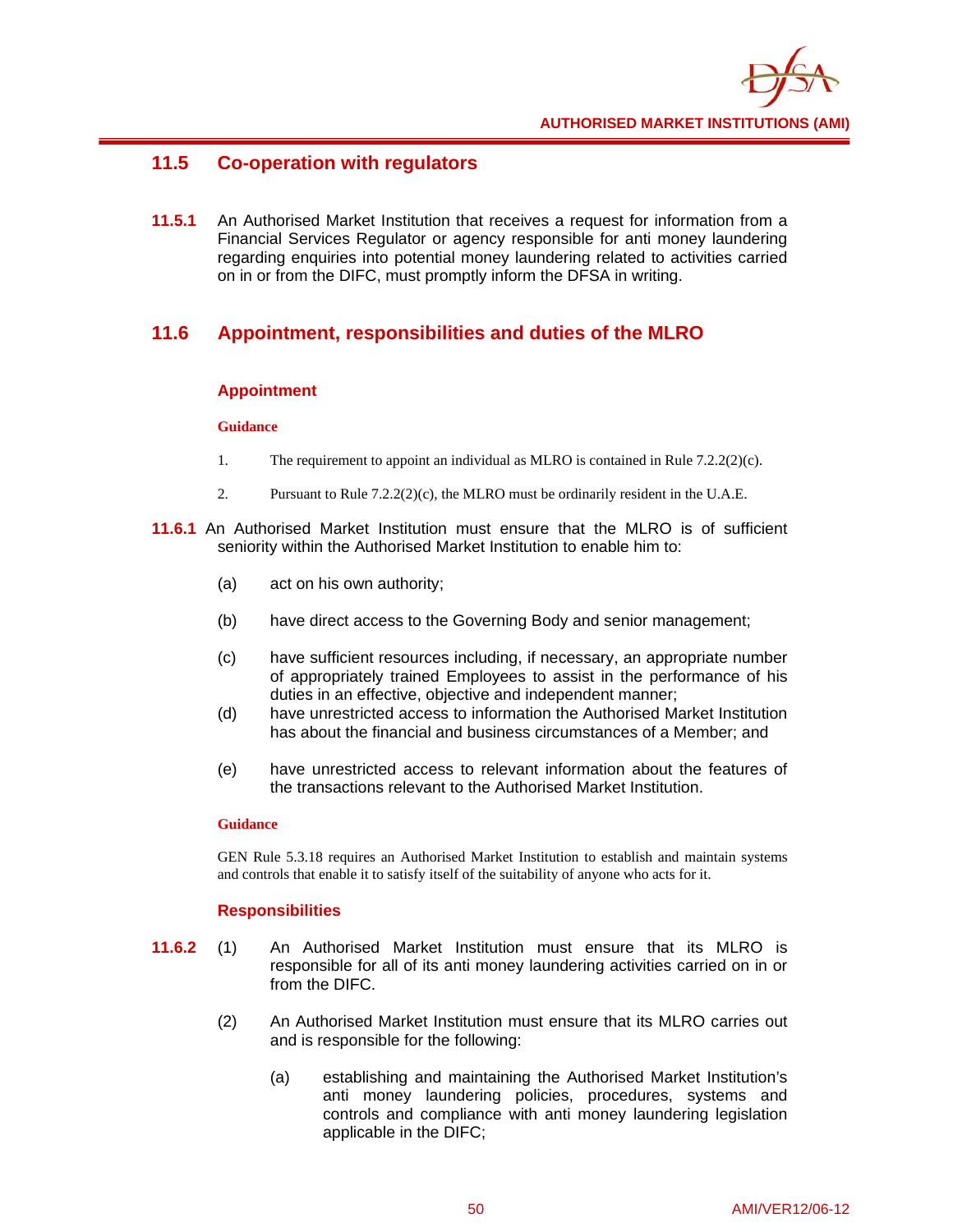

- (b) the day-to-day operations for compliance with the Authorised Market Institution's anti money laundering policies, procedures, systems and controls;
- (c) the compliance monitoring and review of its Member's anti money laundering policies, procedures, systems and controls with the Authorised Market Institution's anti money laundering regime pursuant to Rule 11.4.2;
- (d) taking appropriate action pursuant to Rule11.4.2(3) in order to ensure that contraventions of its Members are rectified without delay;
- (e) acting as the point of contact to receive internal Suspicious Transaction Reports from the Authorised Market Institution's Employees pursuant to Rule 11.8.1;
- (f) taking appropriate action pursuant to Rule 11.8.2 following the receipt of an internal Suspicious Transaction Report from the Authorised Market Institution's Employees;
- (g) making, in accordance with U.A.E. Law No.4, external Suspicious Transaction Reports to the Anti Money Laundering Suspicious Cases Unit (AMLSCU) of the U.A.E. and sending corresponding copies to the DFSA under Rule 11.8.2;
- (h) acting as the point of contact within the Authorised Market Institution for competent U.A.E. authorities, the DFSA and its Members regarding money laundering issues;
- (i) responding promptly to any request for information made by competent U.A.E. authorities or the DFSA;
- (j) establishing and maintaining an appropriate anti money laundering training programme and adequate awareness arrangements pursuant to Rules under section 11.12; and
- (k) receiving and acting upon any relevant findings, recommendations, guidance, directives, resolutions, sanctions, notices or other conclusions, described in section 11.9 and GEN Rule 5.3.30.

#### **Guidance**

In accordance with GEN Rule 5.3.21 where an Authorised Market Institution outsources specific anti money laundering tasks of its MLRO to another suitable individual of a third party provider, including within a corporate Group, the MLRO of the Authorised Market Institution remains responsible for ensuring compliance with the duties imposed on the MLRO.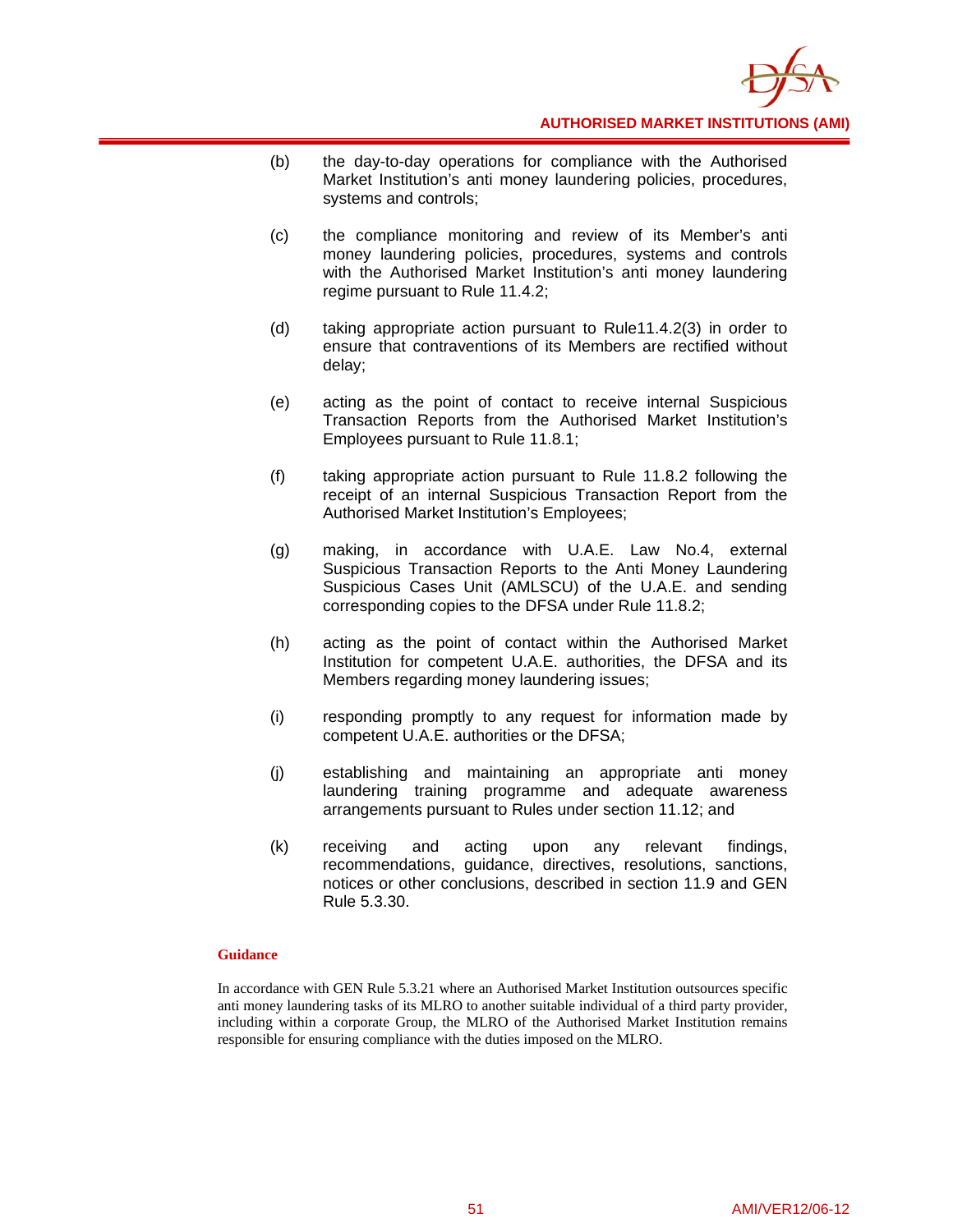

### **Reporting**

- **11.6.3** The MLRO must report at least annually to the Governing Body or senior management of the Authorised Market Institution on the following matters:
	- (a) the Authorised Market Institution's compliance with applicable anti money laundering laws including Rules;
	- (b) the quality of the Authorised Market Institution's anti money laundering policies, procedures, systems and controls;
	- (c) the general compliance of its Members with the anti money laundering regime contained in the Business Rules;
	- (d) any internal Suspicious Transaction Reports made by the Authorised Market Institution's Employees pursuant to Rule 11.8.1 and action taken in respect of those reports, including the grounds for all decisions;
	- (e) any external Suspicious Transaction Reports made by the Authorised Market Institution pursuant to Rule 11.8.2 and action taken in respect of those reports including the grounds for all decisions;
	- (f) any external Suspicious Transaction Reports made by the Authorised Market Institution's Members to the AMLSCU;
	- (g) any relevant findings, recommendations, guidance, directives, resolutions, sanctions, notices or other conclusions described in section 11.9 and GEN Rule 5.3.30 and how the Authorised Market Institution has taken them into account; and
	- (h) any other relevant matters related to money laundering as it concerns the Authorised Market Institution's business.
	- **11.6.4** An Authorised Market Institution must ensure that its Governing Body or senior management promptly:
		- (a) assess the report provided under Rule 11.6.3;
		- (b) take action, as required subsequent to the findings of the report, in order to resolve any identified deficiencies; and
		- (c) make a record of their assessment in (a) and the action taken in (b).
	- **11.6.5** (1) The report provided under Rule 11.6.3 and the records of the assessment and actions pursuant to Rule 11.6.4 must be documented in writing.
		- (2) A complete copy of the Report and records of the assessment and actions must be provided to the DFSA promptly.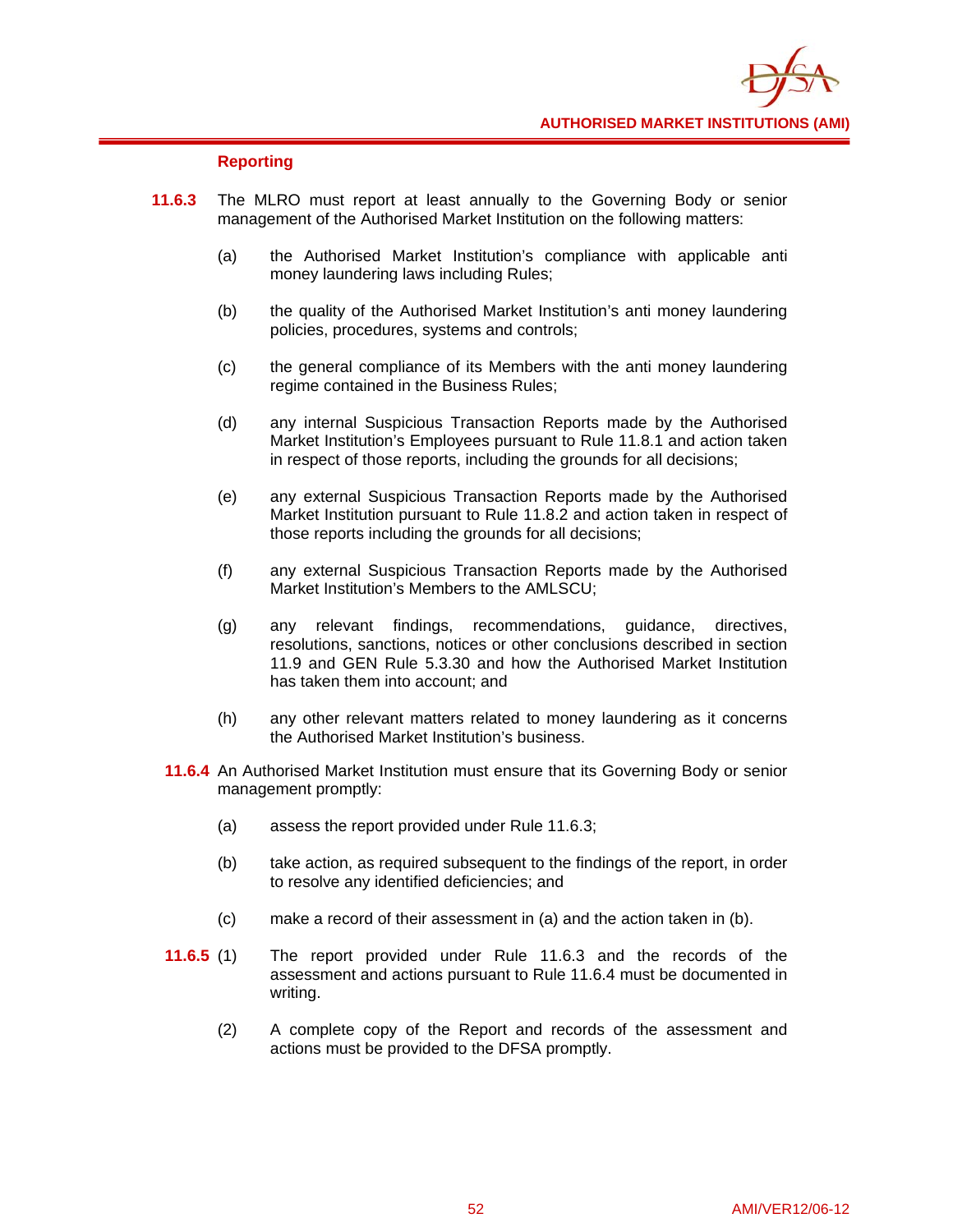

### **11.7 Member identification requirements**

### **Duties and responsibilities**

- **11.7.1** (1) Subject to the exception under Rule 11.7.4, an Authorised Market Institution must establish and verify the identity of any Member to whom the Authorised Market Institution allows access or proposes to allow access to its facilities.
	- (2) In establishing and verifying a Member's true identity, an Authorised Market Institution must obtain sufficient and satisfactory evidence having considered:
		- (a) its risk assessment under Rule 11.10.1 in respect of the Member; and
		- (b) the relevant provisions of App2 and App3.
	- (3) An Authorised Market Institution must update as appropriate any Member identification policies, procedures, systems and controls.

- 1. An Authorised Market Institution should adopt a risk-based approach for the Member identification and verification process. Depending on the outcome of the Authorised Market Institution's money laundering risk assessment of its Member, it should decide to what level of detail the Member identification and verification process will need to be performed.
- 2. The requirements for Members on how to identify and verify their clients should be set out in the Authorised Market Institution's anti money laundering regime.
- **11.7.2** The obligations under Rules 11.7.1 must be fulfilled before the Authorised Market Institution effects any transaction on behalf of the Member.
- **11.7.3** (1) An Authorised Market Institution must :
	- (a) ensure that the information and documentation concerning a Member's identity remains accurate and up-to-date ; and
	- (b) conduct ongoing due diligence on its business relationship with, and ongoing scrutiny of transactions undertaken by, a Member throughout the course of the relationship.
	- (2) If at any time an Authorised Market Institution becomes aware that it lacks sufficient information or documentation concerning a Member's identification, or develops a concern about the accuracy of its current information or documentation, it must promptly obtain appropriate material to verify the Member's identity.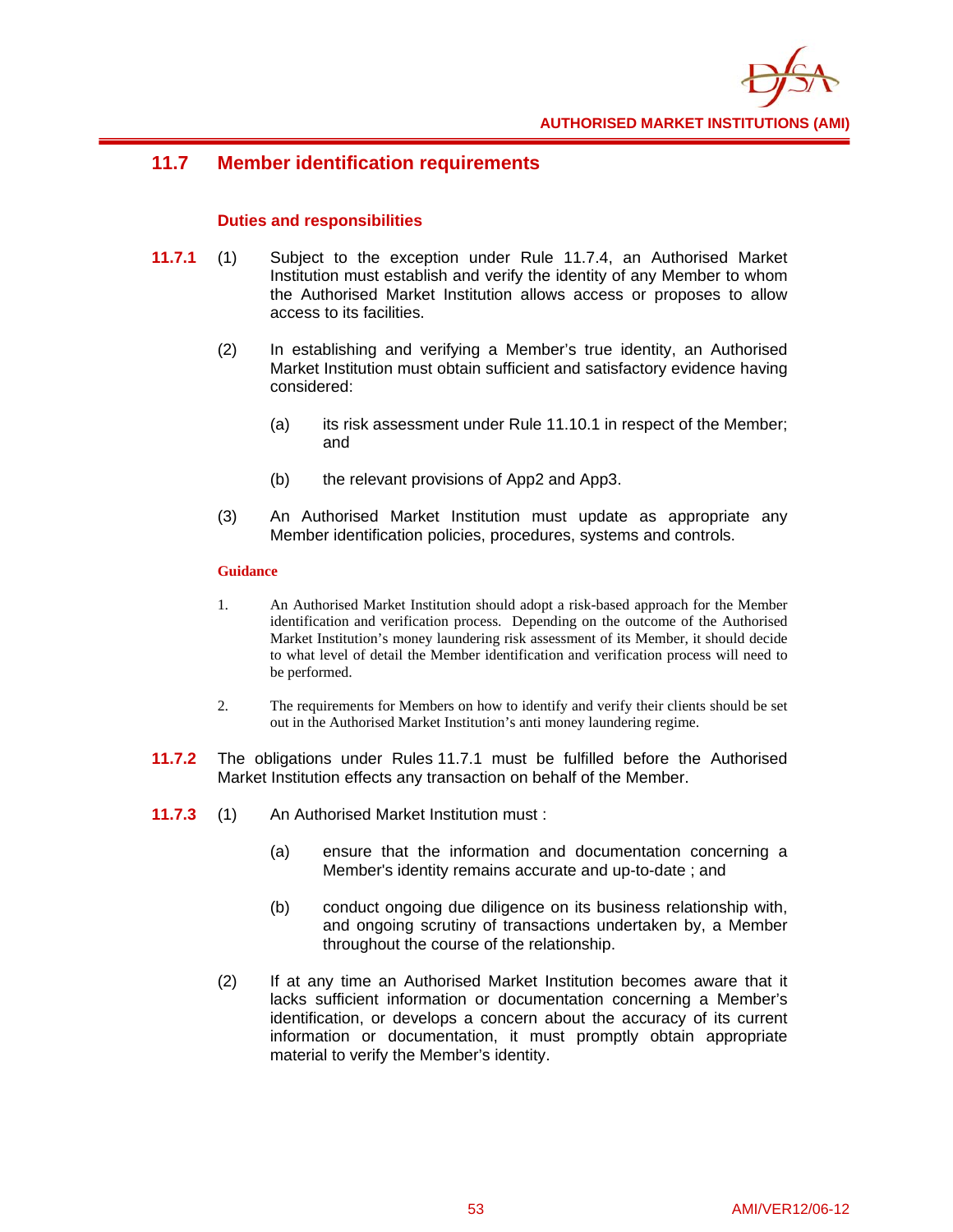

#### **Guidance**

- 1. An Authorised Market Institution should undertake a periodic review to ensure that Member identity documentation is accurate and up-to-date.
- 2. An Authorised Market Institution should undertake a review particularly when there is a material change in the nature or ownership of the Member.
- 3. Additional elements concerning the Member identification and ongoing due diligence of the business relationship with the Member and scrutiny of transactions which an Authorised Market Institution should take into account are set out as further Guidance in App2.
- 4. The degree of the ongoing due diligence to be undertaken will depend on the risk assessment carried out pursuant to section 11.10.

#### **Exception to member identification requirements**

- **11.7.4** (1) Subject to Rule 11.7.5, an Authorised Market Institution is not required to establish the identity of a Member pursuant to Rule 11.7.1 if the Member is one of the following:
	- (a) an Authorised Firm; or
	- (b) a Recognised Member whose identity has been verified in a manner consistent with these Rules or equivalent international standards applying in FATF Countries, provided that:
		- (i) no exception from identification obligations has been applied in the original identification process; and
		- (ii) a written statement is received from the introducing exchange or clearing house confirming that the Recognised Member has been identified with the relevant standards under (b)(i); any identification evidence can be accessed by the Authorised Market Institution without delay; and the identification evidence is kept for at least six years or any other period acceptable to the DFSA.
	- (2) If an Authorised Market Institution is not satisfied that the Recognised Member has been identified in a manner consistent with these Rules, the Authorised Market Institution must perform the verification process itself.

#### **Guidance**

The DFSA would expect an Authorised Market Institution to take reasonable steps to determine whether or not a Member falls within the exceptions under this Rule, and to keep records of the basis on which a Member's identity was not required to be verified.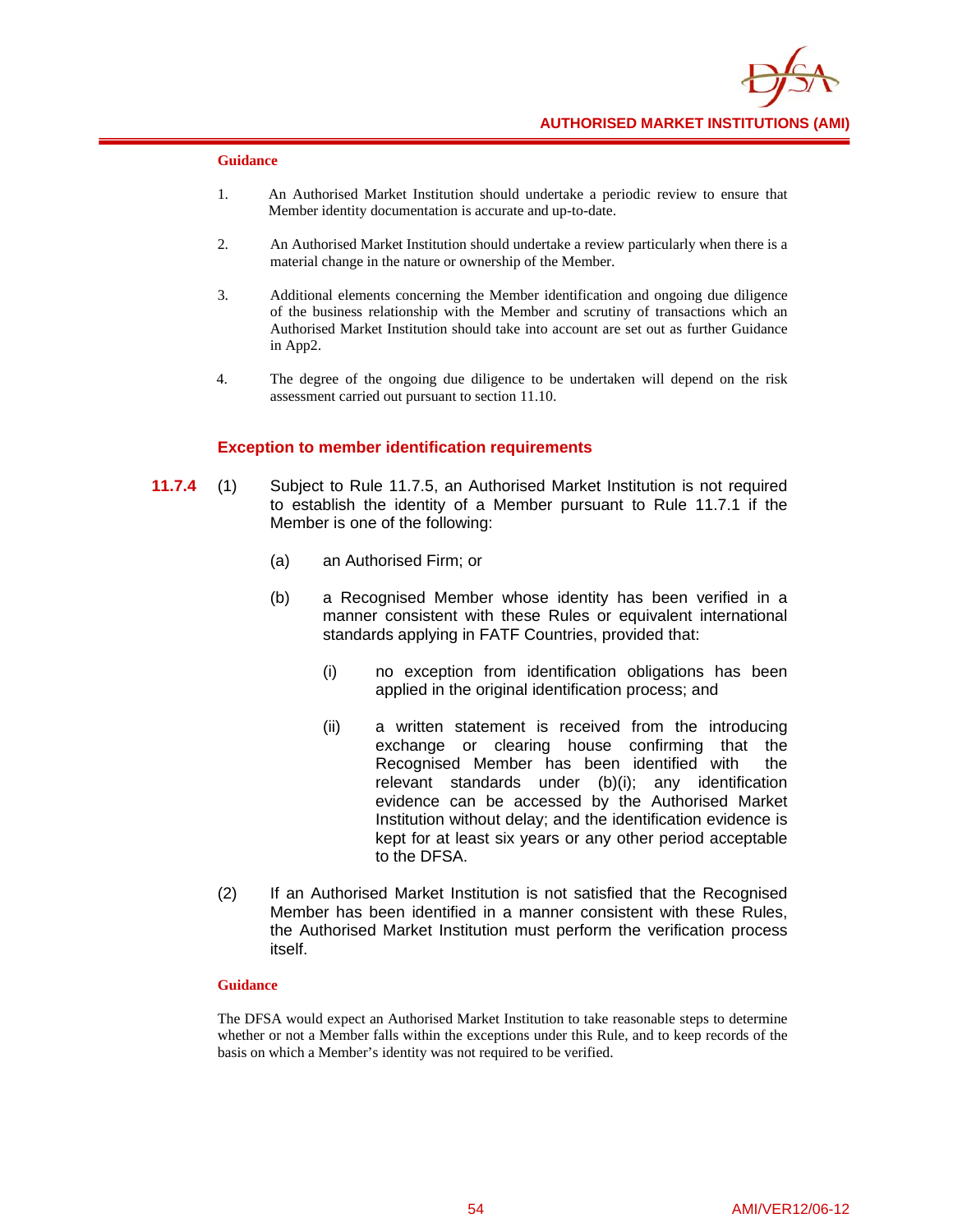

- **11.7.5** (1) Rule 11.7.4 does not apply where the Authorised Market Institution:
	- (a) knows or suspects; or
	- (b) has reasonable grounds to know or suspect;

that a Member is engaged in Money Laundering.

- (2) The Authorised Market Institution will be taken to know or suspect or to have reasonable grounds to know or suspect, if:
	- (a) any Employee handling the transaction or potential transaction; or
	- (b) anyone managerially responsible for it;

knows or suspects or has reasonable grounds to know or suspect that a Member is engaged in Money Laundering.

### **Documentation and records**

- **11.7.6** (1) All relevant information, correspondence and documentation used by an Authorised Market Institution:
	- (a) to verify a Member's identity pursuant to Rules 11.7.1; and
	- (b) in respect of the ongoing due diligence and scrutiny required under Rule 11.7.3,

must be kept for at least six years from the date on which the business relationship with a Member has ended.

(2) If the date on which the business relationship with a Member has ended remains unclear, it may be taken to have ended on the date of the completion of the last transaction.

#### **Guidance**

The records maintained by an Authorised Market Institution should be kept in such a manner that:

- a. the DFSA or another competent third party is able to assess the Authorised Market Institution's compliance with legislation applicable in the DIFC;
- b. any transaction which was processed by or through the Authorised Market Institution on behalf of a Member can be reconstructed;
- c. any Member can be identified;
- d. all internal and external Suspicious Transaction Reports can be identified; and
- e. the Authorised Market Institution can satisfy, within an appropriate time, any regulatory enquiry or court order to disclose information.
- **11.7.7** All relevant details of any transaction carried out by the Authorised Market Institution with or for a Member must be kept for at least six years from the date on which the transaction was completed.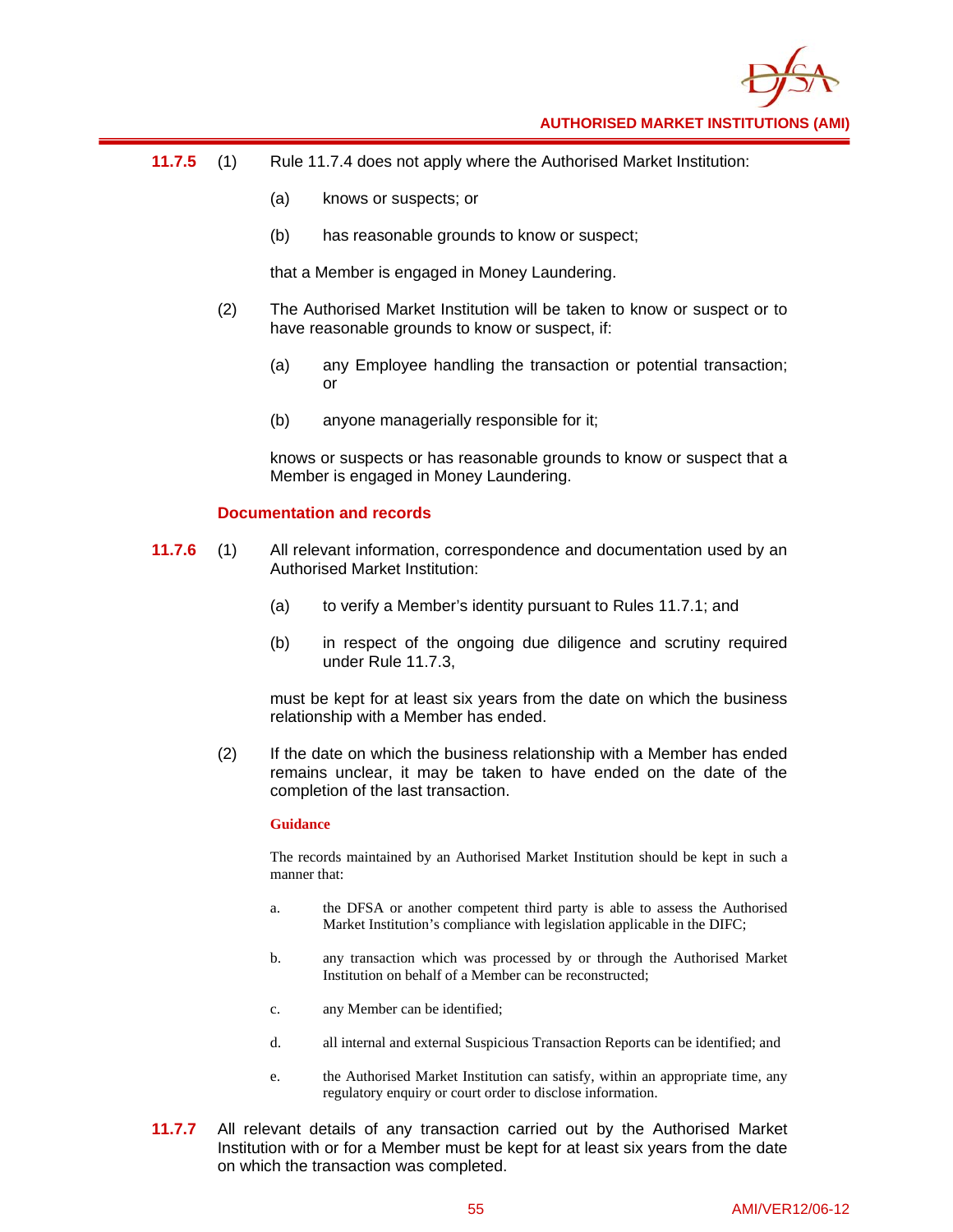

- **11.7.8** (1) Where Member identification records are kept by the Authorised Market Institution or other Persons outside the U.A.E., an Authorised Market Institution must take reasonable steps to ensure that the records are held in a manner consistent with these Rules.
	- (2) An Authorised Market Institution must verify if there are secrecy or data protection legislation that would restrict access without delay to such data by the Authorised Market Institution, the DFSA or the law enforcement agencies of the U.A.E. Where such legislation exists, the Authorised Market Institution must obtain without delay certified copies of the relevant identification evidence and keep these copies in a jurisdiction which allows access by all those Persons.
- **11.7.9** An Authorised Market Institution must not:
	- (a) establish a correspondent banking relationship with a Shell Bank;
	- (b) establish or keep anonymous accounts or accounts in false names; or
	- (c) maintain a nominee account which is held in the name of one Person, but controlled by or held for the benefit of another Person whose identity has not been disclosed to the Authorised Market Institution.

#### **Guidance**

An Authorised Market Institution should also have arrangements to guard against establishing a business relationship with business partners who permit their accounts to be used by Shell Banks.

### **11.8 Internal and external reporting requirements**

- **11.8.1** (1) An Authorised Market Institution must have appropriate arrangements to ensure that whenever any Employee, acting in the ordinary course of his employment, either:
	- (a) knows or suspects; or
	- (b) has reasonable grounds for knowing or suspecting;

that a Person is engaged in Money Laundering, that Employee makes an internal Suspicious Transaction Report to the Authorised Market Institution's MLRO.

(2) An Authorised Market Institution must have policies and procedures to ensure that disciplinary action can be taken against any Employee who fails to make such a report.

#### **Guidance**

The requirement for Employees to make an internal Suspicious Transaction Report should include situations when no business relationship was developed because the circumstances were suspicious.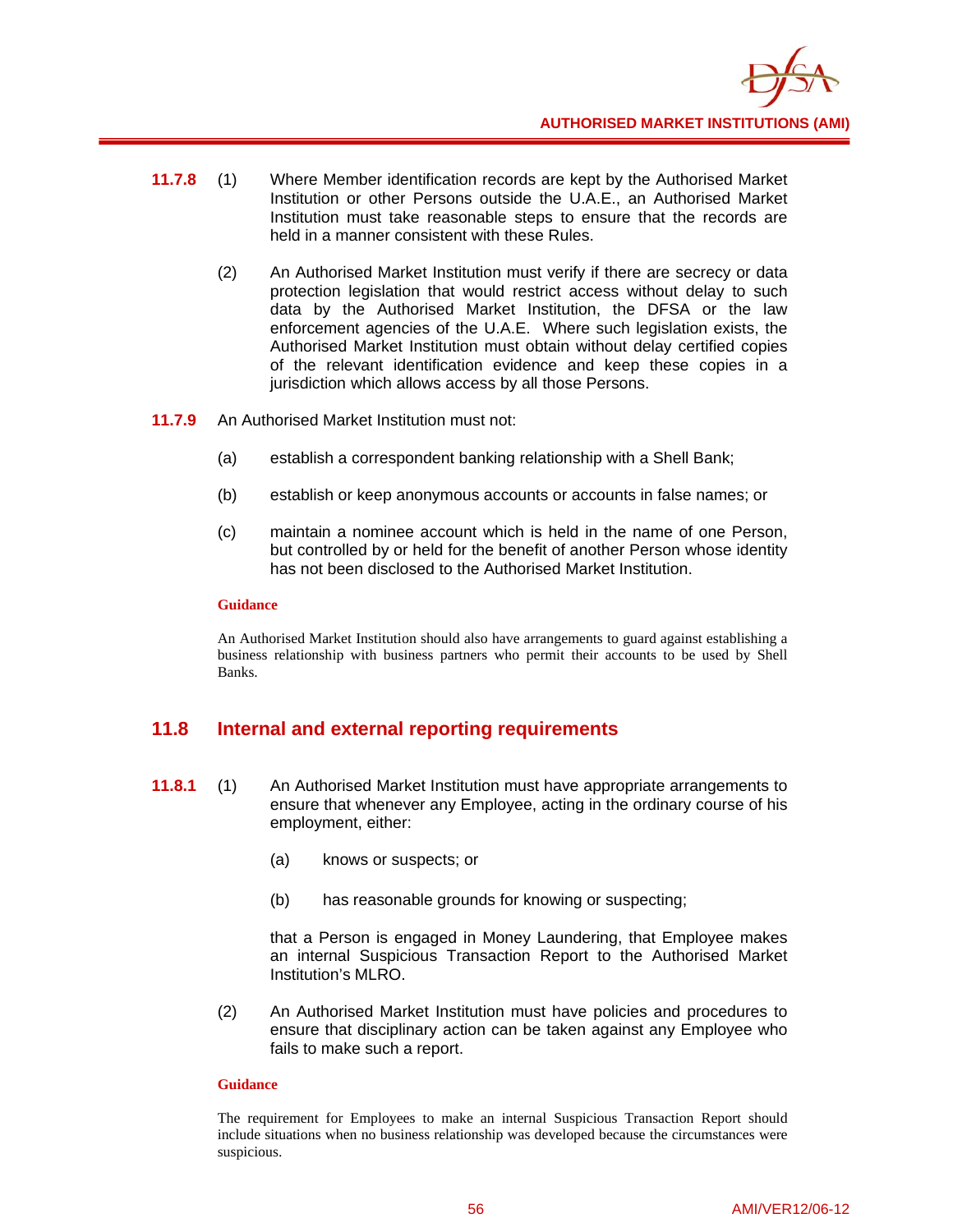

- **11.8.2** If an Authorised Market Institution's MLRO receives an internal Suspicious Transaction Report he must without delay:
	- (a) investigate the circumstances in relation to which the report was made;
	- (b) determine whether in accordance with U.A.E Law No.4 of 2002 a corresponding external Suspicious Transaction Report must be made to the AMLSCU;
	- (c) if required, make such an external report to the AMLSCU; and
	- (d) provide a copy of such an external report to the DFSA at the time of provision under U.A.E Law No.4 of 2002.

#### **Guidance**

- 1. An Authorised Market Institution may allow its Employees to consult with their line managers before sending a report to the MLRO. The DFSA would expect that such consultation does not prevent making a report whenever an Employee has stated that he has knowledge, suspicion or reasonable grounds for knowing or suspecting that a transaction may involve money laundering.
- 2. Authorised Market Institutions are reminded that the failure to report suspicions of Money Laundering may constitute a criminal offence that is punishable under the laws of the U.A.E.
- 3. External Suspicious Transaction Reports under U.A.E. Law No.4 should be faxed to the AMLSCU and a copy faxed to the DFSA. The dedicated fax numbers and the template for making Suspicious Transaction Reports are available on the DFSA website.
- **11.8.3** The MLRO must document:
	- (a) the steps taken to investigate the circumstances in relation to which an internal Suspicious Transaction Report is made; and
	- (b) where no external Suspicious Transaction Report is made to the AMLSCU the reasons why no such report was made.
- **11.8.4** All relevant details of any internal and external Suspicious Transaction Report pursuant to Rules 11.8.1 and 11.8.2 must be kept for at least six years from the date on which the report was made.
- **11.8.5** An Authorised Market Institution must ensure that if the MLRO decides to make an external Suspicious Transaction Report in accordance with Rule 11.8.2, his decision is made independently and is not subject to the consent or approval of any other Person.
- **11.8.6** Authorised Market Institutions must not carry out transactions which they know or suspect or have reasonable grounds for knowing or suspecting to be related to Money Laundering until they have informed the AMLSCU and the DFSA pursuant to Rule 11.8.2.

#### **Guidance**

1. If the Authorised Market Institution has reported a suspicion to the AMLSCU, the AMLSCU may instruct an Authorised Market Institution on how to proceed with the transaction. If a Person expresses his wish to move the funds before an Authorised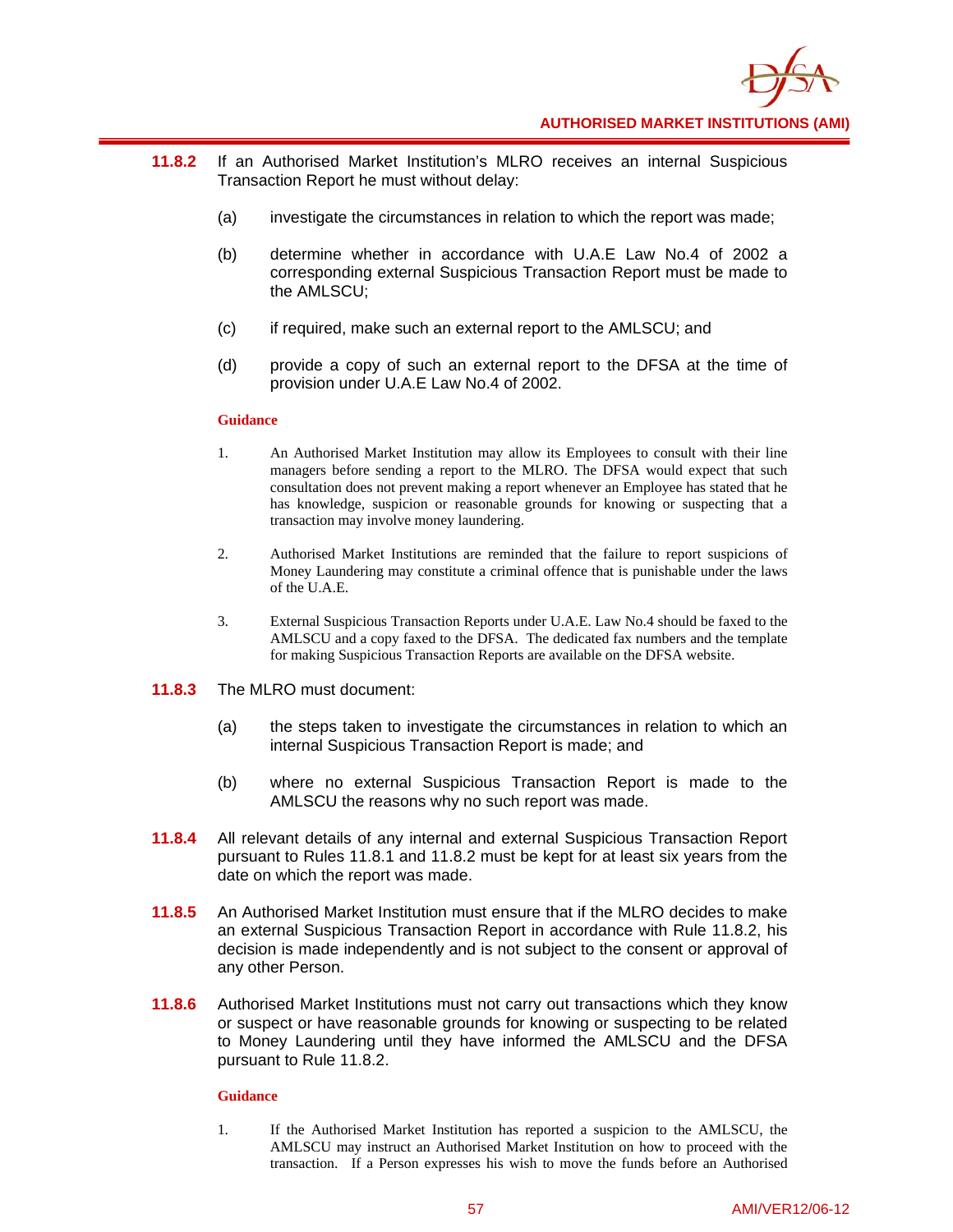

Market Institution receives instruction from the AMLSCU on how to proceed, the Authorised Market Institution should immediately contact the AMLSCU for further instructions.

- 2. Pursuant to Article 4 of the U.A.E. Law No.4:
	- a. the Central Bank of the U.A.E. may order the freezing of suspected Property for a maximum of seven days;
	- b. the public prosecutor office of the U.A.E. may order seizure of suspected Property, proceeds or instrumentalities; or
	- c. a competent court of the U.A.E. may order provisional attachment for undetermined periods on any Property, proceeds or instrumentalities, if they have resulted from, or are associated with, a Money Laundering offence.
- 3. Further, and pursuant to Article 4 of the U.A.E. Law No. 4, the Attorney General of the U.A.E. has the exclusive authority to initiate criminal action against a perpetrator of offences set out in the law.

#### **Tipping-off**

4. Authorised Market Institutions are reminded that in accordance with Article 16 of the U.A.E. Law No.4 of 2002, Authorised Market Institutions or any of their Employees must not tip-off any Person, that is, inform any Person that his transaction is being scrutinised for possible involvement in suspicious Money Laundering operations, or that any other competent authority is investigating his possible involvement in suspicious Money Laundering operations.

### **11.9 Government, regulatory and international findings**

- **11.9.1** An Authorised Market Institution must establish and maintain systems and controls to obtain and make appropriate use of any findings, recommendations, guidance, directives, resolutions, sanctions, notices or other conclusions issued by:
	- (a) the government of the U.A.E. or any government departments in the U.A.E.;
	- (b) the Central Bank of the U.A.E. or the AMLSCU;
	- (c) the Financial Action Task Force (FATF); and
	- (d) the DFSA;

concerning arrangements for preventing money laundering or terrorist financing in a particular country or jurisdiction, including any assessment of material deficiency against relevant countries in adopting international standards.

#### **Guidance**

1. The systems and controls mentioned in Rule 11.9.1 should be established and maintained by an Authorised Market Institution taking into account its risk assessment pursuant to section 11.10. In relation to the term "make appropriate use" in Rule 11.9.1 this may mean that an Authorised Market Institution cannot undertake a transaction for or on behalf of a Person or that it may need to undertake further due diligence in respect of a Person.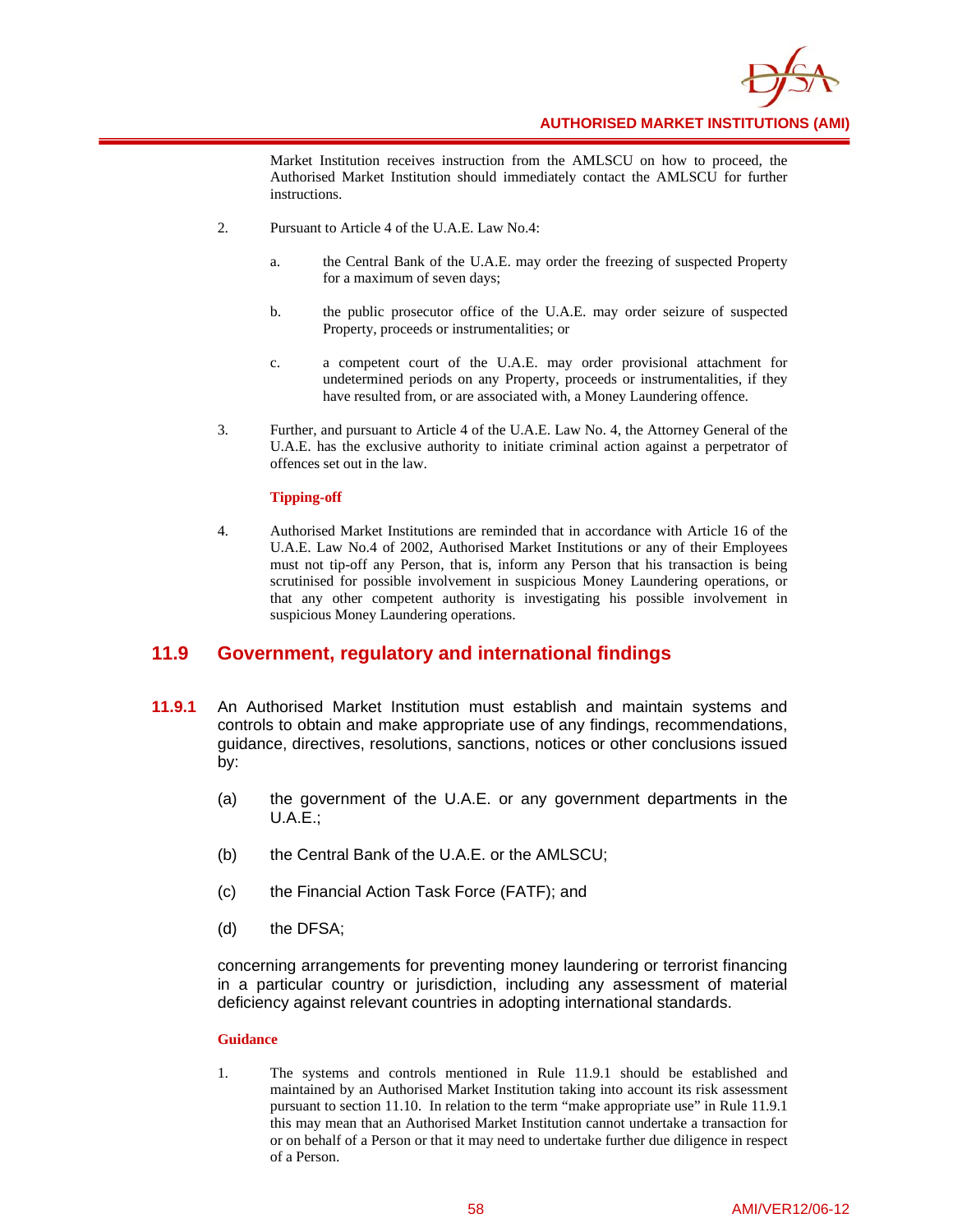

- 2. When an Authorised Market Institution makes a decision about its anti money laundering policies, procedures, systems and controls, it should take into account any findings of inadequacy, for example, any notice or guidance issued by the FATF concerning the approach to money laundering of individual countries or jurisdictions.
- 3. An Authorised Market Institution should examine and pay special attention to any transactions or business relations with Persons located in such countries or jurisdictions.
- 4. An Authorised Market Institution considering transactions or business relationships with Persons located in countries or jurisdictions that have been identified as deficient, or against which the U.A.E. or the DFSA have outstanding advisories, should be aware of the background against which the assessments or the specific recommendations have been made.
- 5. The Authorised Market Institution's MLRO is not obliged to report all transactions from these countries or jurisdictions to the AMLSCU and the DFSA if they do not qualify as suspicious pursuant to U.A.E. Law No.4. See section 11.8 on internal and external reporting requirements.
- 6. Transactions with counterparties located in countries or jurisdictions which have been relieved from special scrutiny, for example, taken off the sources mentioned in this Guidance, may nevertheless require attention which is higher than normal.
- 7. In order to assist Authorised Market Institutions, the DFSA will, from time to time, publish U.A.E. national, FATF or other findings, guidance, directives or sanctions. However, the DFSA expects an Authorised Market Institution to take its own steps in acquiring relevant information from various available sources. For example, an Authorised Market Institution may obtain relevant information from the consolidated list of financial sanctions in the European Union Office, HM Treasury (United Kingdom) lists, and from the Office of Foreign Assets Control (OFAC) of the United States Department of Treasury.
- 8. Authorised Market Institutions should take note of GEN Rule 5.3.30 which requires such institutions to obtain and make appropriate use of the United Nations Security Council's relevant resolutions and sanctions. Such resolutions and sanctions may, for example, relate to money laundering and terrorist financing and financing of weapons of mass destruction.
- **11.9.2** An Authorised Market Institution must establish and maintain systems and controls to obtain and make appropriate use of any findings, recommendations, guidance, directives resolutions, sanctions, notices or other conclusions issued by:
	- (a) the government of the U.A.E. or any government departments in the U.A.E.;
	- (b) the Central Bank of the U.A.E. or the AMLSCU;
	- (c) U.A.E. enforcement agencies; and
	- (d) the DFSA;

concerning names of Persons, groups, organisations or entities or any other body where suspicion of money laundering or terrorist financing exists.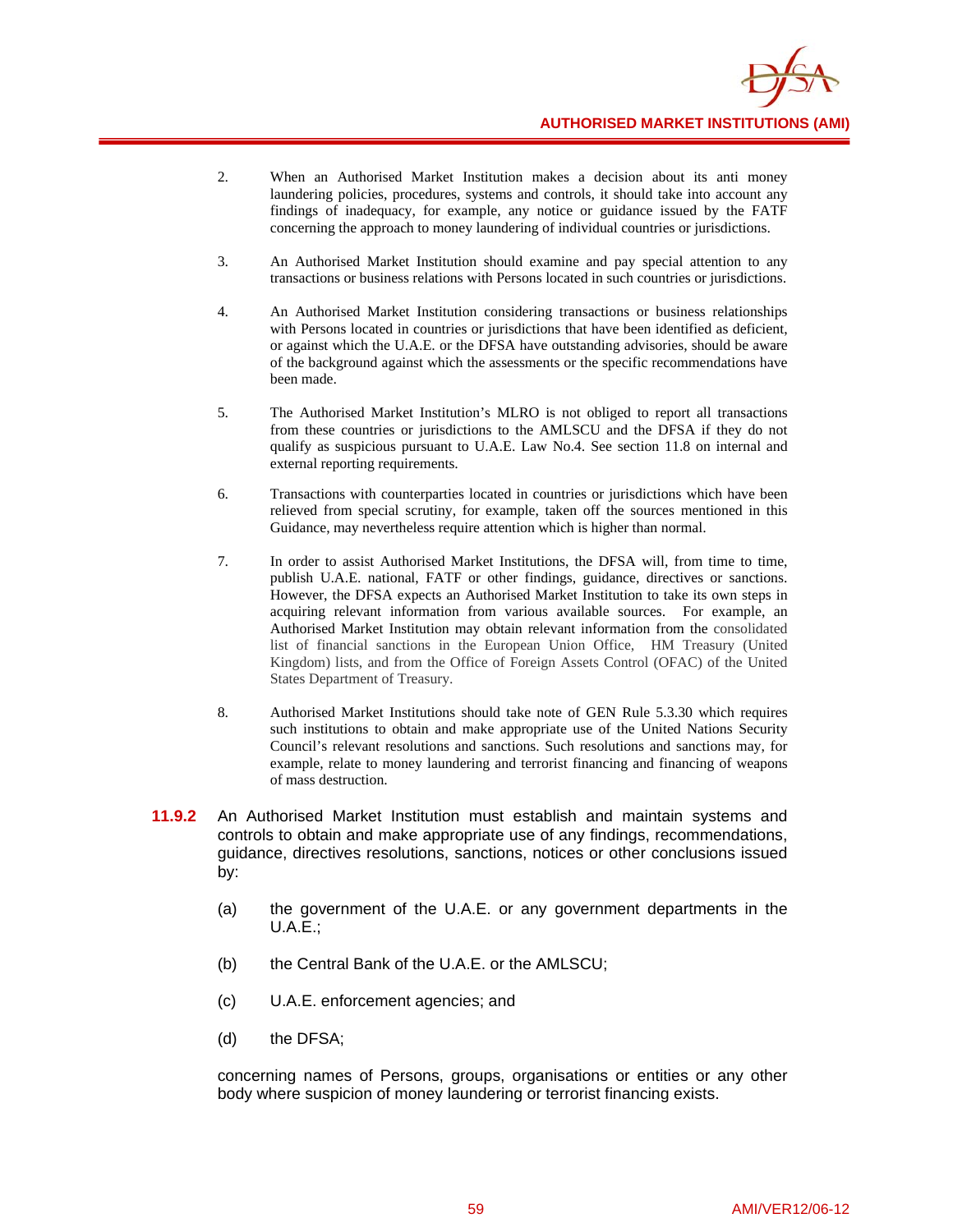

#### **Guidance**

- 1. The systems and controls mentioned in Rule 11.9.2 should be established and maintained by an Authorised Market Institution taking into account its risk assessment pursuant to section 11.10. In relation to the term "make appropriate use" in Rule 11.9.2 this may mean that an Authorised Market Institution cannot undertake a transaction for or on behalf of a Person or that it may need to undertake further due diligence in respect of a Person.
- 2. An Authorised Market Institution may obtain and appropriately use available national and international information, for example, suspect lists or databases from credible public or private sources, with regard to money laundering and terrorist financing. The DFSA encourages Authorised Market Institutions to perform checks against their Member databases and records for any names appearing on such lists and databases. In addition, the Authorised Market Institution may refer to the sources mentioned in Guidance under Rule 11.9.1.
- 3. Authorised Market Institutions should take note of GEN Rule 5.3.30 which requires such institutions to obtain and make appropriate use of the United Nations Security Council's relevant resolutions and sanctions. Such resolutions and sanctions may, for example, relate to money laundering and terrorist financing and financing of weapons of mass destruction.

### **11.10 Money laundering risks**

#### **Risk assessment**

- **11.10.1** (1) The anti money laundering policies, procedures, systems and controls of an Authorised Market Institution must adequately address the money laundering risks which take into account any vulnerabilities of its products, services and Members.
	- (2) In assessing the risks in relation to money laundering, an Authorised Market Institution must have regard to the relevant provisions of App2 and App3.
	- (3) An Authorised Market Institution must assess its risks in relation to money laundering and perform enhanced due diligence investigations for higher risk products, services and Members.
	- (4) An Authorised Market Institution must be aware of any money laundering risks that may arise from new or developing technologies that might favour anonymity and take measures to prevent their use for the purpose of money laundering.

#### **Risks regarding corruption and politically exposed persons**

- **11.10.2** (1) An Authorised Market Institution must have systems and controls to determine whether a Member is a Politically Exposed Person.
	- (2) When an Authorised Market Institution has a Member relationship with a Politically Exposed Person, it must have specific arrangements to address the risks associated with corruption and Politically Exposed Persons.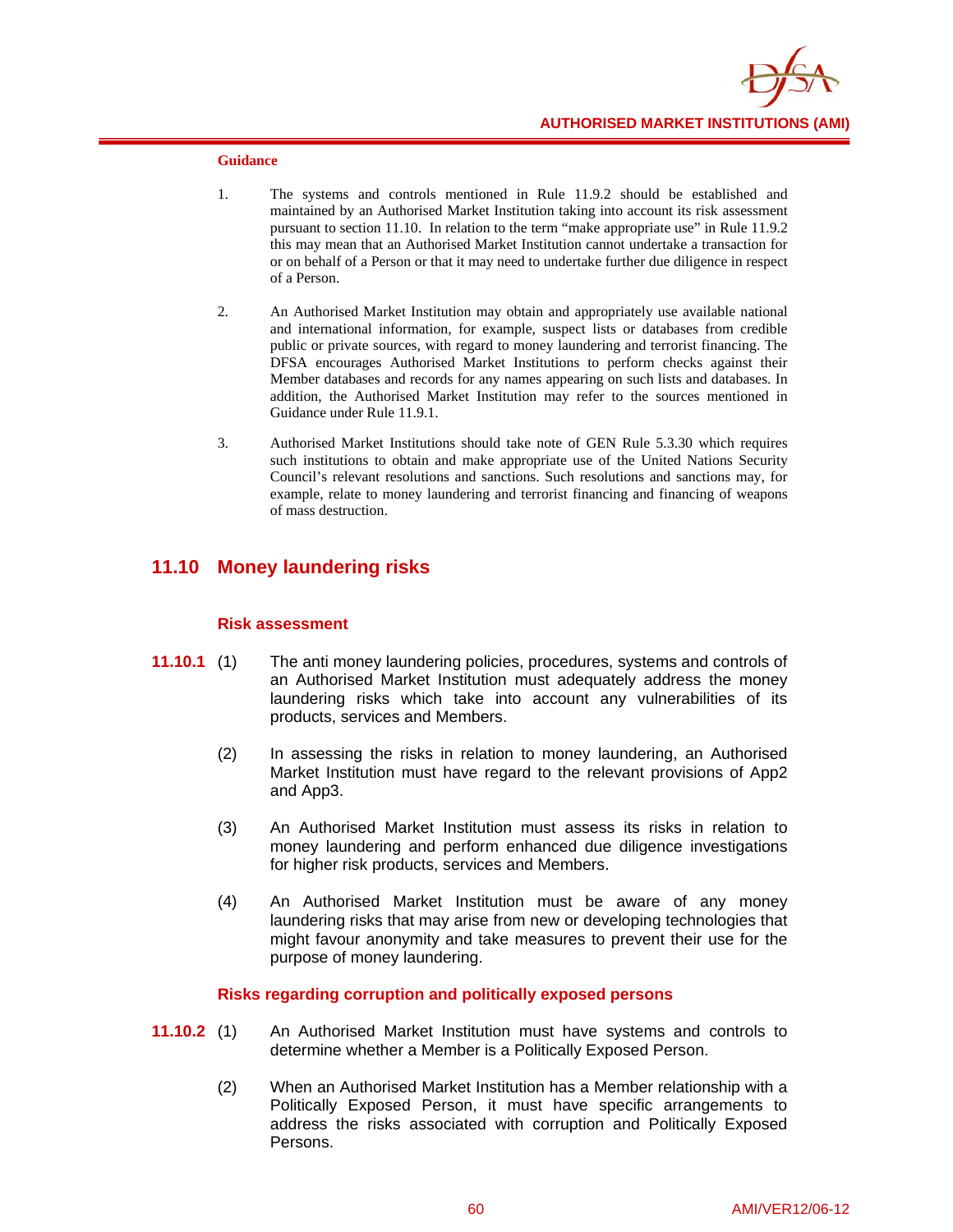

#### **Guidance**

Guidance on how an Authorised Market Institution may address this risk is set out in App3 section A3.2.

### **Suspicious transactions and transaction monitoring**

**11.10.3** An Authorised Market Institution must establish and maintain policies, procedures, systems and controls in order to monitor and detect suspicious transactions.

#### **Guidance**

- 1. An Authorised Market Institution should apply an intensified and ongoing monitoring programme over higher risk transactions and accounts.
- 2. Various risk aspects about transaction monitoring and about the detection of suspicious transactions, which the Authorised Market Institution should take into account, are set out as further Guidance in App3 section A3.3.
- 3. An Authorised Market Institution may have transaction monitoring arrangements which are less sophisticated than those for clearing houses.

# **11.11 Transfer of funds**

- **11.11.1** (1) Where an Authorised Market Institution makes a payment on behalf of a Person to a financial institution using an electronic payment and message system, it must include the Person's name, address and either an account number or an unique reference number in the payment instruction.
	- (2) The requirement in (1) does not apply to an Authorised Market Institution which transfers funds to a financial institution where both the originator and the beneficiary are financial institutions acting on their own behalf.

- 1. 'FATF Special Recommendation Number 7' seeks to ensure that national or international electronic payment and message systems, including fund or wire transfer systems such as SWIFT, are not misused as a means to break the money laundering audit trail. Therefore, the information about a Person as the originator of the fund transfer should remain with the payment instruction through the payment chain.
- 2. An Authorised Market Institution should monitor for and conduct enhanced scrutiny of suspicious activities including incoming fund transfers that do not contain complete originator information, including name, address and account number or unique reference number in accordance with App3.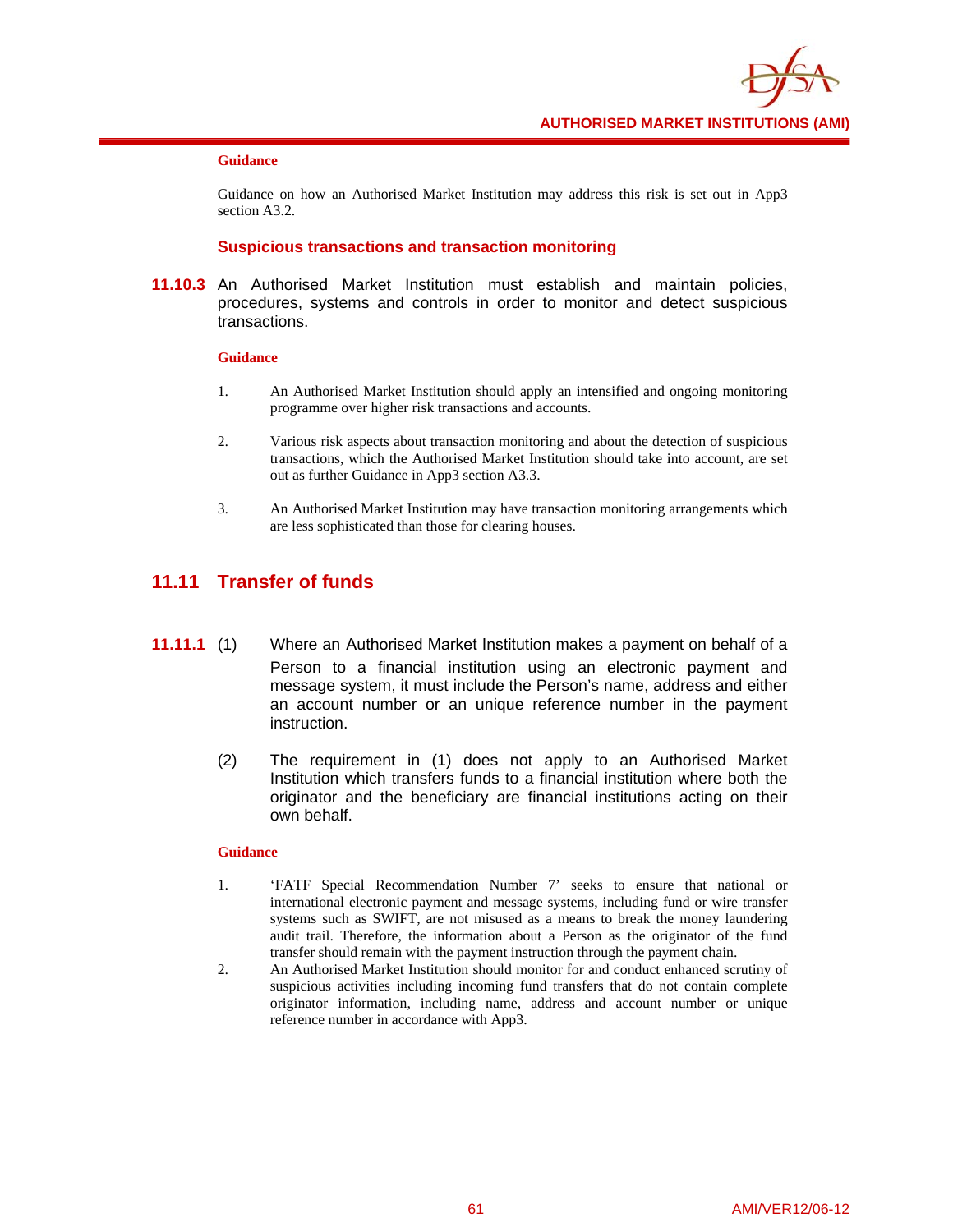

### **11.12 Awareness and training**

- **11.12.1** An Authorised Market Institution must have arrangements to provide periodic information and relevant training to all Employees to ensure that they are aware of:
	- (a) the identity and responsibilities of the Authorised Market Institution's MLRO;
	- (b) the Authorised Market Institution's anti money laundering regime in relation to its Members pursuant to Rule 11.4.2;
	- (c) applicable legislation relating to anti money laundering;
	- (d) the potential effect on the Authorised Market Institution, its Employees and its Members of breaches of applicable legislation relating to money laundering;
	- (e) the Authorised Market Institution's anti money laundering policies, procedures, systems and controls and any changes to these;
	- (f) money laundering risks, trends and techniques;
	- (g) the types of activity that may constitute suspicious activity in the context of the business in which an Employee is engaged that may warrant an internal Suspicious Transaction Report pursuant to Rule 11.8.1;
	- (h) the Authorised Market Institution's arrangements regarding the making of an internal Suspicious Transaction Report pursuant to Rule 11.8.2;
	- (i) requirements relating to Member identification and ongoing due diligence and scrutiny pursuant to the Rules in section 11.7; and
	- (j) the use of findings, recommendations, guidance, directives, resolutions, sanctions, notices or other conclusions described in section 11.9 and GEN Rule 5.3.30.
- **11.12.2** Information described under Rule 11.12.1 must be brought to the attention of new Employees and must remain available to all Employees.
- **11.12.3** (1) An Authorised Market Institution must have arrangements to ensure that:
	- (a) its anti money laundering training is up-to-date with money laundering trends and techniques;
	- (b) its anti money laundering training is appropriately tailored to the Authorised Market Institution's different activities, services, Members and indicates any different levels of money laundering risk and vulnerabilities; and
	- (c) all Employees receive anti money laundering training.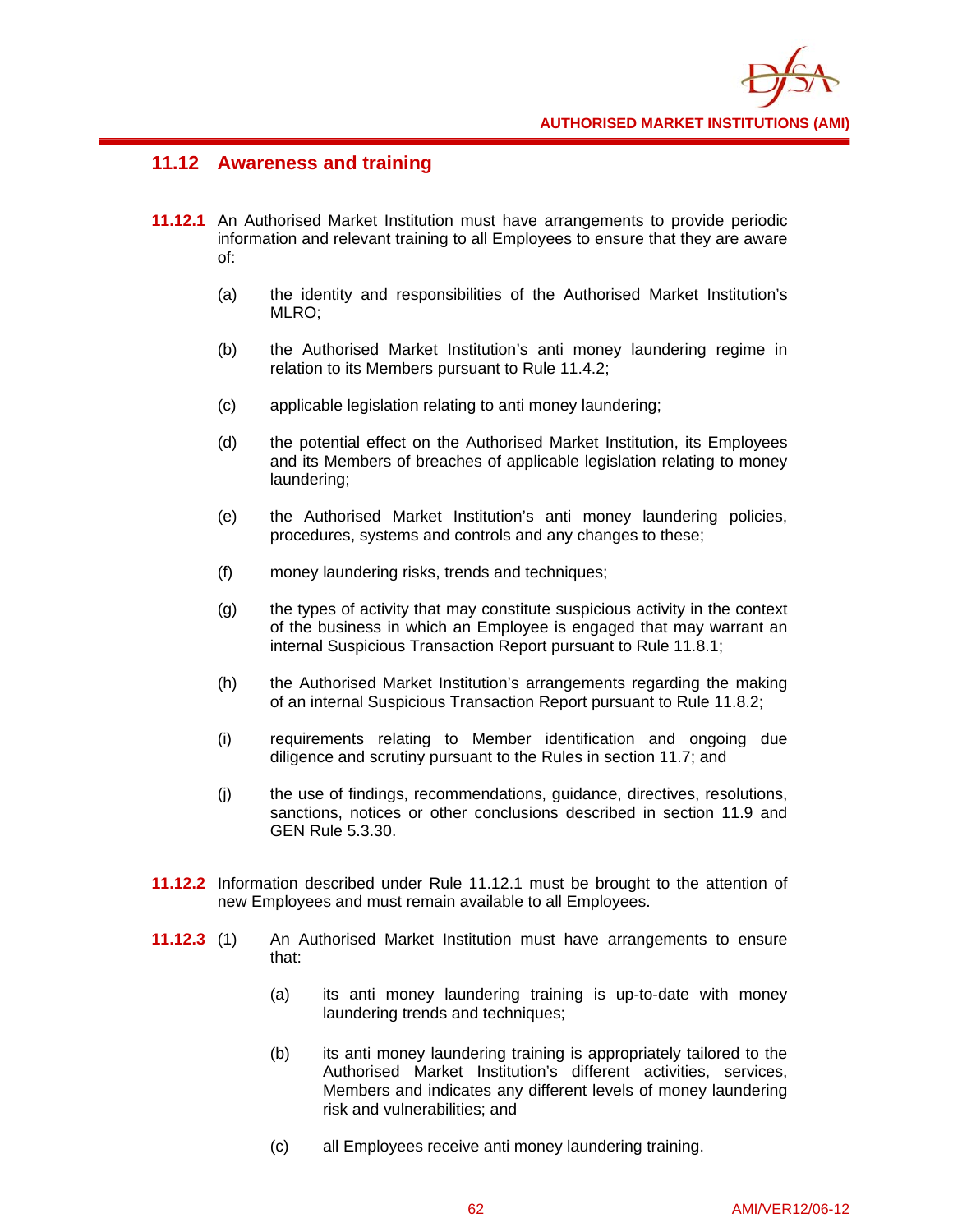

- (2) An Authorised Market Institution must conduct anti money laundering training sessions with sufficient frequency to ensure that within 12 months it is provided to all Employees.
- **11.12.4** (1) All relevant details of the Authorised Market Institution's anti money laundering training must be recorded, including:
	- (a) dates when the training was given;
	- (b) the nature of the training, and
	- (c) the names of the Employees who received the training.
	- (2) These records must be kept for at least six years from the date on which the training was given.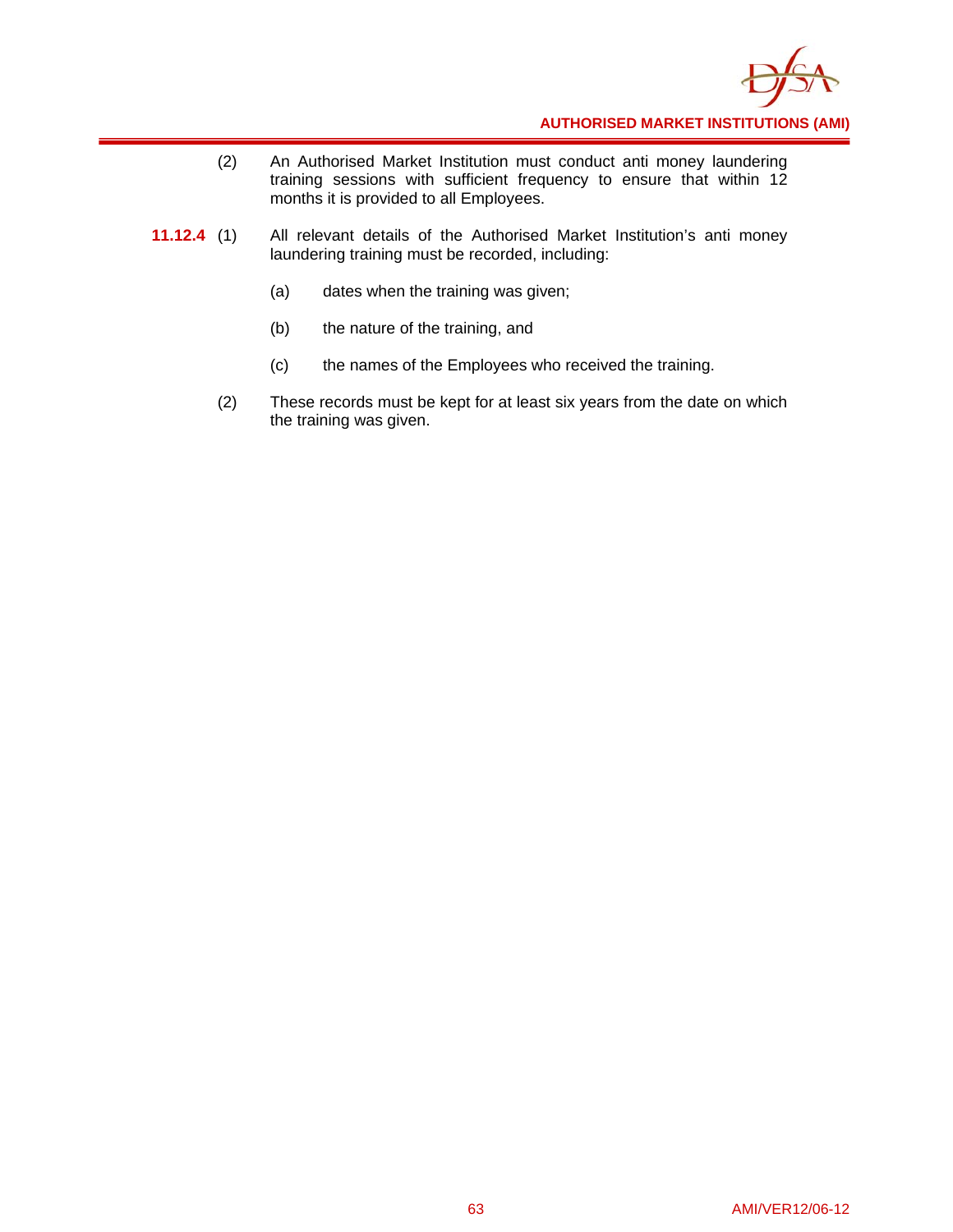

# **12 NOT CURRENTLY IN USE**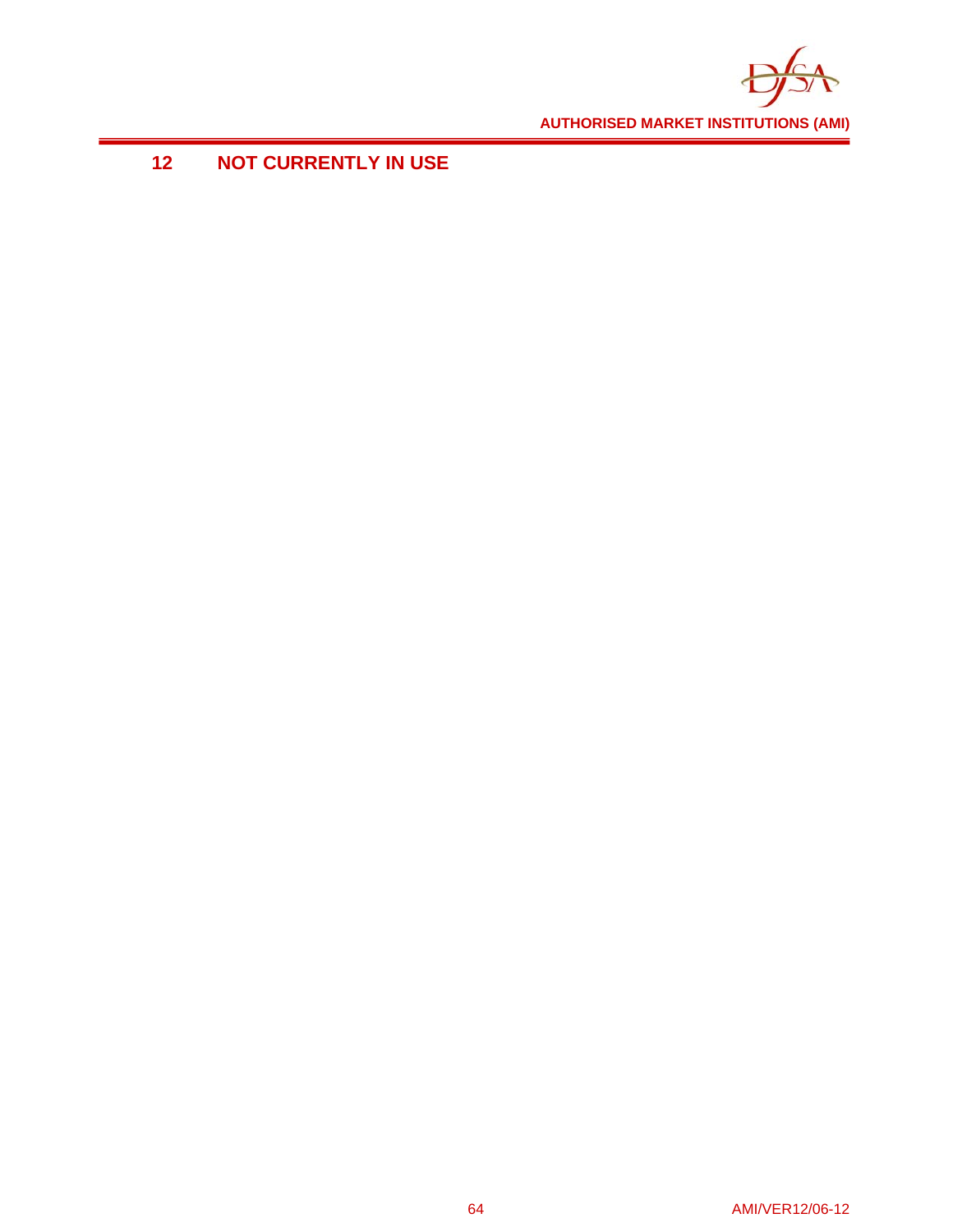

# **13 NOT CURRENTLY IN USE**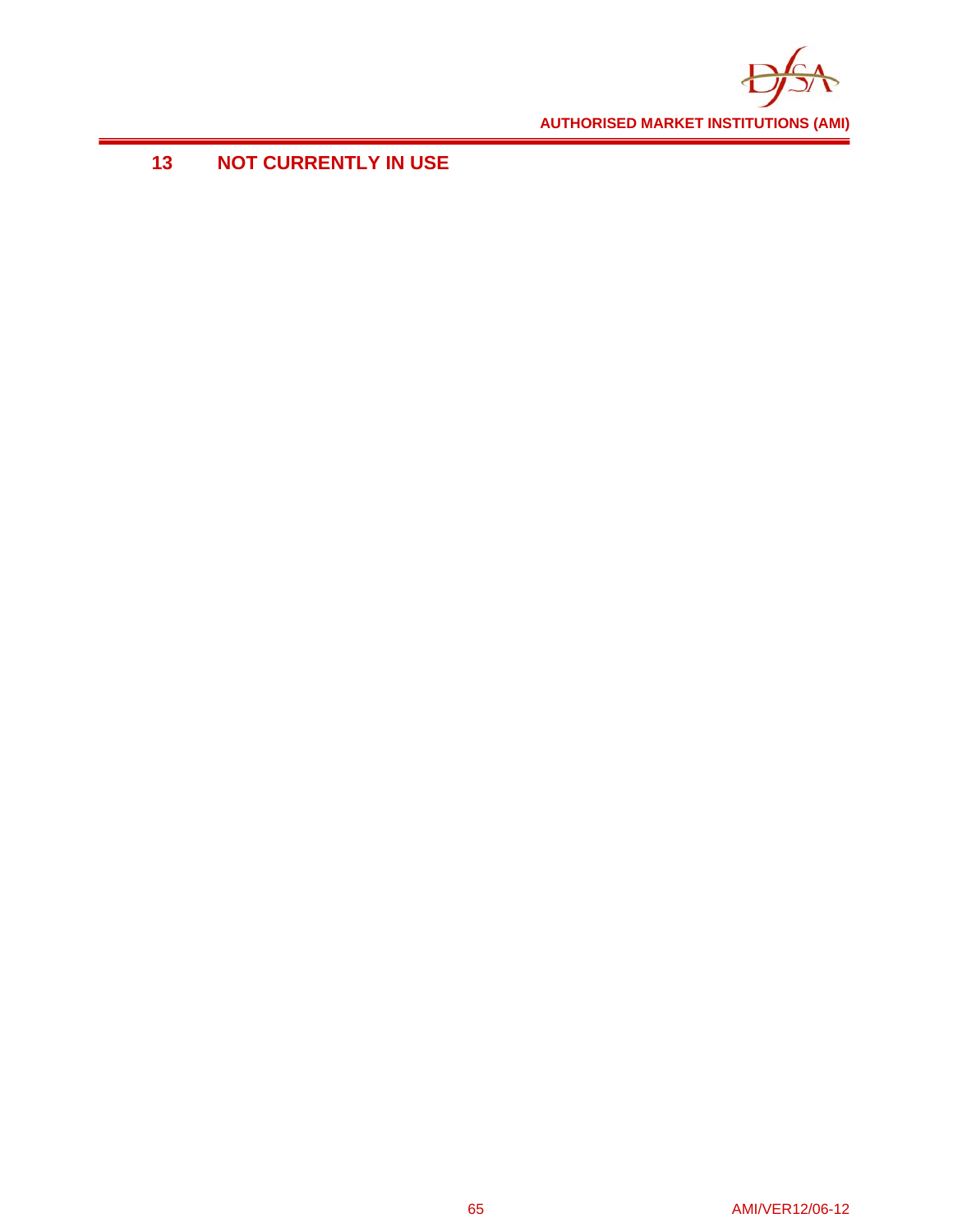

# **14 APPEALS OF AUTHORISED MARKET INSTITUTION DECISIONS**

# **14.1 Application**

- **14.1.1** (1) Pursuant to Article 68(2)(d) of the Markets Law, any Person who:
	- (a) is aggrieved by a decision of the Authorised Market Institution;
	- (b) has a right to a further appeal of the Authorised Market Institution decision to a tribunal under the Business Rules of that Authorised Market Institution; and
	- (c) has exhausted the internal appeal process of that Authorised Market Institution;

may appeal the Authorised Market Institution decision to the Financial Markets Tribunal by a notice in writing sent to the Financial Markets Tribunal within 30 days after the date on which the Authorised Market Institution sent the notice of the decision to the person.

- (2) The grounds on which an appeal may lie under this Rule are limited to the following:
	- (a) an error of law or jurisdiction;
	- (b) a breach of the rules of natural justice; or
	- (c) the decision is manifestly unreasonable.
- (3) The Financial Markets Tribunal has jurisdiction to hear and determine an appeal of an Authorised Market Institution decision filed under this Rule and may uphold, vary or reverse the Authorised Market Institution decision under appeal or refer the matter back to the Authorised Market Institution for further reconsideration.
- (4) The powers of the Financial Markets Tribunal prescribed under Article 69 of the Markets Law 2012 apply to appeals brought under this Rule.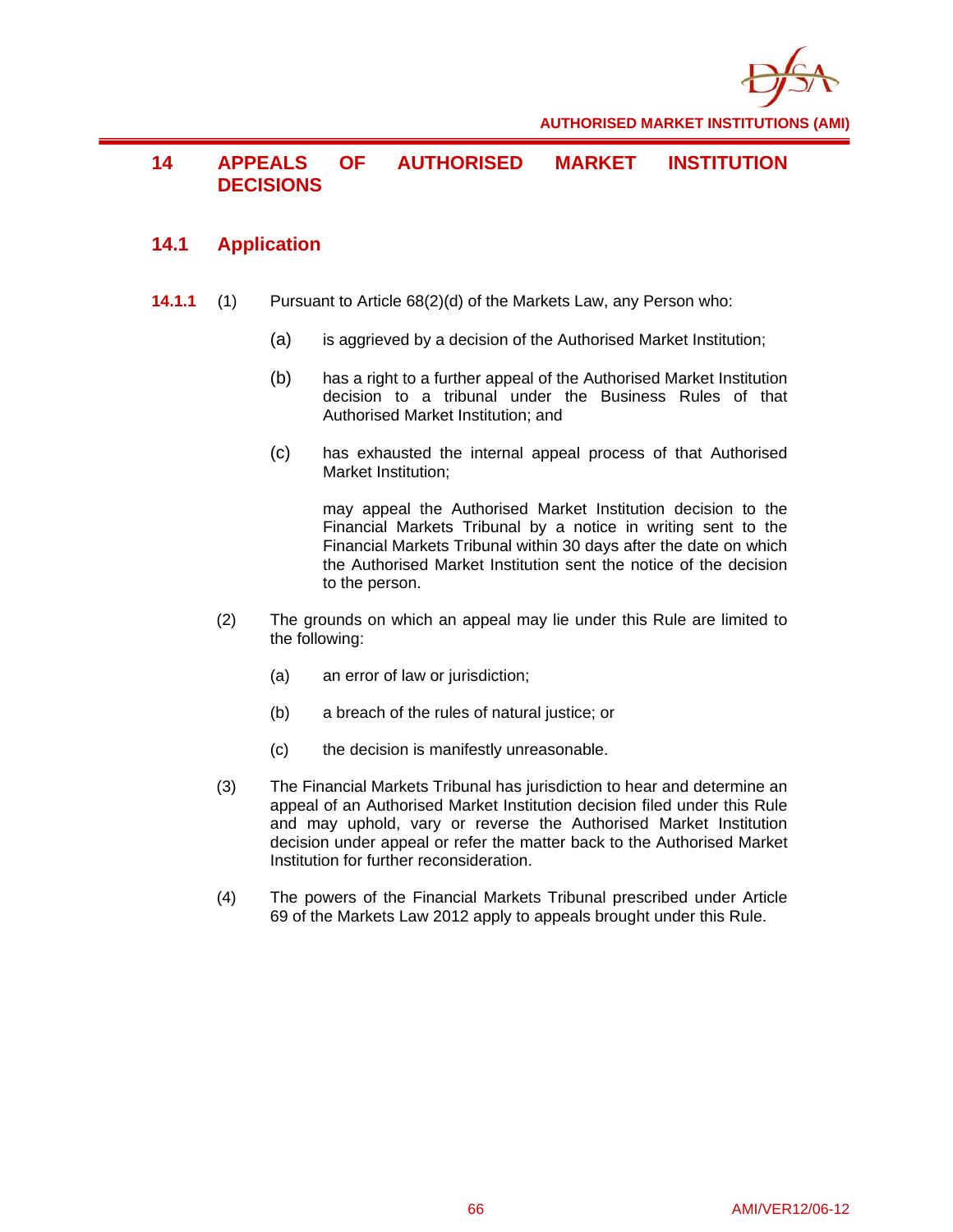

**APP1 NOT CURRENTLY IN USE**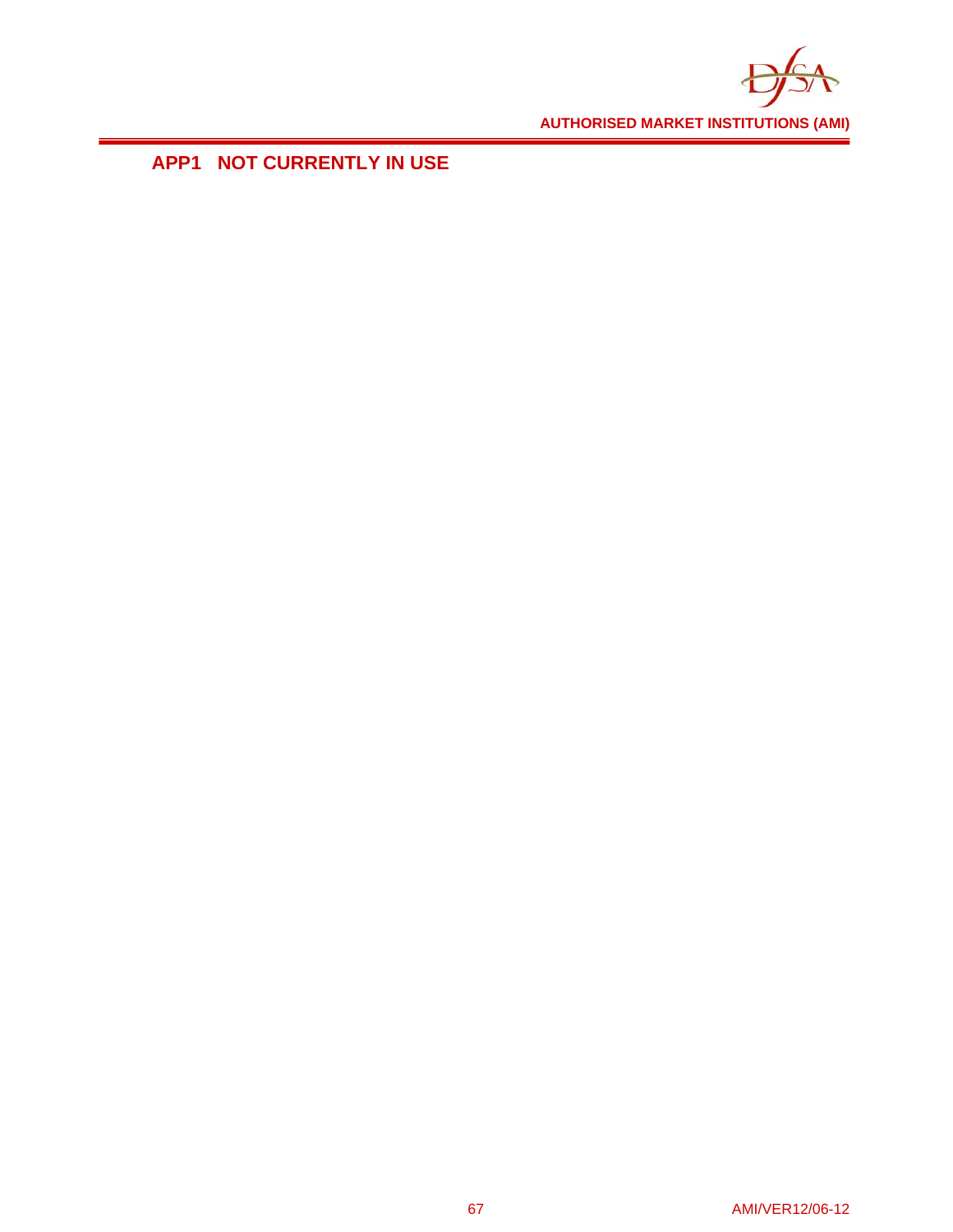

### **APP2 IDENTIFICATION AND ONGOING DUE DILIGENCE REQUIREMENTS**

# **A2.1 Duties and responsibilities**

#### **Guidance relating to Rule 11.7.1**

- 1. Pursuant to Rule 11.7.1, an Authorised Market Institution is required to be satisfied that a prospective Member is who he claims to be and obtain evidence to verify this.
- 2. It is important for an Authorised Market Institution to obtain such information because this process should allow for the risk of being exploited for the purpose of money laundering to be reduced to a minimum.
- 3. Any unusual facts of which an Authorised Market Institution becomes aware during the identification process may be an indication of money laundering and should prompt the Authorised Market Institution to request supplementary information and evidence.
- 4. The following list, which is not meant to be exhaustive, should be considered as Guidance regarding the type of information and evidence which should be obtained by an Authorised Market Institution to establish and verify the identity of a Member.

#### **Individuals**

- a. Evidence to be obtained in either documentary (hard copy) or electronic form:
	- i. true full name or names used;
	- ii. complete current permanent address, including all relevant details with regard to country of residence;
	- iii. telephone, fax number and email address;
	- iv. date and place of birth;
	- v. nationality;
	- vi. fiscal residence;
	- vii. occupation or profession, name of employer and location of activity;
	- viii. information regarding the nature of the business to be conducted;
	- ix. information regarding the origin of the funds; and
	- x. information regarding the source of wealth or income.
- b. The address of a prospective Member should enable an Authorised Market Institution to physically locate the Member. If P.O. Box numbers are customary to a country, additional methods of physically locating the Member should be applied.
- c. Documentary evidence of identity:
	- i. current, signed passport;
	- ii. current, signed ID card; or
	- iii. other identification documentation that is customary in the country of residence, such as driving licence, including a clear photograph of the prospective Member.
- d. An Authorised Market Institution should ensure that any documents used for the purpose of identification are original documents.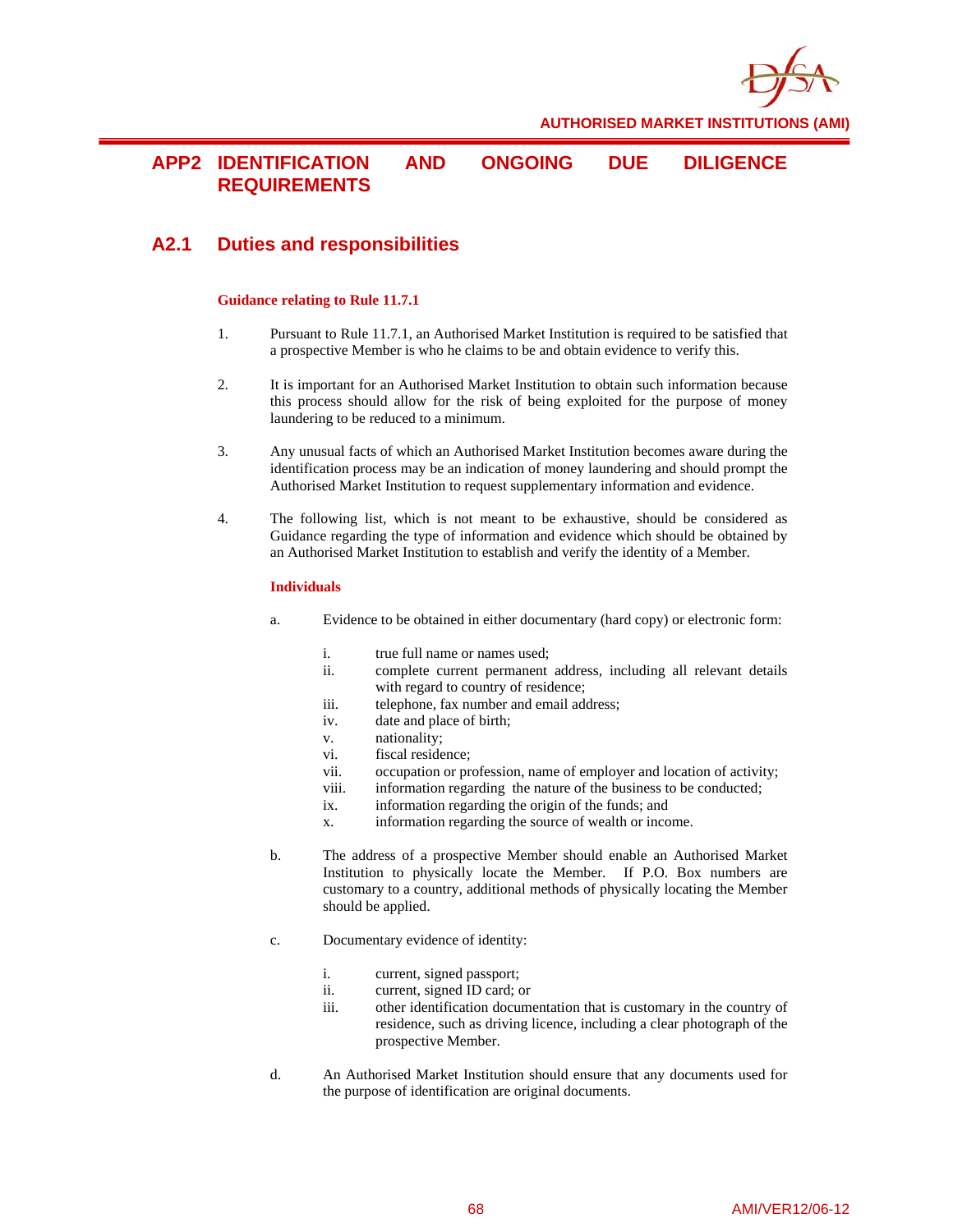

- e. Where personal identity documents, such as passport, ID card or other identification documentation cannot be obtained in original form, for example because the Member is not physically present in the DIFC the identification documentation provided should be certified as a true copy of the original document by any one of the following:
	- i. a registered lawyer;
	- ii. a registered notary;
	- iii. a chartered accountant;
	- iv. a government ministry;
	- v. a post office;
	- vi. a police officer; or
	- vii. an embassy or consulate.
- f. The individual or authority undertaking the certification under (e) should be contactable if necessary.
- g. Where a copy of an original identification document is made by an Authorised Market Institution, the copy should be dated, signed and marked with 'original sighted'.
- h. Documentary evidence of address:
	- i. record of home visit;
	- ii. confirmation from an electoral register search that a Person of such a name lives at that address;
	- iii. tenancy agreement;
	- iv. utility bill; or
	- v. local authority tax bill.

#### **Unincorporated businesses or partnerships**

- i. Evidence to be obtained in either documentary or electronic form:
	- i. true full name or names;
	- ii. complete current registered and trading address, including relevant details with regard to country of establishment;
	- iii. telephone, fax number and email address;
	- iv. fiscal residence;
	- v. business activity;
	- vi. information on the nature of the business to be conducted;
	- vii. trading licence, with renewal date;
	- viii. list of authorised signatories of the business or partnership;
	- ix. regulatory body, if applicable;
	- x. information regarding the origin of funds; and
	- xi. information regarding the source of wealth/income.
- j. Documentary evidence of identity:
	- i. latest annual report and accounts, audited where applicable, and
	- ii. certified copy of the partnership deed, to ensure that it has a legitimate purpose and to ascertain the nature of the business or partnership.
- k. Evidence of the trading address of the business or partnership should be obtained and may be verified with a visit to the place of business.

### **Corporate entities including financial or credit institutions**

l. Evidence to be obtained in either documentary or electronic form: i. registered corporate name and any trading names used;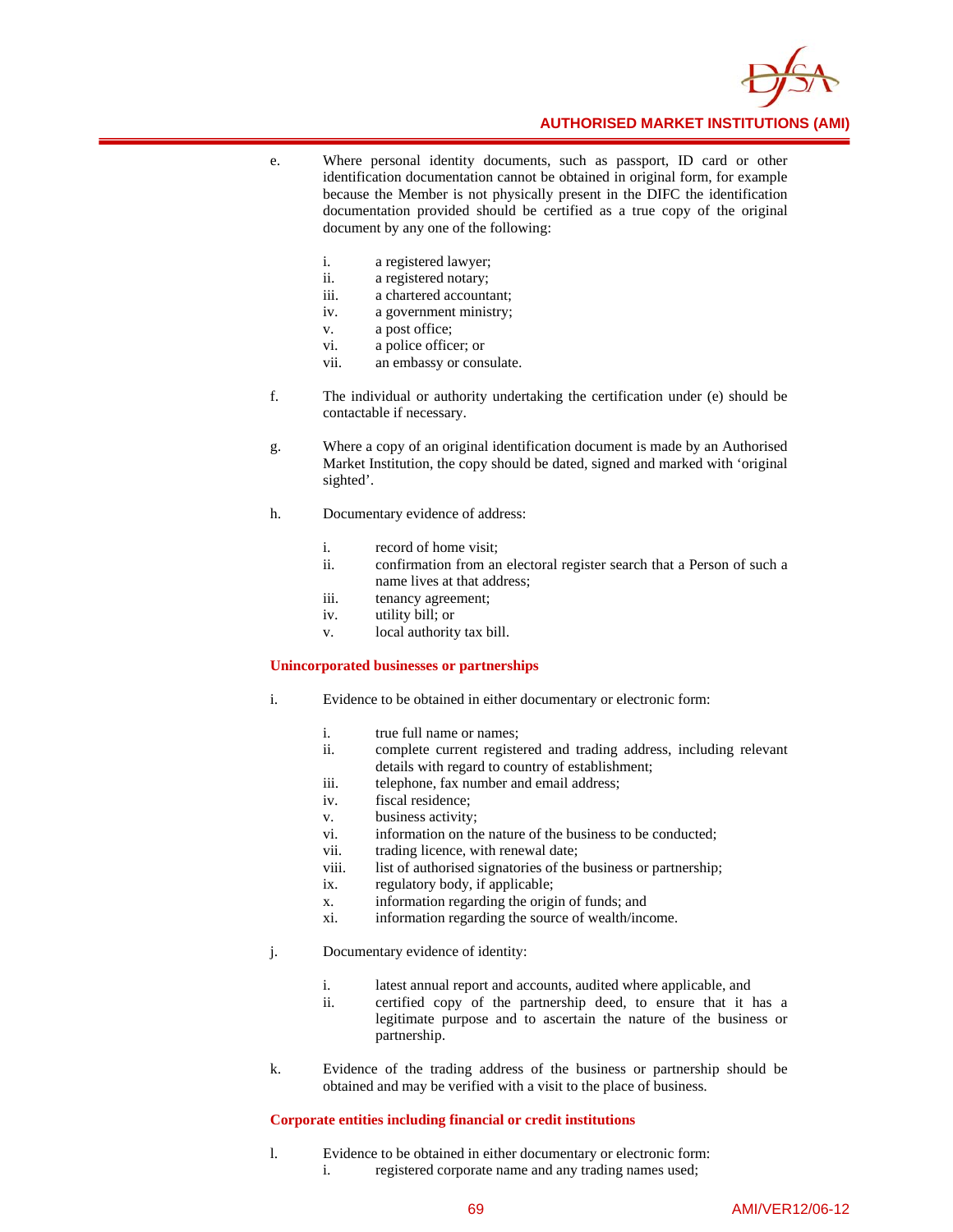

- ii. complete current registered address and any separate principal trading addresses, including all relevant details with regard to country of residence;
- iii. telephone, fax number and email address;
- iv. date and place of incorporation;
- v. corporate registration number;
- vi. fiscal residence;
- vii. business activity;
- viii. regulatory body, if applicable;
- ix. name and address of Group, if applicable;
- x. legal form;
- xi. name of external auditor;
- xii. information regarding the nature and level of the business to be conducted;
- xiii. information regarding the origin of the funds; and
- xiv. information regarding the source of wealth/income.
- m. Documentary evidence of identity:
	- i. copy of the extract of the register of the regulator or exchange, or state law or edict creating the entity, in case of regulated, listed or state-owned companies;
	- ii. certified copy of the articles of association or statutes;
	- iii. certified copy of either the certificate of incorporation or the trade register entry and the trading licence including the renewal date;
	- iv. latest annual report, audited and published if applicable;
	- v. certified copies of the list of authorised signatories specifying who is authorised to act on behalf of the Member account and of the board resolution authorising the signatories to operate the account;
	- vi. certified copies of the identification documentation of the authorised signatories;
	- vii. names, country of residence, nationality of directors or partners and of the Members of the governing body; and
	- viii. list of the main shareholders holding more than 5% of the issued capital.
- n. If the applying Member is not obliged to publish an audited annual report, adequate information about the financial accounts should be obtained.
- o. An Authorised Market Institution should verify that the applying Member is active and has not been, or is not in the process of being dissolved, wound-up or terminated.
- p. Pursuant to Rules 11.7.4, identification evidence is not required for Members which are Authorised Market Institutions.
- q. However, the confirmation of the existence of such a relevant firm or institution under Guidance note 2.s. above and its regulatory status should be verified by the Authorised Market Institution prior to entering into a Member relationship. Regular professional and commercial checks and due diligence investigations should still be performed.
- 5. The DFSA will from time to time:
	- a. review the Guidance under App2 in light of changing money laundering legislation issued by the U.A.E. Central Bank, money laundering trends and techniques and according to international standards, in order to keep the Guidance current; and
	- b. provide such other Guidance as it deems appropriate regarding Member identification obligations.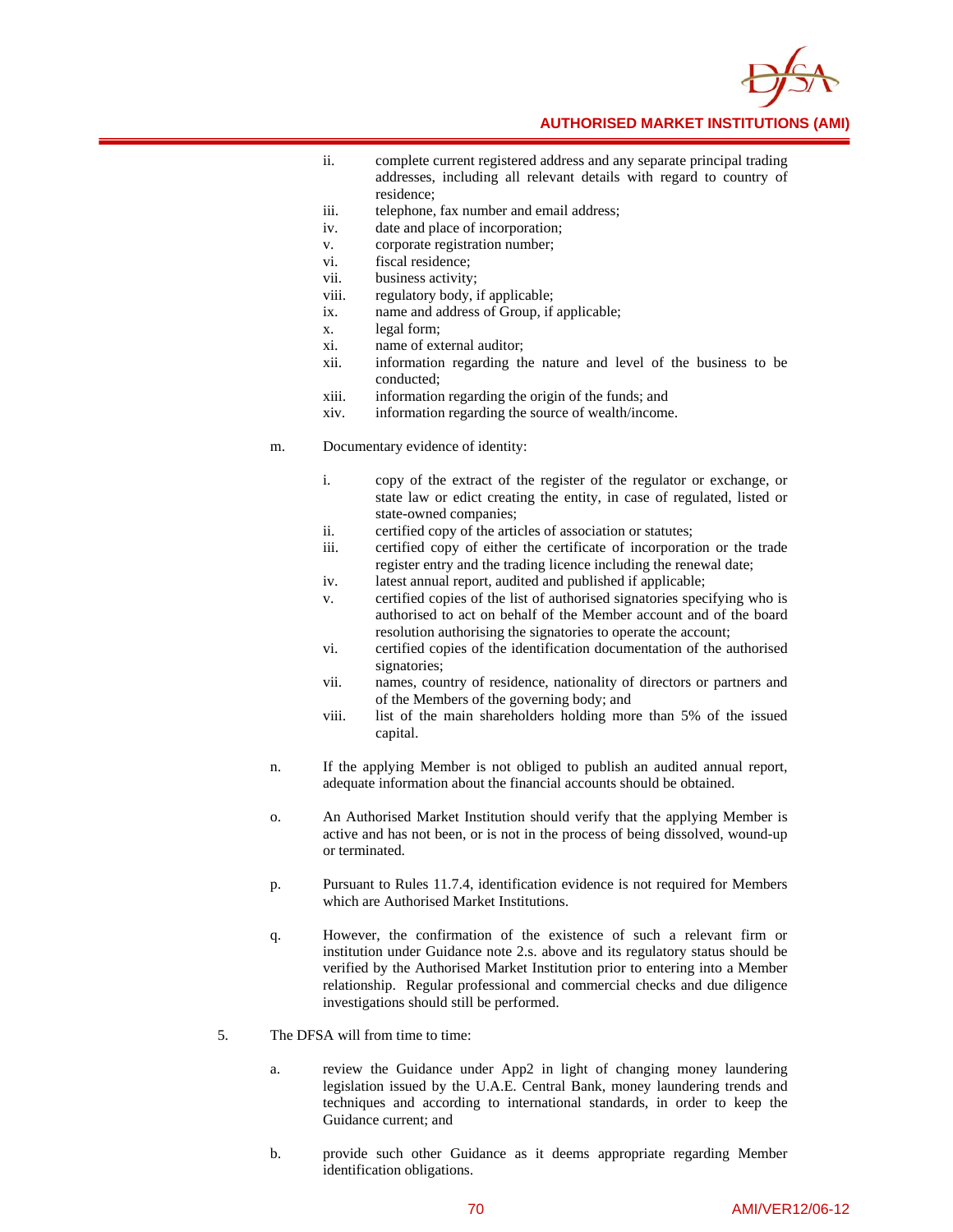

- c. The DFSA expects that an Authorised Market Institution will take these changes into account by amending, as appropriate, its policies, procedures, systems and controls including its anti money laundering regime for Members.
- 6. Sound Member identification arrangements have particular relevance to the safety and soundness of an Authorised Market Institution, in that:
	- a. they help to protect its reputation and the integrity of the DIFC by reducing the likelihood of Authorised Market Institutions becoming a vehicle for, or a victim of, financial crime and suffering consequential reputational damage; and
	- b. they constitute an essential part of sound risk management.
- 7. In accordance with Rule 11.7.1, an Authorised Market Institution should adopt a riskbased approach for the Member identification and verification process. Depending on the money laundering risk assessment regarding the Authorised Market Institution's Member, the Authorised Market Institution should decide to what level of detail the Member identification and verification process will need to be performed. See also Rules under section 11.10. The risk assessment regarding a Member should be recorded in the Member file.
- 8. The risk-based approach does not release an Authorised Market Institution from its overall obligation to identify fully and obtain evidence of Member identification to the DFSA's satisfaction.
- 9. An Authorised Market Institution is advised that in cases of doubt it should adopt a stricter rather than a moderate approach in its judgement concerning the risk level and the level of detail to which Member identification is performed and evidence obtained.

### **Guidance relating to Rule 11.7.3.**

d.

- 10. Pursuant to Rule 11.7.3, an Authorised Market Institution must ensure that the information and evidence concerning a Member's identity is accurate and up-to-date.
	- a. An Authorised Market Institution is expected to ensure that the information and the evidence obtained from a Member is valid and has not expired, for example, when obtaining copies of identification documentation such as a passport or trading licence.
	- b. The Member identification process does not end at the point of application. Following the start of the Member relationship, an Authorised Market Institution should ensure that all relevant evidence and information is kept upto-date including, for example, the list of authorised signatories who can act on behalf of a corporate Member.
	- c. If a Member account is dormant or an Authorised Market Institution has had no contact with the Member within the previous twelve months, an Authorised Market Institution should take reasonable steps to verify whether available information, documentation and evidence concerning the Member is still valid and up-to-date.
- 11. When conducting ongoing due diligence on the business relationship with, and scrutiny of transactions undertaken by, a Member, an Authorised Market Institution should:
	- a. ensure consistency of such transactions with its knowledge of the Member and the Member's purpose and risk profile; and
	- b. verify, where necessary, the source of funds.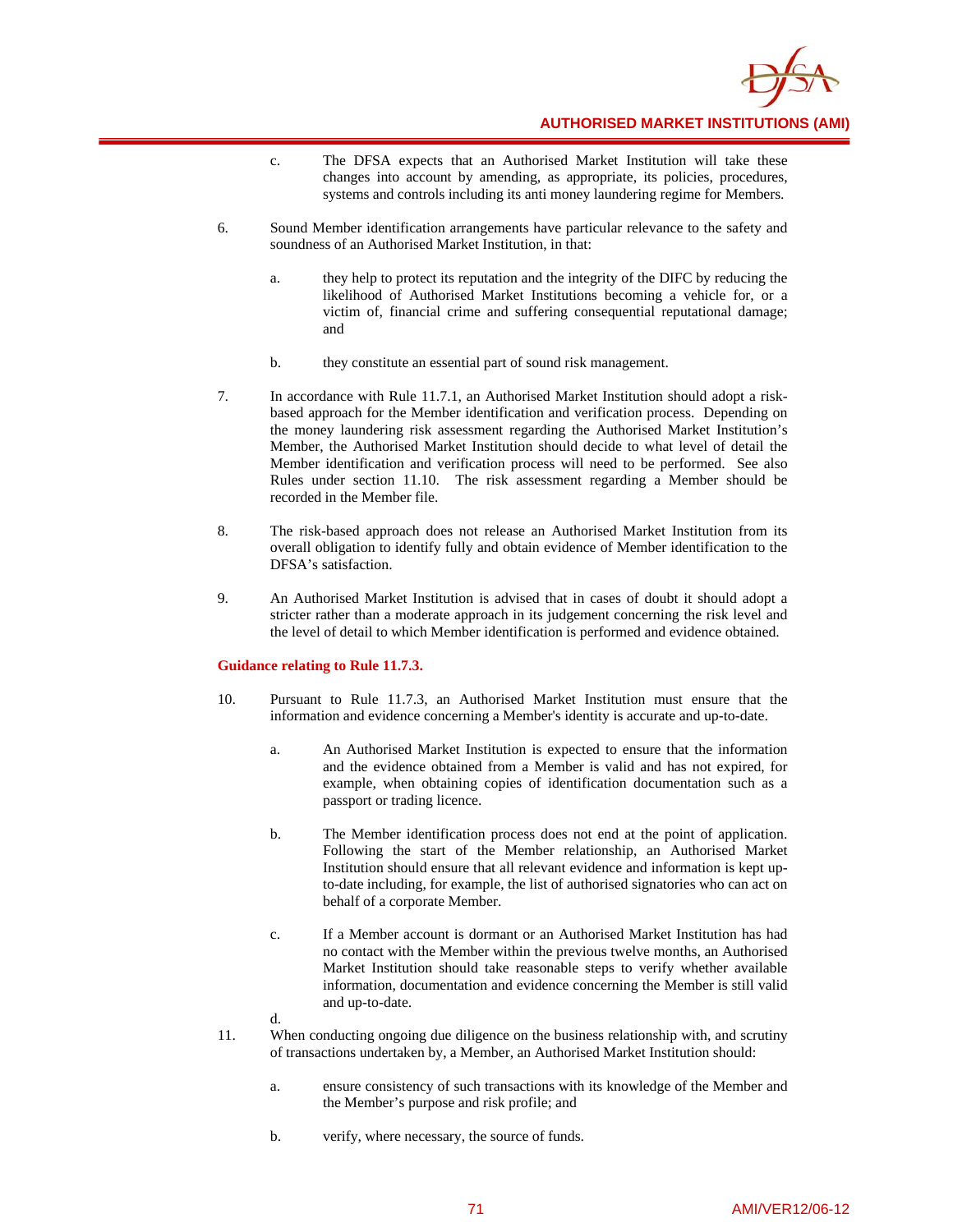

# **APP3 MONEY LAUNDERING RISKS**

# **A3.1 Risk assessment**

### **Guidance relating to Rule 11.10.1**

- 1. The securities sector on a global scale is characterised by its diversity, the ease with which trading can take place (through electronic trading for example) and the ability to perform transactions in markets with little regard to national borders. These characteristics, along with the sheer volume of transactions, also make the securities sector potentially vulnerable to the laundering of funds. The securities sector is to be understood in the broader sense and shall include all trading and related activities relating to Securities.
- 2. The illegal funds laundered through the securities sector may be generated by illegal activities both from outside and from within the sector. For illegal funds generated outside the sector, securities transactions or the creation of legal entities are used as the mechanism for concealing or obscuring the source of these funds. In the case of illegal activities carried out within the securities market itself, for example, embezzlement, insider trading, securities fraud, market manipulation, terrorist financing etc., the securities transactions or manipulations generate illegal funds that must then be laundered.
- 3. Funds in the form of cash are generally introduced into the financial system before entering the securities sector. Consequently, the securities sector is less at risk than the banking sector regarding the placement of laundered funds directly into the securities industry. However, the securities sector is especially vulnerable to the layering of laundered funds subsequent to the placement phase.
- 4. Generally, an Authorised Market Institution is expected to take a risk-based approach when assessing any business relationship or transaction with respect to its specific money laundering risk and the information and evidence that might be required or validated for this purpose. 'Know Your Member' procedures need to be established and managed according to the perceived money laundering risk.
- 5. a. The Authorised Market Institution should take specific and adequate measures necessary to compensate for the higher risk of money laundering which might arise, for example from the following products, services or Members:
	- i. "Wash sales" or other fictitious trading schemes to transfer money or value through the clearing and settlement infrastructure;
	- ii. activities of employees that unwittingly are requested to take actions which further a Person's money laundering scheme; including the activities of "rogue employees";
	- iii. acceptance of orders and related funds from intermediaries or banks operating from jurisdictions that do not have effective systems in place to prevent the introduction of laundered funds into the investment firms and banks operating in those jurisdictions;
	- iv. non face-to-face business relationships or transactions, such as via mail, telephone or the Internet;
	- v. correspondent banking relationships, see also Rule 11.7.9;
	- vi. Members from higher-risk countries as may be found in sources mentioned in Guidance under Rule 11.9.1; and
	- vii. Politically Exposed Persons, see also Rule 11.10.2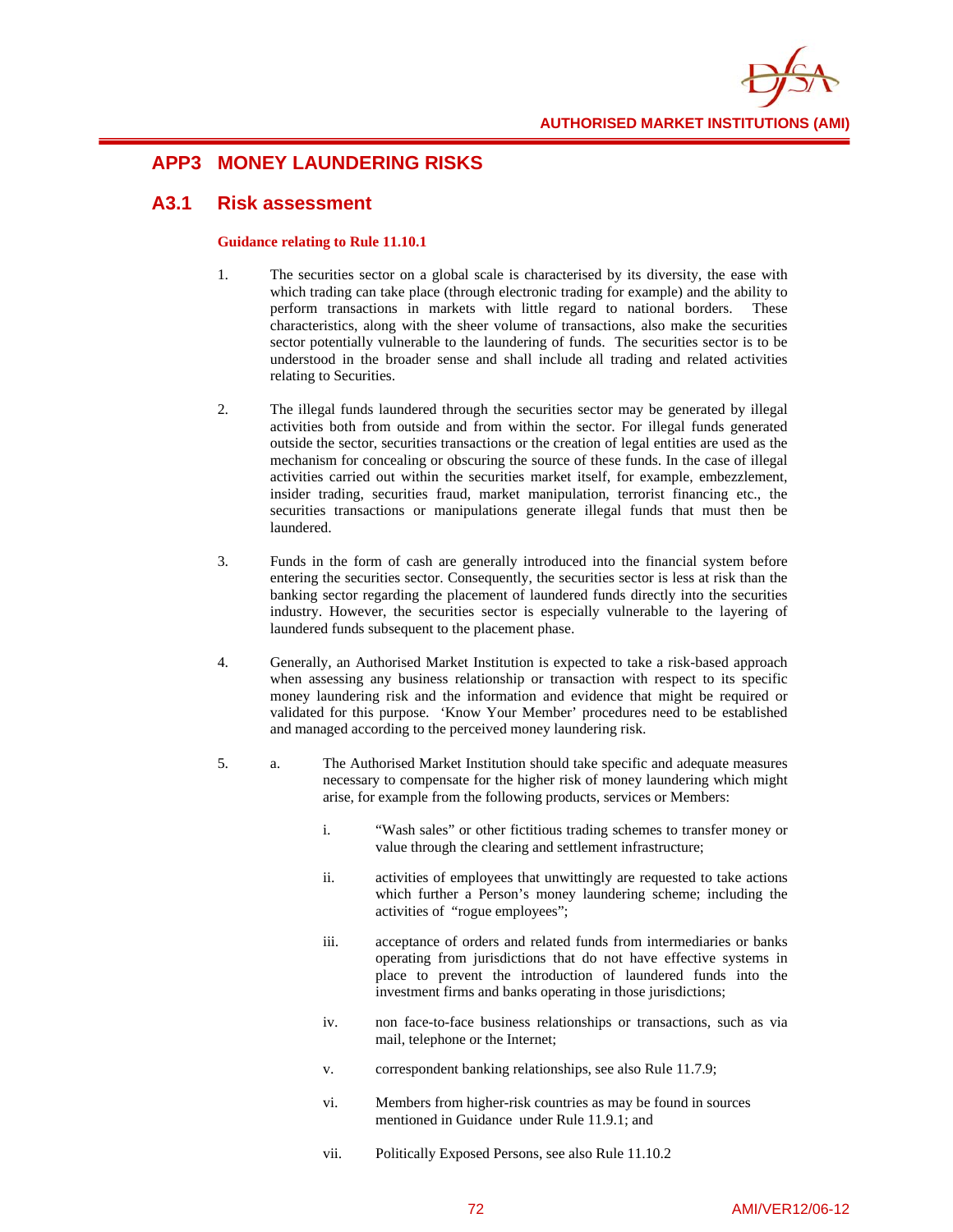

- b. Pursuant to Rule 11.10.3, an Authorised Market Institution should apply an intensified monitoring of transactions and accounts in relation to these products, services and Members.
- 6. While an Authorised Market Institution should assess the money laundering risks posed by the products and services it offers and devise its products with due regard to those risks, a risk-based approach does not release the Authorised Market Institution from its overall obligation to comply with anti money laundering obligations.
- 7. Money laundering risks are increased if a Person is able to hide behind corporate structures such as limited companies, offshore trusts, special purpose vehicles and nominee arrangements. When devising its internal procedures, an Authorised Market Institution should consider how its Members and operational systems impact upon the capacity of its staff to identify suspicious transactions.
- 8. The geographical location of an Authorised Market Institution's Member may also affect the money laundering risk assessment. The DFSA recommends that where an Authorised Market Institution has Members located in countries:
	- a. without adequate anti money laundering strategies;
	- b. where cash is the normal medium of exchange;
	- c. which have a politically unstable regime with high levels of public or private sector corruption;
	- d. which are known to be drug producing or drug transit countries; or
	- e. which have been classified as countries with inadequacies in their anti money laundering regulations, see Rule 11.9.1;

it should consider which additional 'Know Your Member' and monitoring procedures might be necessary to compensate for the enhanced risks of money laundering. Such measures may encompass, for example, the following:

- f. requiring additional documentary evidence;
- g. taking supplementary measures to verify or certify the documents supplied; or
- h. performing direct mailing of account opening documentation to a Member at an independently verified address.

## **A3.2 Risks regarding corruption and politically exposed persons**

### **Guidance relating to Rule 11.10.2**

- 1. Corruption, especially with the involvement of Politically Exposed Persons, may involve serious crimes and has become the subject of increasing global concern. The risk for an Authorised Market Institution can be reduced if the Authorised Market Institution conducts detailed 'Know Your Member' investigations at the beginning of a relationship with an Individual and on an ongoing basis where it knows, suspects, or is advised that, the business relationship involves a Politically Exposed Person. An Authorised Market Institution should develop and maintain enhanced scrutiny and monitoring practices to address this risk, see also App2.
- 2. Where a Member relationship is maintained with a Politically Exposed Person, detailed monitoring and due diligence procedures should include: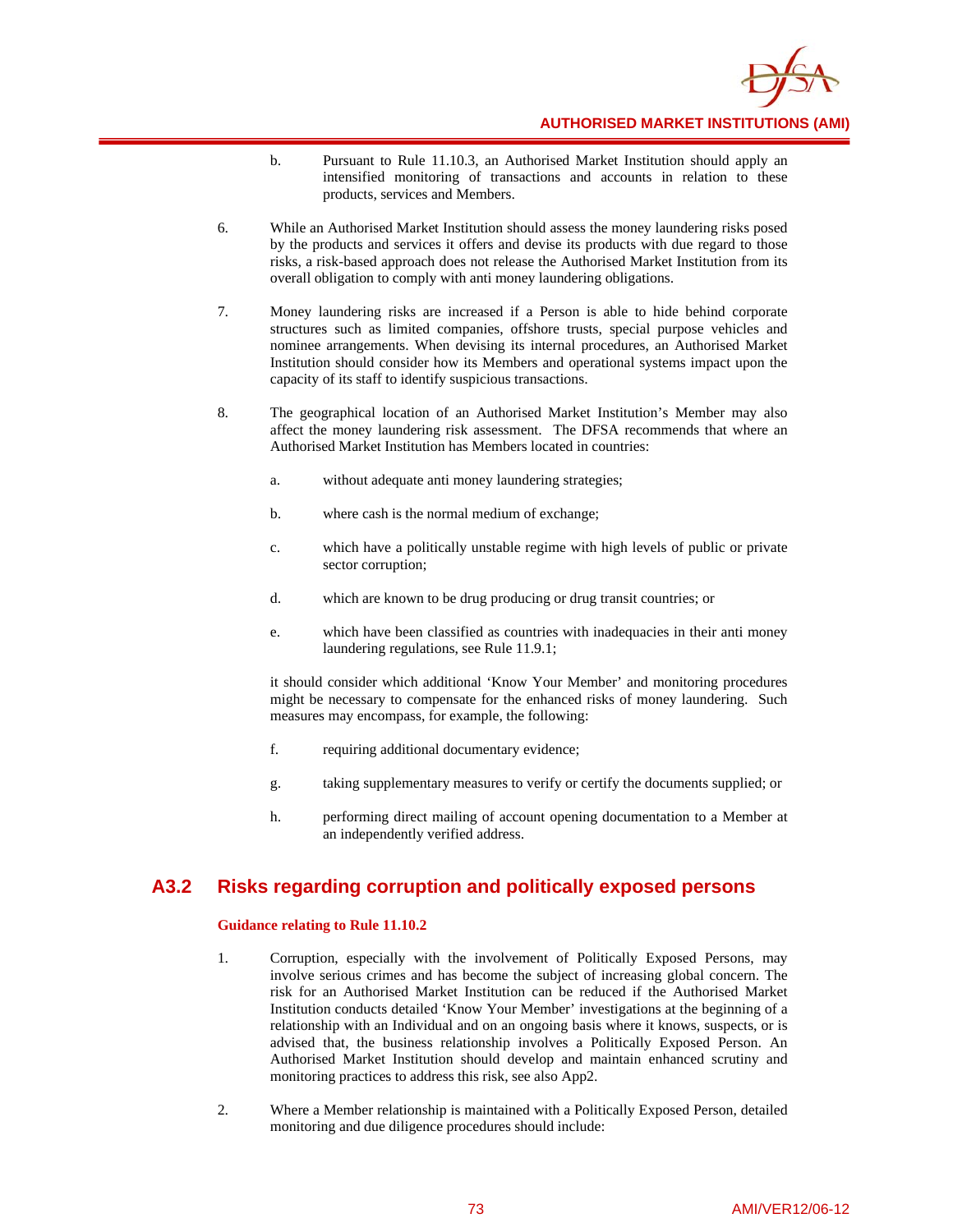

- a. analysis of any complex structures, for example involving trusts or multiple jurisdictions;
- b. appropriate measures to establish the source of wealth;
- c. development of a profile of expected activity for the business relationship in order to provide a basis for transaction and account monitoring;
- d. senior management approval for the Member relationship; and
- e. regular oversight of the relationship with a Politically Exposed Person by senior management.
- 3. An Authorised Market Institution is advised that Member relationships with family Members or close associates of Politically Exposed Persons involve similar risks to those with Politically Exposed Persons themselves.

# **A3.3 Suspicious transactions and transaction monitoring**

#### **Guidance relating to Rule 11.10.3**

- 1. a. The Rules in section 11.8 require a Suspicious Transaction Report to be made when there is knowledge or suspicion of money laundering. Suspicion is a personal and subjective assessment. Suspicion of money laundering requires a degree of satisfaction although this may not amount to belief, it should at least extend beyond mere speculation and should be based upon some foundation that money laundering has occurred or is about to occur.
	- b. A Member of staff who considers a transaction to be suspicious would not be expected to know the exact nature of the criminal offence or that the particular funds were definitely those arising from the crime.
	- c. The Rules in section 11.8 also make reference to 'reasonable grounds to suspect' which introduces an objective test rather than a subjective test of suspicion by assessing whether or not 'suspicion' was ignored in the way of:
		- i. wilful blindness;
		- ii. negligence, that is wilfully and recklessly failing to make the adequate enquiries; or
		- iii. failing to assess adequately the facts and information that are either presented or available.
- 2. Circumstances that might give rise to suspicion or reasonable grounds for suspicion may be:
	- a. transactions which have no apparent purpose and which make no obvious economic sense;
	- b. transactions requested by a Member without reasonable explanation, which are out of the ordinary range of services normally requested or are outside the experience of an Authorised Market Institution in relation to a particular Member or Person;
	- c. the size or pattern of transactions, without reasonable explanation, is out of line with any pattern that has previously emerged;
	- d. a Member or Person refuses to provide the information requested without reasonable explanation;